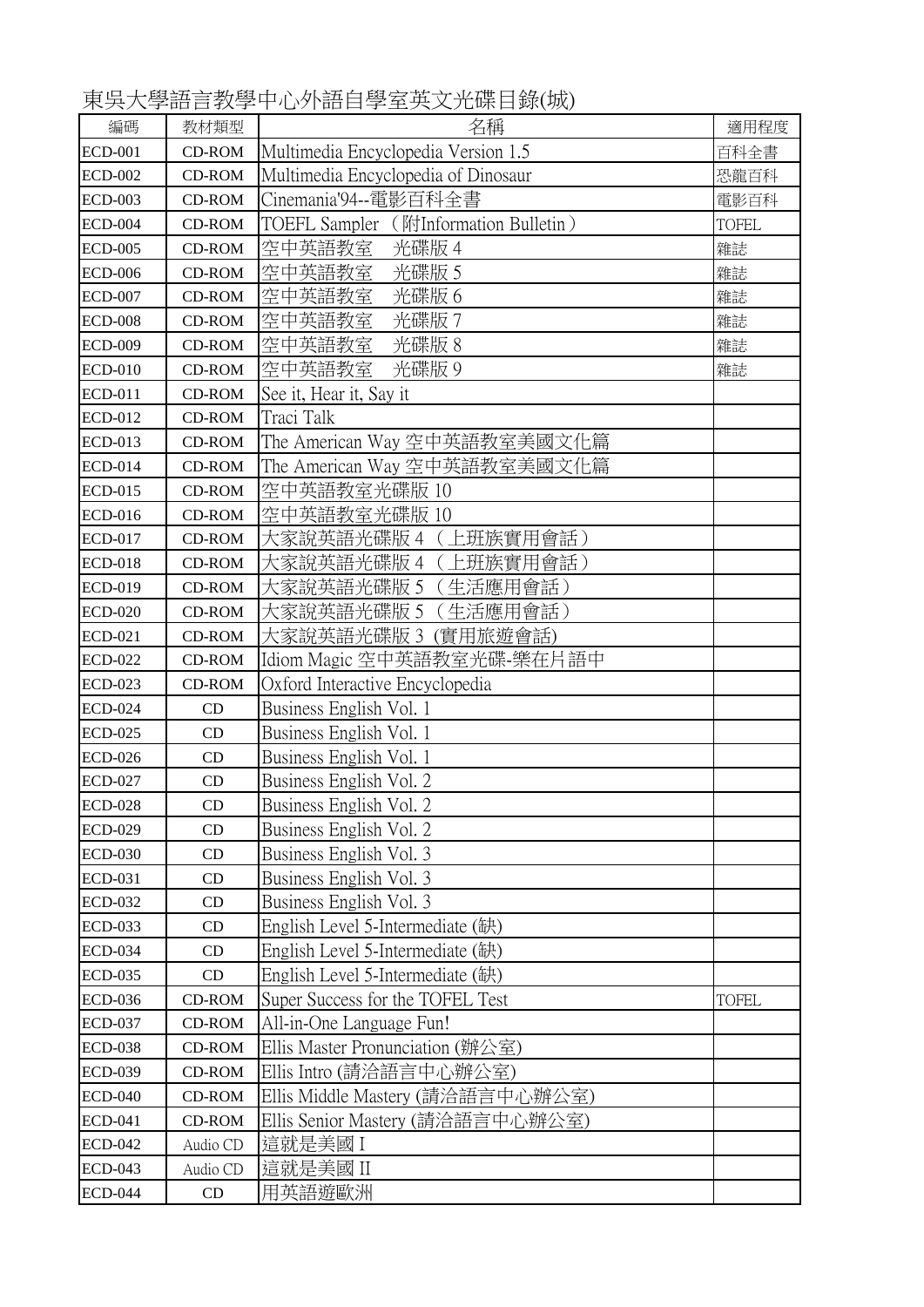| <b>ECD-045</b> | CD            | 用英語秀自己                                             |              |
|----------------|---------------|----------------------------------------------------|--------------|
| <b>ECD-046</b> | CD            | 上班族英語                                              |              |
| <b>ECD-047</b> | $CD$ -ROM     | Life Talk 美語會話脫口說精選集                               |              |
| <b>ECD-048</b> | <b>CD-ROM</b> | Barron's TOEFL                                     | <b>TOEFL</b> |
| <b>ECD-049</b> | <b>CD-ROM</b> | TOEFL-CBT 托福電腦測驗 173                               | <b>TOEFL</b> |
| <b>ECD-050</b> | <b>CD-ROM</b> | TOEFL-CBT 托福電腦測驗 213                               | <b>TOEFL</b> |
| <b>ECD-051</b> | <b>CD-ROM</b> | TOEFL-CBT 托福電腦測驗 高分托福文法                            | <b>TOEFL</b> |
| <b>ECD-052</b> | <b>CD-ROM</b> | TOEFL-CBT 托福電腦測驗 高分托福閱讀                            | <b>TOEFL</b> |
| <b>ECD-053</b> | CD-ROM        | TOEFL TEST: POWERPREP SOFTWARE                     | <b>TOEFL</b> |
| <b>ECD-054</b> | CD-ROM        | TOEFL-CBT 托福電腦測驗 聽力300                             | <b>TOEFL</b> |
| <b>ECD-055</b> | <b>CD-ROM</b> | Berkeley Interactive CD-ROM for The TOEFL          | <b>TOEFL</b> |
| <b>ECD-056</b> | <b>CD-ROM</b> | Cornel Interactive CD-ROM for The TOEFL            | <b>TOEFL</b> |
| <b>ECD-057</b> | <b>CD-ROM</b> | Boston Interactive CD-ROM for The TOEFL            | <b>TOEFL</b> |
| <b>ECD-058</b> | CD            | 全民英檢聽力測驗(中級)<br>C <sub>D</sub> 1                   | <b>GEPT</b>  |
| <b>ECD-059</b> | CD            | 全民英檢聽力測驗(中級)<br>CD2                                | <b>GEPT</b>  |
| <b>ECD-060</b> | CD            | 全民英檢聽力測驗(中級)<br>CD3                                | <b>GEPT</b>  |
| <b>ECD-061</b> | CD            | 全民英檢聽力測驗(中級)<br>CD4                                | <b>GEPT</b>  |
| <b>ECD-062</b> | CD            | 全民英檢聽力測驗(中高級)<br>CD1                               | <b>GEPT</b>  |
| <b>ECD-063</b> | CD            | 全民英檢聽力測驗(中高級)<br>CD2                               | <b>GEPT</b>  |
| <b>ECD-064</b> | CD            | 全民英檢聽力測驗(中高級)<br>CD3                               | <b>GEPT</b>  |
| <b>ECD-065</b> | CD            | 全民英檢聽力測驗(中高級)<br>CD4                               | <b>GEPT</b>  |
| <b>ECD-066</b> | CD            | 全民英檢聽力測驗(中高級) CD5                                  | <b>GEPT</b>  |
| <b>ECD-067</b> | $CD$ -ROM     | Master the TOEFL Test                              | <b>TOEFL</b> |
| <b>ECD-068</b> | CD-ROM        | Longman Complete Course for the TOEFL Test         | <b>TOEFL</b> |
| <b>ECD-069</b> | Aaudio-CD     | How to Prepare for the TOEIC Test: listening       | <b>TOEIC</b> |
| <b>ECD-070</b> | Aaudio-CD     | How to Prepare for the TOEIC Test: listening       | <b>TOEIC</b> |
| <b>ECD-071</b> | Aaudio-CD     | How to Prepare for the TOEIC Test: listening       | <b>TOEIC</b> |
| <b>ECD-072</b> | Aaudio-CD     | How to Prepare for the TOEIC Test: listening       | <b>TOEIC</b> |
| <b>ECD-073</b> |               | Aaudio-CD Oxford practice test for the TOEIC test1 | <b>TOEIC</b> |
| <b>ECD-074</b> | Aaudio-CD     | Oxford practice test for the TOEIC test1           | <b>TOEIC</b> |
| <b>ECD-075</b> | Aaudio-CD     | Oxford practice test for the TOEIC test1           | <b>TOEIC</b> |
| <b>ECD-076</b> | Aaudio-CD     | Oxford practice test for the TOEIC test2           | <b>TOEIC</b> |
| <b>ECD-077</b> | Aaudio-CD     | Oxford practice test for the TOEIC test2           | <b>TOEIC</b> |
| <b>ECD-078</b> | Aaudio-CD     | Oxford practice test for the TOEIC test2           | <b>TOEIC</b> |
| <b>ECD-079</b> | Aaudio-CD     | Essential Review for the TOEIC exam                | <b>TOEIC</b> |
| <b>ECD-080</b> | Aaudio-CD     | Essential Review for the TOEIC exam                | <b>TOEIC</b> |
| <b>ECD-081</b> | <b>CD-ROM</b> | 全民英檢:高級測驗(含簡介、練習題、報名須知)                            | <b>GEPT</b>  |
| <b>ECD-082</b> | <b>CD-ROM</b> | TOEFL CBT exam                                     | <b>TOEFL</b> |
| <b>ECD-083</b> | CD            | 全民英檢測驗題庫(中高級) CD1                                  | <b>GEPT</b>  |
| <b>ECD-084</b> | CD            | 全民英檢測驗題庫(中高級)<br>CD2                               | <b>GEPT</b>  |
| <b>ECD-085</b> | CD            | 全民英檢測驗題庫(中高級)<br>CD3                               | <b>GEPT</b>  |
| <b>ECD-086</b> | CD            | 全民英檢測驗題庫(中高級)<br>CD4                               | <b>GEPT</b>  |
| <b>ECD-087</b> | $CD$ -ROM     | TOEFL- CBT 高分托福聽力(分類式短文聽力1)                        | <b>TOEFL</b> |
| <b>ECD-088</b> | CD-ROM        | TOEFL- CBT 托福會話式聽力                                 | <b>TOEFL</b> |
| <b>ECD-089</b> | <b>CD-ROM</b> | TOEFL- CBT 高分托福聽力(分類式短文聽力2)                        | <b>TOEFL</b> |
| <b>ECD-090</b> | CD            | TOEFL- CBT 高分托福聽力(分類式短文聽力2)                        | <b>TOEFL</b> |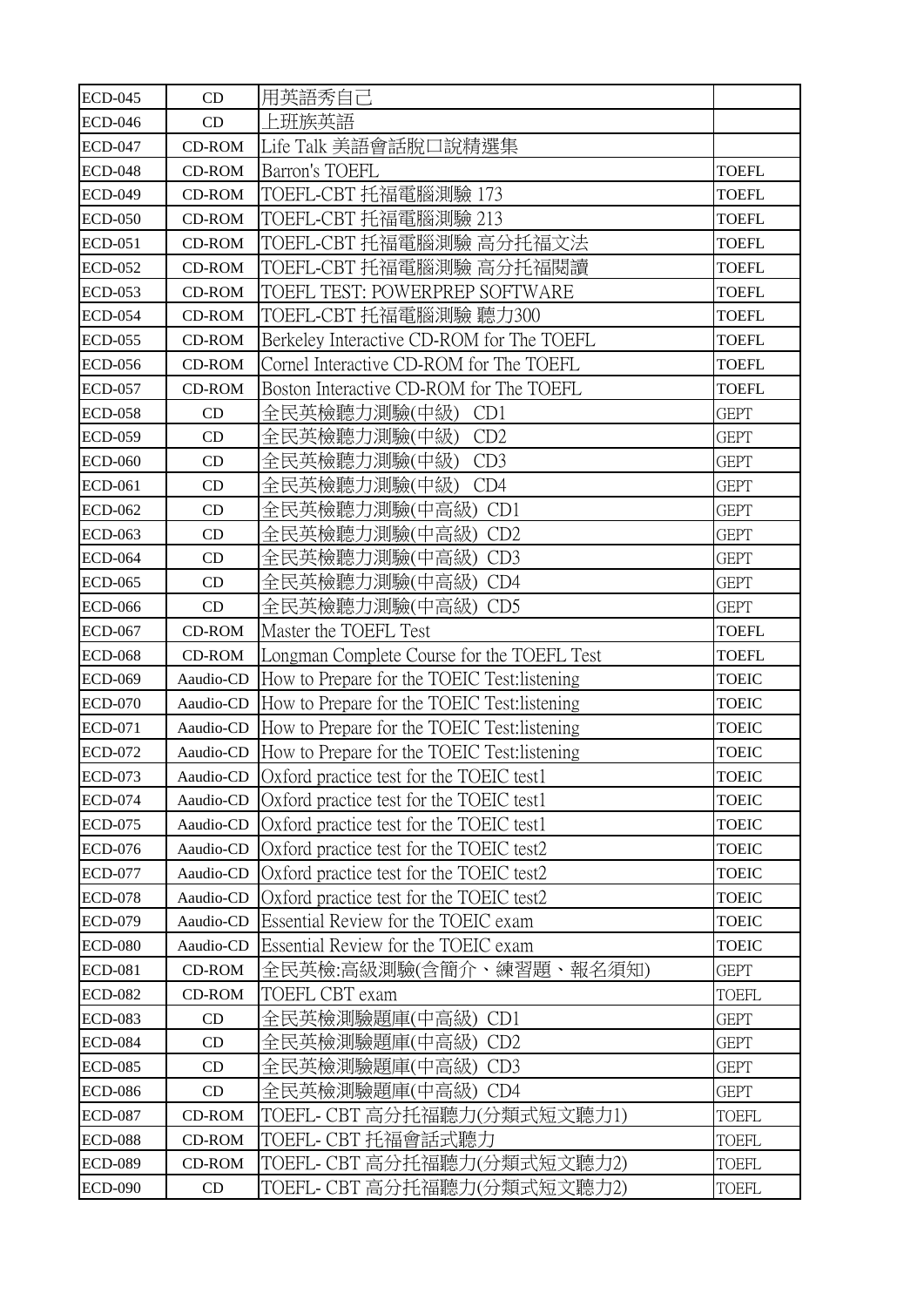| <b>ECD-091</b> | CD            | TOEFL- CBT 高分托福聽力(分類式短文聽力2)                   | <b>TOEFL</b> |
|----------------|---------------|-----------------------------------------------|--------------|
| <b>ECD-092</b> | <b>CD-ROM</b> | TOEFL- CBT 逼真托福模擬測驗                           | <b>TOEFL</b> |
| <b>ECD-093</b> | <b>CD-ROM</b> | 新聞英語會話                                        |              |
| <b>ECD-094</b> | <b>CD-ROM</b> | 新聞英語會話                                        |              |
| <b>ECD-095</b> | CD            | <b>Business to Business(Basic)</b>            |              |
| <b>ECD-096</b> | CD            | <b>Business to Business (Intermediate)</b>    |              |
| <b>ECD-097</b> | CD            | The English You Need for the Office           |              |
| <b>ECD-098</b> | <b>CD-ROM</b> | Working in English (Teacher's Book)           |              |
| <b>ECD-099</b> | CD            | <b>English for Business Communication CD1</b> |              |
| <b>ECD-100</b> | CD            | <b>English for Business Communication CD2</b> |              |
| <b>ECD-101</b> | CD            | <b>Impact Listening 2</b>                     |              |
| <b>ECD-102</b> | CD            | <b>Impact Listening 3</b>                     |              |
| <b>ECD-103</b> | CD            | English for the Real World 食衣住行               |              |
| <b>ECD-104</b> | <b>CD-ROM</b> | English for the Real World 食衣住行               |              |
| <b>ECD-105</b> | CD            | English for the Real World 運動休閒               |              |
| <b>ECD-106</b> | <b>CD-ROM</b> | English for the Real World 運動休閒               |              |
| <b>ECD-107</b> | CD            | English for the Real World 運動休閒               |              |
| <b>ECD-108</b> | $CD$ -ROM     | English for the Real World 運動休閒               |              |
| <b>ECD-109</b> | <b>CD-ROM</b> | 主題式英語會話保證班 unit1~11                           |              |
| <b>ECD-110</b> | <b>CD-ROM</b> | 主題式英語會話保證班 unit12~20                          |              |
| <b>ECD-111</b> | CD            | 主題式英語會話保證班 unit1~72                           |              |
| <b>ECD-112</b> | <b>VCD</b>    | 主題式英語會話保證班                                    |              |
| <b>ECD-113</b> | $CD$ - $ROM$  | How to prepare The GRE TEST                   |              |
| <b>ECD-114</b> | CD            | Ready to $Go(3)$                              | 中/高級         |
| <b>ECD-115</b> | CD            | Ready to Go(4)                                | 中/高級         |
| ECD-116        | CD            | In $Change(1)$ unit $1~-4$                    | 高級           |
| <b>ECD-117</b> | CD            | In Charge(1) unit5~8                          | 高級           |
| <b>ECD-118</b> | CD            | In Charge $(1)$ unit $9~12$                   | 高級           |
| <b>ECD-119</b> | CD            | In Charge(1) unit1~12workbook                 | 高級           |
| <b>ECD-120</b> | CD            | In Charge $(2)$ unit $1\neg 6$                | 高級           |
| <b>ECD-121</b> | CD            | In Charge $(2)$ unit $7 \sim 12$              | 高級           |
| <b>ECD-122</b> | CD            | In Charge $(2)$ unit $1 \sim 12$ workbook     | 高級           |
| <b>ECD-123</b> | CD            | Interactions2(4th) Listening/Speaking(CD1~6)  | 高級           |
| <b>ECD-124</b> | CD            | Interactions2(4th) Listening/Speaking(CD2~6)  | 高級           |
| <b>ECD-125</b> | CD            | Interactions2(4th) Listening/Speaking(CD3~6)  | 高級           |
| <b>ECD-126</b> | CD            | Interactions2(4th) Listening/Speaking(CD4~6)  | 高級           |
| <b>ECD-127</b> | CD            | Interactions2(4th) Listening/Speaking(CD5~6)  | 高級           |
| <b>ECD-128</b> | CD            | Interactions2(4th) Listening/Speaking(CD6~6)  | 高級           |
| <b>ECD-129</b> | CD            | Mosaic 1(4th)Listening/Speaking(CD1~6)        |              |
| <b>ECD-130</b> | CD            | Mosaic 1(4th)Listening/Speaking(CD2~6)        |              |
| <b>ECD-131</b> | CD            | Mosaic 1(4th)Listening/Speaking(CD3~6)        |              |
| <b>ECD-132</b> | CD            | Mosaic 1(4th)Listening/Speaking(CD4~6)        |              |
| <b>ECD-133</b> | CD            | Mosaic 1(4th)Listening/Speaking(CD5~6)        |              |
| <b>ECD-134</b> | CD            | Mosaic 1(4th)Listening/Speaking(CD6~6)        |              |
| <b>ECD-135</b> | CD            | In Detail(1) CD1                              |              |
| <b>ECD-136</b> | CD            | In Detail(1) CD2                              |              |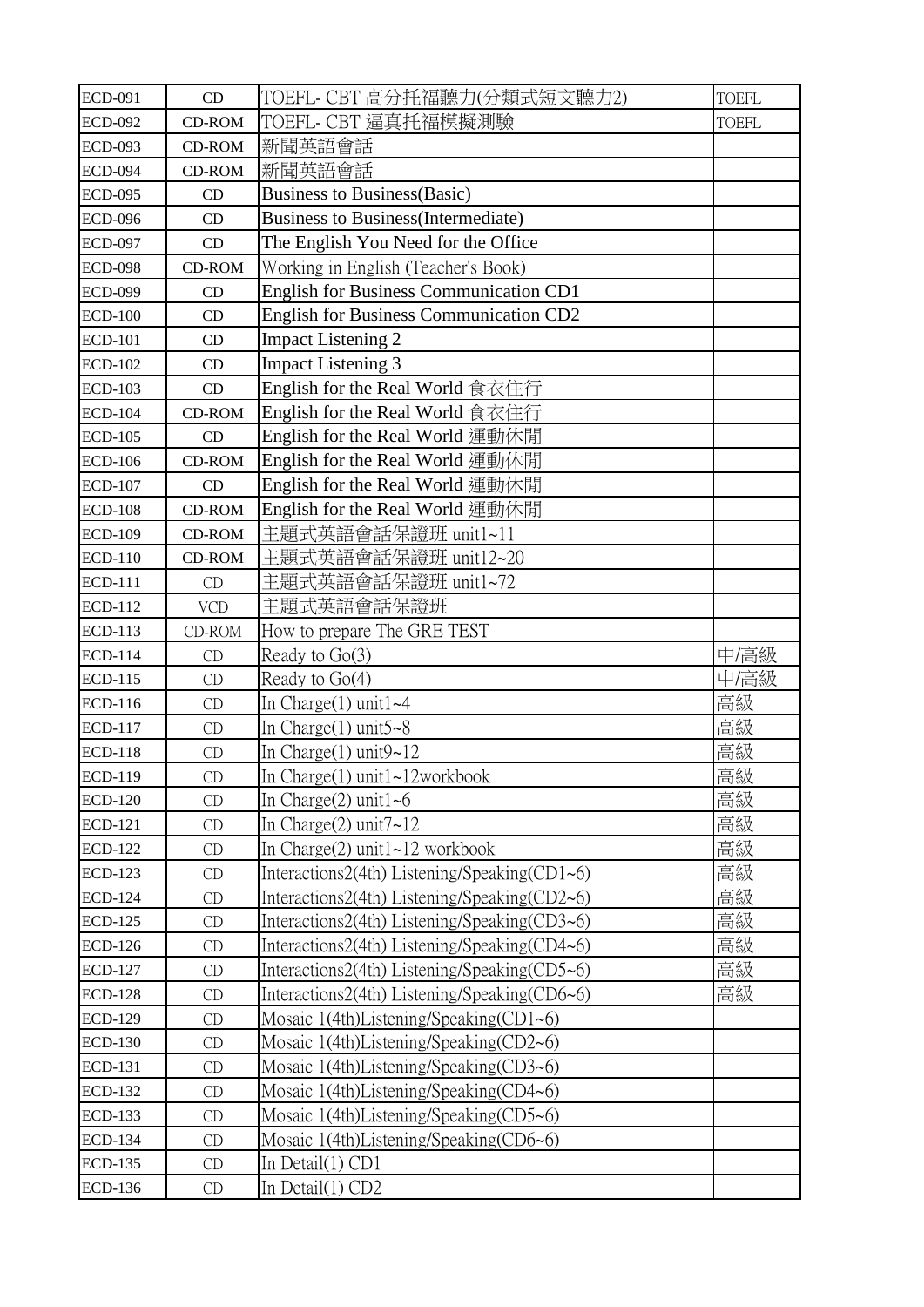| <b>ECD-137</b> | CD     | In Detail(2) CD1                   |             |
|----------------|--------|------------------------------------|-------------|
| <b>ECD-138</b> | CD     | In Detail(2) CD2                   |             |
| <b>ECD-139</b> | CD     | Listen In $(2)$                    |             |
| <b>ECD-140</b> | CD     | Listen In $(3)$                    |             |
| <b>ECD-141</b> | CD     | 全民英檢字彙破關(中高級I)CD1                  | <b>GEPT</b> |
| <b>ECD-142</b> | CD     | 全民英檢字彙破關(中高級I)CD2                  | <b>GEPT</b> |
| <b>ECD-143</b> | CD     | 全民英檢字彙破關(中高級II)CD1                 | <b>GEPT</b> |
| <b>ECD-144</b> | CD     | 全民英檢字彙破關(中高級II)CD2                 | <b>GEPT</b> |
| <b>ECD-145</b> | CD     | 全民英檢聽力破關(中高級)CD1                   | <b>GEPT</b> |
| <b>ECD-146</b> | CD     | 全民英檢聽力破關(中高級)CD2                   | <b>GEPT</b> |
| <b>ECD-147</b> | CD     | 全民英檢聽力破關(中高級)CD3                   | <b>GEPT</b> |
| <b>ECD-148</b> | 無      | 全民英檢閱讀破關(中高級)                      | <b>GEPT</b> |
| <b>ECD-149</b> | 無      | 全民英檢 克漏字/閱讀測驗(中高級)                 | <b>GEPT</b> |
| <b>ECD-150</b> | CD     | 全民英檢測驗題庫(中高級)2003年CD1              | <b>GEPT</b> |
| <b>ECD-151</b> | CD     | 全民英檢測驗題庫(中高級)2003年CD2              | <b>GEPT</b> |
| <b>ECD-152</b> | CD     | 全民英檢測驗題庫(中高級)2003年CD3              | <b>GEPT</b> |
| <b>ECD-153</b> | CD     | 全民英檢測驗題庫(中高級)2003年CD4              | <b>GEPT</b> |
| <b>ECD-154</b> | CD     | 全民英檢<br>一路通(中高級初試)聽力能力測驗CD1        | <b>GEPT</b> |
| <b>ECD-155</b> | CD     | 全民英檢<br>·路通(中高級初試)聽力能力測驗CD2        | <b>GEPT</b> |
| <b>ECD-156</b> | 無      | ·路通(中高級初試)閱讀能力測驗<br>全民英檢           | <b>GEPT</b> |
| <b>ECD-157</b> | CD     | 全民英檢<br>·路通(中高級複試)口說能力測驗CD1        | <b>GEPT</b> |
| <b>ECD-158</b> | CD     | 全民英檢<br>·路通(中高級複試)口說能力測驗CD2        | <b>GEPT</b> |
| <b>ECD-159</b> | 無      | 全民英檢<br>·路通(中高級複試)寫作能力測驗           | <b>GEPT</b> |
| <b>ECD-160</b> | CD     | 全民英檢<br>·路通(中高級初試)聽力能力測驗(模擬試題)CD1  | <b>GEPT</b> |
| <b>ECD-161</b> | CD     | 全民英檢<br>·路通(中高級初試)聽力能力測驗(模擬試題)CD2  | <b>GEPT</b> |
| ECD-162        | CD     | 全民英檢<br>·路通(中高級初試)聽力能力測驗(模擬試題)CD3  | <b>GEPT</b> |
| ECD-163        | 無      | 全民英檢<br>·路通(中高級初試)閱讀能力測驗(模擬試題)     | <b>GEPT</b> |
| <b>ECD-164</b> | CD     | 全民英檢<br>·路通(中高級複試)口說能力測驗(模擬試題)CD1  | <b>GEPT</b> |
| ECD-165        | CD     | 全民英檢·<br>─路通(中高級複試)口說能力測驗(模擬試題)CD2 | <b>GEPT</b> |
| <b>ECD-166</b> | CD     | -路通(中高級複試)口說能力測驗(模擬試題)CD3<br>全民英檢— | <b>GEPT</b> |
| <b>ECD-167</b> | 無      | 全民英檢-<br>·路通(中高級複試)寫作能力測驗          | <b>GEPT</b> |
| <b>ECD-168</b> | CD     | 全民英檢中高級聽力大躍進CD1                    | <b>GEPT</b> |
| <b>ECD-169</b> | CD     | 全民英檢中高級聽力大躍進CD2                    | <b>GEPT</b> |
| <b>ECD-170</b> | CD     | 全民英檢中高級聽力大躍進CD3                    | <b>GEPT</b> |
| <b>ECD-171</b> | 無      | 全民英檢中高級閱讀大躍進                       | <b>GEPT</b> |
| <b>ECD-172</b> | CD     | 全民英檢【中高級】逼真模擬測驗CD1                 | <b>GEPT</b> |
| <b>ECD-173</b> | CD     | 全民英檢【中高級】<br>逼真模擬測驗CD2             | <b>GEPT</b> |
| <b>ECD-174</b> | 無      | 閱讀測驗<br>全民英檢【中高級】                  | <b>GEPT</b> |
| <b>ECD-175</b> | CD-ROM | 克漏字逼真模擬測驗<br>全民英檢<br>【中高級】         | <b>GEPT</b> |
| <b>ECD-176</b> | CD     | 【中高級】<br>全民英檢<br>模擬測驗1             | <b>GEPT</b> |
| <b>ECD-177</b> | CD     | 【中高級】<br>全民英檢<br>模擬測驗2             | <b>GEPT</b> |
| <b>ECD-178</b> | CD     | 全民英檢<br>模擬測驗3<br>【中高級】             | <b>GEPT</b> |
| <b>ECD-179</b> | CD     | 全民英檢【中級】字彙1500 CD1                 | <b>GEPT</b> |
| <b>ECD-180</b> | CD     | 全民英檢<br>【中級】字彙1500 CD2             | <b>GEPT</b> |
| <b>ECD-181</b> | CD     | 全民英檢【中高級--2】正式測驗考題                 | <b>GEPT</b> |
| <b>ECD-182</b> | CD     | 全民英語能力分級檢定測驗(正式測驗考題中級-2)           | <b>GEPT</b> |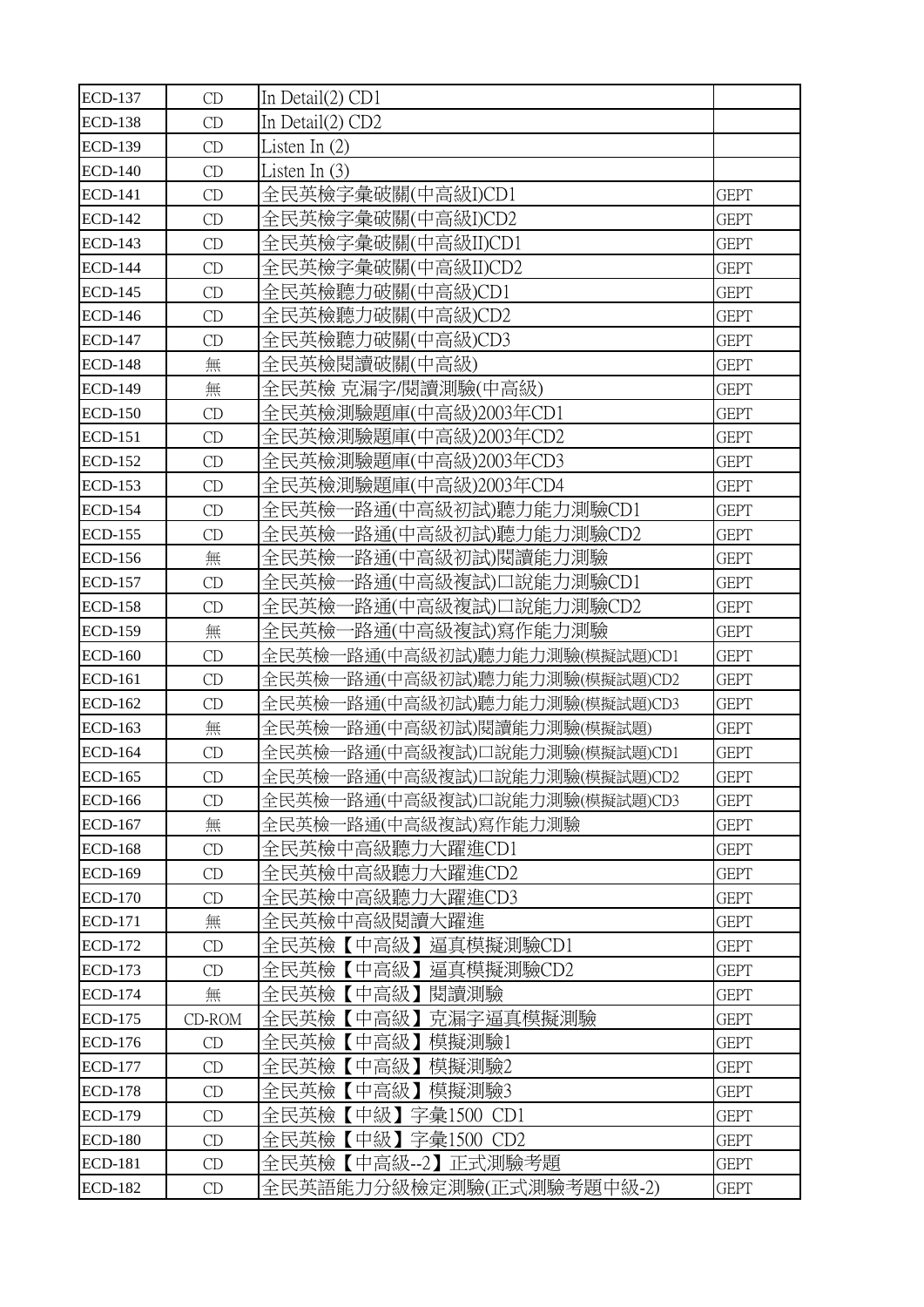| <b>ECD-183</b> | CD-ROM | 全民英檢【中級】口說能力測驗                               | <b>GEPT</b> |
|----------------|--------|----------------------------------------------|-------------|
| <b>ECD-184</b> | CD-ROM | 【中級】神奇的字元素CD1<br>全民英檢                        | <b>GEPT</b> |
| <b>ECD-185</b> | CD     | 【中級】神奇的字元素CD2<br>全民英檢                        | <b>GEPT</b> |
| <b>ECD-186</b> | CD-ROM | 【中級】必考字彙<br>全民英檢                             | <b>GEPT</b> |
| <b>ECD-187</b> | 無CD    | 【中級】文法、翻譯與作文(只有書)<br>全民英檢                    | <b>GEPT</b> |
| <b>ECD-188</b> | CD     | 全民英檢【中級】<br>逼真模擬測驗CD1                        | <b>GEPT</b> |
| <b>ECD-189</b> | CD     | 全民英檢【中級】逼真模擬測驗CD2                            | <b>GEPT</b> |
| <b>ECD-190</b> | CD     | 一路通【中級】口說能力測驗 <sub>應試技巧錦囊</sub> CDI<br>全民英檢  | <b>GEPT</b> |
| <b>ECD-191</b> | CD     | -路通【中級】口說能力測驗 <sub>應試技巧錦囊</sub> CD2<br>全民英檢- | <b>GEPT</b> |
| <b>ECD-192</b> | CD     | ・路通【中級】口說能力測驗 <sub>模擬試題冊</sub> CD1<br>全民英檢-  | <b>GEPT</b> |
| <b>ECD-193</b> | CD     | 全民英檢一路通【中級】口說能力測驗 <sub>模擬試題冊</sub> CD2       | <b>GEPT</b> |
| <b>ECD-194</b> | CD     | -路通【中級】聽力測驗 <sub>應試技巧錦囊</sub><br>全民英檢        | <b>GEPT</b> |
| <b>ECD-195</b> | CD     | └路通【中級】聽力測驗 <sub>模擬試題冊</sub> CD1<br>全民英檢     | <b>GEPT</b> |
| <b>ECD-196</b> | CD     | 全民英檢一路通【中級】口說能力測驗 <sub>模擬試題冊</sub> CD2       | <b>GEPT</b> |
| <b>ECD-197</b> | CD     | ・路通【中級】口說能力測驗 <sub>模擬試題冊</sub> CD3<br>全民英檢   | <b>GEPT</b> |
| <b>ECD-198</b> | 無CD    | 全民英檢一路通【中級】閱讀能力測驗                            | <b>GEPT</b> |
| <b>ECD-199</b> | 無CD    | 全民英檢<br>一路通【中級】閱讀能力測驗 <sub>模擬試題冊</sub>       | <b>GEPT</b> |
| <b>ECD-200</b> | 無CD    | 全民英檢一路通【中級】寫作能力測驗 <sub>應試技巧錦囊</sub>          | <b>GEPT</b> |
| <b>ECD-201</b> | 無CD    | 一路通【中級】寫作能力測驗 <sub>模擬試題冊</sub><br>全民英檢       | <b>GEPT</b> |
| <b>ECD-202</b> | CD     | 全民英檢聽力破關【中級】CD1                              | <b>GEPT</b> |
| <b>ECD-203</b> | CD     | 全民英檢聽力破關<br>【中級】<br>CD <sub>2</sub>          | <b>GEPT</b> |
| <b>ECD-204</b> | CD     | 全民英檢聽力破關<br>【中級】<br>CD3                      | <b>GEPT</b> |
| <b>ECD-205</b> | CD     | 全民英檢字彙破關 I<br>【中級】<br>CD 1                   | <b>GEPT</b> |
| <b>ECD-206</b> | CD     | 全民英檢字彙破關 I<br>【中級】<br>CD2                    | <b>GEPT</b> |
| <b>ECD-207</b> | CD     | 【中級】CD1<br>全民英檢字彙破關Ⅱ                         | <b>GEPT</b> |
| <b>ECD-208</b> | CD     | 全民英檢字彙破關Ⅱ<br>【中級】 $CD2$                      | <b>GEPT</b> |
| <b>ECD-209</b> | 無      | 全民英檢寫作破關【中級】                                 | <b>GEPT</b> |
| <b>ECD-210</b> | CD     | 朗文全民英檢【中級】聽力測驗「策略篇」<br>CD1                   | <b>GEPT</b> |
| <b>ECD-211</b> | CD     | 朗文全民英檢【中級】聽力測驗「策略篇」CD2                       | <b>GEPT</b> |
| <b>ECD-212</b> | CD     | 朗文全民英檢【中級】聽力與口說測驗CD1                         | <b>GEPT</b> |
| <b>ECD-213</b> | CD     | 朗文全民英檢【中級】聽力與口說測驗CD2                         | <b>GEPT</b> |
| <b>ECD-214</b> | CD     | 快速入門篇<br>全民英檢【中級】打通關<br>CD1                  | <b>GEPT</b> |
| <b>ECD-215</b> | CD-ROM | 快速入門篇<br>全民英檢【中級】打通關<br>CD2                  | <b>GEPT</b> |
| <b>ECD-216</b> | CD-ROM | 全民英檢【中級】<br>CD1<br>打通關<br>進階衝刺篇              | <b>GEPT</b> |
| <b>ECD-217</b> | CD-ROM | 全民英檢【中級】打通關<br>進階衝刺篇<br>CD2                  | <b>GEPT</b> |
| <b>ECD-218</b> | CD-ROM | 全民英檢【中級】打通關「進階衝刺篇<br>CD3                     | <b>GEPT</b> |
| <b>ECD-219</b> | 無      | 全民英檢/詞彙與結構【中級】                               | <b>GEPT</b> |
| <b>ECD-220</b> | 無      | 全民英檢/克漏字/閱讀測驗【中級】                            | <b>GEPT</b> |
| <b>ECD-221</b> | CD-ROM | 活用單字寶典CD1                                    |             |
| <b>ECD-222</b> | CD-ROM | 活用單字寶典CD2                                    |             |
| <b>ECD-223</b> | CD     | 活用單字寶典CD3                                    |             |
| <b>ECD-224</b> | CD     | 活用單字寶典CD4                                    |             |
| <b>ECD-225</b> | CD     | LiveABC互動英語會話百科【觀光與旅遊】<br>CD1                |             |
| <b>ECD-226</b> | CD     | LiveABC互動英語會話百科<br>【觀光與旅遊】<br>CD2            |             |
| <b>ECD-227</b> | CD-ROM | LiveABC互動英語會話百科<br>【觀光與旅遊】<br>CD3            |             |
| <b>ECD-228</b> | CD-ROM | LiveABC互動英語會話百科<br>【觀光與旅遊】<br>CD4            |             |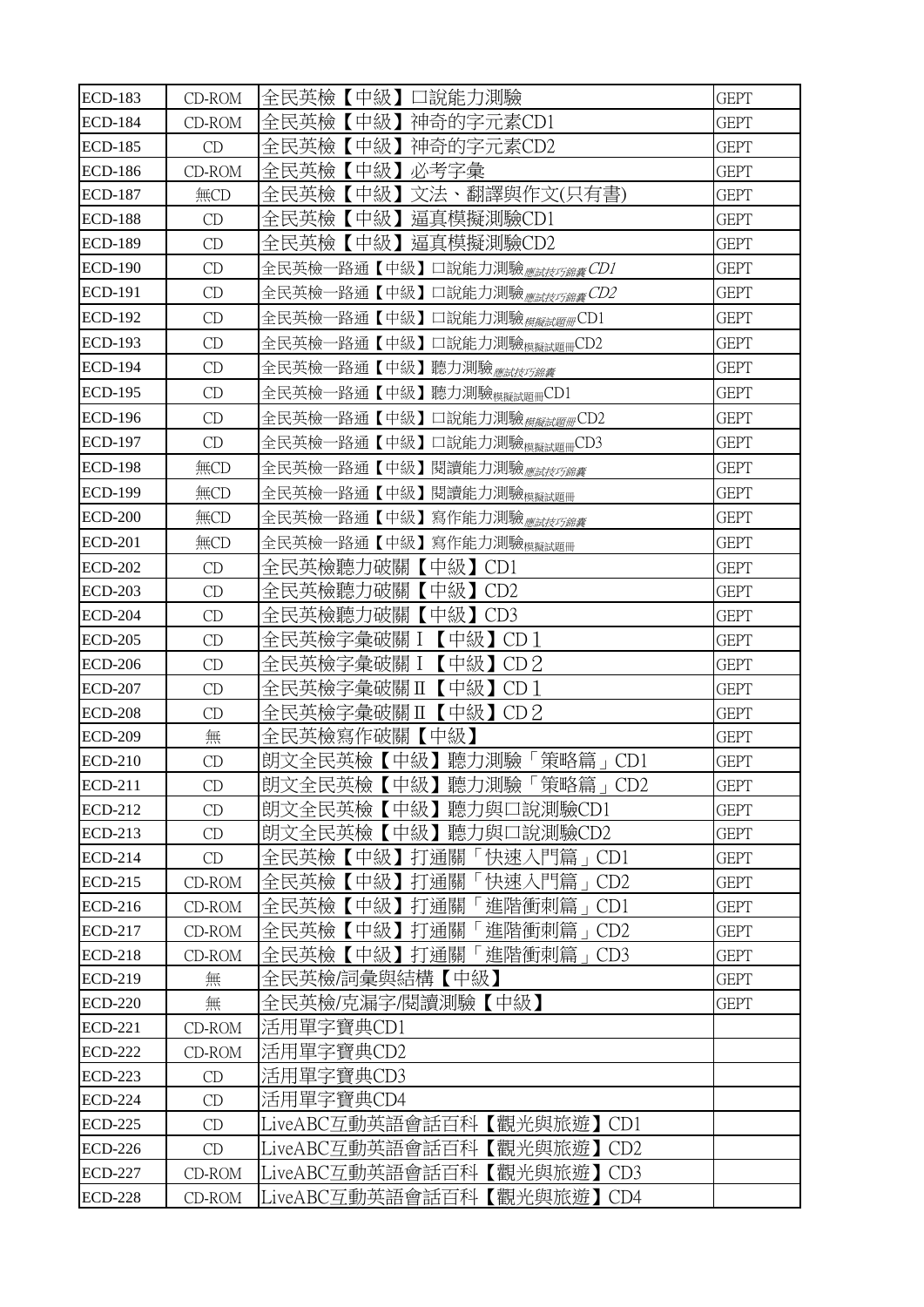| <b>ECD-229</b> | Aaudio-CD | 30Days to the TOEIC Test(CD1)                                   | <b>TOEIC</b> |
|----------------|-----------|-----------------------------------------------------------------|--------------|
| <b>ECD-230</b> | Aaudio-CD | 31 Days to the TOEIC Test (CD2)                                 | <b>TOEIC</b> |
| <b>ECD-231</b> | Aaudio-CD | How to Prepare for the TOEIC Bridge Test(CD1)                   | <b>TOEIC</b> |
| <b>ECD-232</b> | Aaudio-CD | How to Prepare for the TOEIC Bridge Test(CD2)                   | <b>TOEIC</b> |
| <b>ECD-233</b> | Aaudio-CD | The Princeton Review TOEIC : Listening (CD1)                    | <b>TOEIC</b> |
| <b>ECD-234</b> | Aaudio-CD | The Princeton Review TOEIC : Listening (CD2)                    | <b>TOEIC</b> |
| <b>ECD-235</b> | Aaudio-CD | Longman Preparation Series forTOEIC Test(Introductory Coure)CD1 | <b>TOEIC</b> |
| <b>ECD-236</b> | Aaudio-CD | Longman Preparation Series forTOEIC Test(Introductory Coure)CD2 | <b>TOEIC</b> |
| <b>ECD-237</b> | Aaudio-CD | Longman Preparation Series forTOEIC Test(Introductory Coure)CD3 | <b>TOEIC</b> |
| <b>ECD-238</b> | Aaudio-CD | Longman Preparation Series forTOEIC Test(Introductory Coure)CD4 | <b>TOEIC</b> |
| <b>ECD-239</b> | Aaudio-CD | Longman Preparation Series forTOEIC Test(Introductory Coure)CD5 | <b>TOEIC</b> |
| <b>ECD-240</b> | Aaudio-CD | Longman Preparation Series forTOEIC Test(Introductory Coure)CD6 | <b>TOEIC</b> |
| <b>ECD-241</b> | Aaudio-CD | Longman Preparation Series forTOEIC Test(Intermediate Coure)CD1 | <b>TOEIC</b> |
| <b>ECD-242</b> | Aaudio-CD | Longman Preparation Series forTOEIC Test(Intermediate Coure)CD2 | <b>TOEIC</b> |
| <b>ECD-243</b> | Aaudio-CD | Longman Preparation Series forTOEIC Test(Intermediate Coure)CD3 | <b>TOEIC</b> |
| <b>ECD-244</b> | Aaudio-CD | Longman Preparation Series forTOEIC Test(Intermediate Coure)CD4 | <b>TOEIC</b> |
| <b>ECD-245</b> | Aaudio-CD | Longman Preparation Series forTOEIC Test(Intermediate Coure)CD5 | <b>TOEIC</b> |
| <b>ECD-246</b> | Aaudio-CD | Longman Preparation Series forTOEIC Test(Intermediate Coure)CD6 | <b>TOEIC</b> |
| <b>ECD-247</b> | Aaudio-CD | Longman Preparation Series forTOEIC Test(Advanced Coure)CD1     | <b>TOEIC</b> |
| <b>ECD-248</b> | Aaudio-CD | Longman Preparation Series forTOEIC Test(Advanced Coure)CD2     | <b>TOEIC</b> |
| <b>ECD-249</b> | Aaudio-CD | Longman Preparation Series forTOEIC Test(Advanced Coure)CD3     | <b>TOEIC</b> |
| <b>ECD-250</b> | Aaudio-CD | Longman Preparation Series forTOEIC Test(Advanced Coure)CD4     | <b>TOEIC</b> |
| <b>ECD-251</b> | Aaudio-CD | Longman Preparation Series forTOEIC Test(Advanced Coure)CD5     | <b>TOEIC</b> |
| <b>ECD-252</b> | Aaudio-CD | Longman Preparation Series forTOEIC Test(Advanced Coure)CD6     | <b>TOEIC</b> |
| <b>ECD-253</b> | Aaudio-CD | Intermediate TOEIC(CD1)                                         | <b>TOEIC</b> |
| <b>ECD-254</b> | Aaudio-CD | Intermediate TOEIC(CD2)                                         | <b>TOEIC</b> |
| <b>ECD-255</b> | Aaudio-CD | Intermediate TOEIC(CD3)                                         | <b>TOEIC</b> |
| <b>ECD-256</b> | CD-ROM    | Complete Guide to the TOEIC TEST(另有Tape編碼ET-TO38)               | CD故障         |
| <b>ECD-257</b> | Audio CD  | Listen In (1) CD1--unit1~unit 7                                 | 初級           |
| <b>ECD-258</b> | Audio CD  | Listen In (1) CD2--unit8~unit 14                                | 初級           |
| <b>ECD-259</b> | Audio CD  | Listen In (1) CD3--unit15~Review16~20                           | 初級           |
| <b>ECD-260</b> | Audio CD  | Listen In (1) CD4--Student CD                                   | 初級           |
| <b>ECD-261</b> | Audio CD  | Listen In (2) CD1--unit1~unit 7                                 | 中級           |
| <b>ECD-262</b> | Audio CD  | Listen In (2) CD2--unit8~unit 14                                | 中級           |
| <b>ECD-263</b> | Audio CD  | Listen In (2) CD3--unit15~Review16~20                           | 中級           |
| <b>ECD-264</b> | Audio CD  | Listen In (2) CD4--Student CD                                   | 中級           |
| <b>ECD-622</b> | audio CD  | World Link 1(Student CD)                                        | 初級           |
| ECD-623        | CD-ROM    | World Link 1 (Teacher CD)                                       | 初級           |
| ECD-624        | audio CD  | World Link 2(Student CD)                                        | 中級           |
| ECD-625        | CD-ROM    | World Link 2(Teacher CD)                                        | 中級           |
| ECD-626        | audio CD  | World Link 3(Student CD)                                        | 中高級          |
| <b>ECD-627</b> | CD-ROM    | World Link3(Teacher CD)                                         | 中高級          |
| <b>ECD-265</b> | Audio CD  | Listen In $(3)$ CD1--unit1~unit 5                               | 中/高級         |
| <b>ECD-266</b> | Audio CD  | Listen In (3) CD2--unit6~unit 10                                | 中/高級         |
| <b>ECD-267</b> | Audio CD  | Listen In $(3)$ CD2--unit11~unit 15                             | 中/高級         |
| <b>ECD-268</b> | Audio CD  | Listen In (3) CD3--unit15~Review16~20                           | 中/高級         |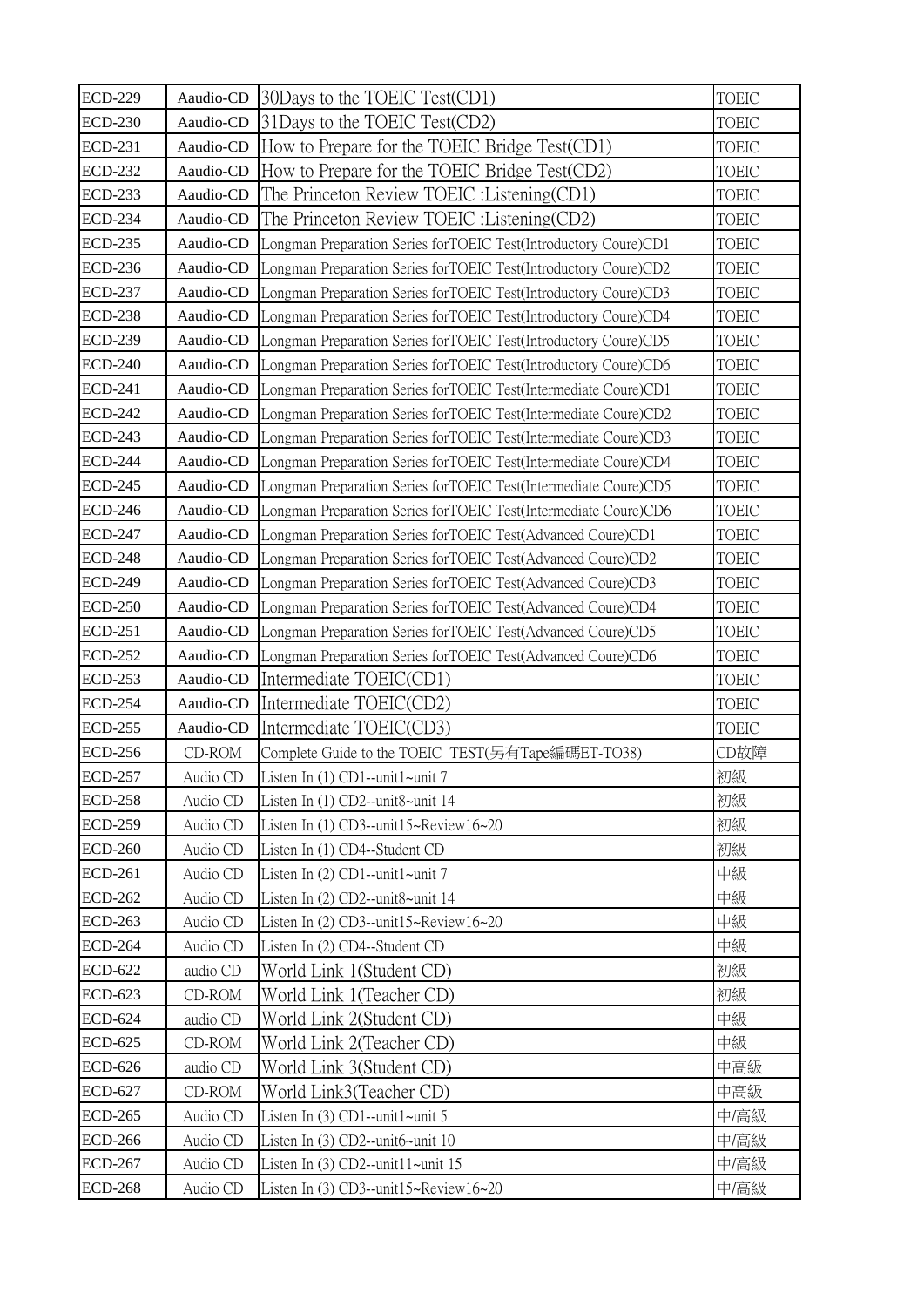| <b>ECD-269</b> | Audio CD | Listen In (3) CD4--Student CD                                          | 中/高級   |
|----------------|----------|------------------------------------------------------------------------|--------|
| <b>ECD-270</b> | Audio CD | Read and Think! (1)                                                    | 初級     |
| <b>ECD-271</b> | Audio CD | Read and Think! (2)                                                    | 中級     |
| <b>ECD-272</b> | Audio CD | Read and Think! (3) CD1 unit1-6                                        | 中/高級   |
| <b>ECD-273</b> | Audio CD | Read and Think! (3) CD2 unit7-12                                       | 中/高級   |
| <b>ECD-274</b> | Audio CD | Read and Think! (4) CD1 unit1-4                                        | 高級     |
| <b>ECD-275</b> | Audio CD | Read and Think! (4) CD2 unit5-8                                        | 高級     |
| <b>ECD-276</b> | Audio CD | Read and Think! (4) CD3 unit 9-12                                      | 高級     |
| <b>ECD-277</b> | Audio CD | Grammar in Use(Basic)                                                  | 初級     |
| <b>ECD-278</b> | Audio CD | Grammar in Use(Intermediate)                                           | 中級     |
| <b>ECD-279</b> | Audio CD | On the Go:English Skill for Global Communication(Student Book)         | 初級     |
| <b>ECD-280</b> | Audio CD | On the Go: English Skill for Global Communication (Teacher's Manual)   | 初級     |
| <b>ECD-281</b> | Audio CD | On the Move: English Skill for Global Communication (Student Book)     | 中級     |
| <b>ECD-282</b> | Audio CD | On the Move: English Skill for Global Communication (Teacher's Manual) | 中級     |
| <b>ECD-283</b> | Audio CD | Simultaneous Interpretation同步翻譯(1)CD1                                  | 初級     |
| <b>ECD-284</b> | Audio CD | Simultaneous Interpretation同步翻譯(1)CD2                                  | 初級     |
| <b>ECD-285</b> | Audio CD | Simultaneous Interpretation同步翻譯(2)                                     | 中級     |
| <b>ECD-286</b> | Audio CD | Simultaneous Interpretation同步翻譯(3)                                     | 高級     |
| <b>ECD-287</b> | Audio CD | 英語看字讀音與發音矯正訓練CD1                                                       | 初級     |
| <b>ECD-288</b> | Audio CD | 英語看字讀音與發音矯正訓練CD2                                                       | 初級     |
| <b>ECD-289</b> | Audio CD | 英語新聞主播ENGLISH NEWS ANCHORING(CD1)                                      | 中級     |
| <b>ECD-290</b> | Audio CD | 英語新聞主播ENGLISH NEWS ANCHORING(CD2)                                      | 中級     |
| <b>ECD-291</b> | Audio CD | 英語演講Public Speaking with Confidence(雙語版)                               | 中級     |
| <b>ECD-292</b> | Audio CD | <b>CLEAR SPEECH</b>                                                    | 初級     |
| <b>ECD-293</b> | Audio CD | Exploring English through Movies(Student Book)                         | 初級     |
| <b>ECD-294</b> | Audio CD | Exploring English through Movies(Work Book)                            | 初級     |
| <b>ECD-295</b> | Audio CD | Reading keys(Introducting)CD1                                          | 中級     |
| <b>ECD-296</b> | Audio CD | Reading keys(Introducting)CD2                                          | 中級     |
| <b>ECD-297</b> | Audio CD | Reading keys(Developing)CD1                                            | 中/高級   |
| <b>ECD-298</b> | Audio CD | Reading keys(Developing)CD2                                            | 中/高級   |
| <b>ECD-299</b> | Audio CD | Reading keys(Extending)CD1                                             | 高級     |
| <b>ECD-300</b> | Audio CD | Reading keys(Extending)CD2                                             | 高級     |
| <b>ECD-301</b> | Audio CD | Basic survival(class CD2-1)                                            | 初級     |
| <b>ECD-302</b> | Audio CD | Basic survival(class CD2-2)                                            | 初級     |
| <b>ECD-303</b> | Audio CD | Basic survival(student CD)                                             | 初級     |
| <b>ECD-304</b> | Audio CD | Survival English(class CD2-1)                                          | 中級     |
| <b>ECD-305</b> | Audio CD | Survival English(class CD2-2)                                          | 中級     |
| <b>ECD-306</b> | Audio CD | Survival English(student CD)                                           | 中級     |
| <b>ECD-307</b> | Audio CD | Incompany Elementary(CD1)                                              | 初級     |
| <b>ECD-308</b> | Audio CD | Incompany Elementary(CD2)                                              | 初級     |
| <b>ECD-309</b> | Audio CD | Incompany Pre-intermediate(CD1)                                        | 中級     |
| <b>ECD-310</b> | Audio CD | Incompany Pre-intermediate(CD2)                                        | 中級     |
| ECD-311        | Audio CD | Incompany Upper-intermediate(CD1)                                      | 中/高級   |
| ECD-312        | Audio CD | Incompany Upper-intermediate(CD2)                                      | 中/高級   |
| ECD-313        | Audio CD | Incompany Upper-intermediate(CD3)                                      | 中/高級   |
| ECD-314        | Audio CD | Best Practice (Elementary)CD1                                          | 初級(庫藏) |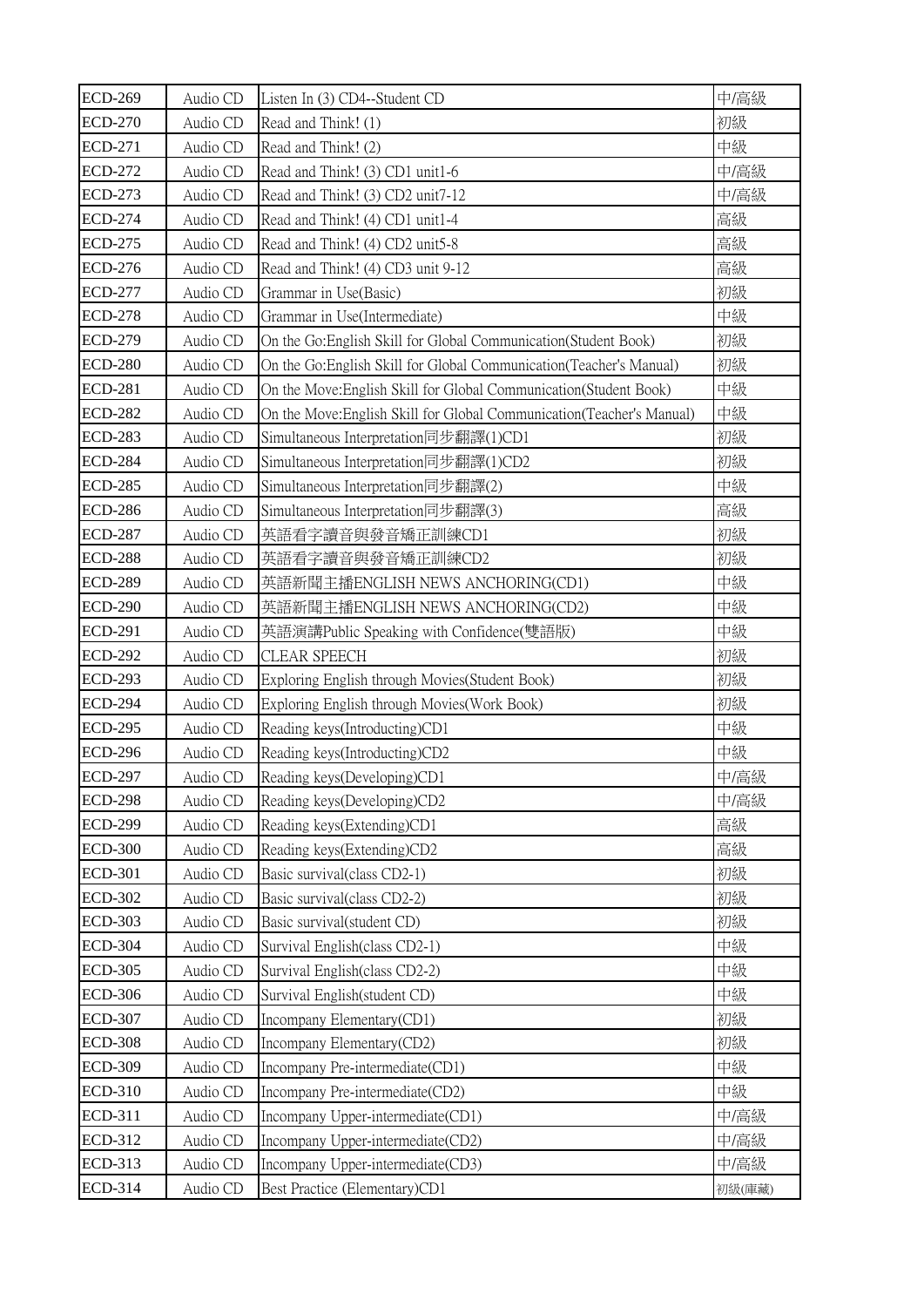| ECD-315        | Audio CD | Best Practice (Elementary)CD2                                                                 | 初級(庫藏)       |
|----------------|----------|-----------------------------------------------------------------------------------------------|--------------|
| ECD-316        | Audio CD | Business Explorer1                                                                            | 初級           |
| <b>ECD-317</b> | Audio CD | <b>Business Explorer2</b>                                                                     | 中級           |
| <b>ECD-318</b> | Audio CD | Business Explorer3                                                                            | 中/高級         |
| ECD-319        | 無CD      | 全民英檢加強訓練(中級)實用英文慣用語1                                                                          | <b>GEPT</b>  |
| <b>ECD-320</b> | 無CD      | 全民英檢加強訓練(中級)實用英文慣用語2                                                                          | <b>GEPT</b>  |
| <b>ECD-321</b> | Audio CD | Longman Prepare for the TOEFL Test Computer Overiew CD1                                       | <b>TOEFL</b> |
| <b>ECD-322</b> | Audio CD | Longman Prepare for the TOEFL Test Computer Overiew CD2                                       | <b>TOEFL</b> |
| <b>ECD-323</b> | CD-ROM   | Longman Prepare for the TOEFL Test Computer Overiew CD3                                       | <b>TOEFL</b> |
| <b>ECD-324</b> | Audio CD | IELTS Practice Tests(Plus)CD1                                                                 | <b>IELTS</b> |
| <b>ECD-325</b> | Audio CD | IELTS Practice Tests(Plus)CD2                                                                 | <b>IELTS</b> |
| <b>ECD-326</b> | Audio CD | IELTS Practice Tests(Plus)CD3                                                                 | <b>IELTS</b> |
| <b>ECD-327</b> | Audio CD | Target TOEIC (CD1--Test 1~2)                                                                  | <b>TOEIC</b> |
| <b>ECD-328</b> | Audio CD | Target TOEIC (CD2--Test2~3)                                                                   | <b>TOEIC</b> |
| <b>ECD-329</b> | Audio CD | Target TOEIC (CD3--Test 4~5)                                                                  | <b>TOEIC</b> |
| <b>ECD-330</b> | Audio CD | Target TOEIC (CD4--Test 5~6)                                                                  | <b>TOEIC</b> |
| ECD-331        | Audio CD | TOEIC 多益990 CD1                                                                               | <b>TOEIC</b> |
| <b>ECD-332</b> | Audio CD | TOEIC 多益990 CD2                                                                               | <b>TOEIC</b> |
| <b>ECD-333</b> | Audio CD | TOEIC 多益990 CD3                                                                               | <b>TOEIC</b> |
| <b>ECD-334</b> | Audio CD | 多益題庫破解--單字、片語                                                                                 | <b>TOEIC</b> |
| <b>ECD-335</b> | Audio CD | 多益題庫破解--誤文、訂正                                                                                 | <b>TOEIC</b> |
| <b>ECD-336</b> | Audio CD | 多益題庫破解--文法、語法                                                                                 | <b>TOEIC</b> |
| <b>ECD-337</b> | CD-ROM   | 朗文托福聖經CDROM-1                                                                                 | <b>TOEFL</b> |
| <b>ECD-338</b> | CD-ROM   | 朗文托福聖經CDROM-2                                                                                 | <b>TOEFL</b> |
| <b>ECD-339</b> | Audio CD | 朗文托福聖經CD1                                                                                     | <b>TOEFL</b> |
| <b>ECD-340</b> | Audio CD | 朗文托福聖經CD2                                                                                     | <b>TOEFL</b> |
| <b>ECD-341</b> | Audio CD | 朗文托福聖經CD3                                                                                     | <b>TOEFL</b> |
| <b>ECD-342</b> | Audio CD | 朗文托福聖經CD4                                                                                     | <b>TOEFL</b> |
| <b>ECD-343</b> | Audio CD | 朗文托福聖經CD5                                                                                     | <b>TOEFL</b> |
| <b>ECD-344</b> | Audio CD | 朗文托福聖經CD6                                                                                     | TOEFL        |
| <b>ECD-345</b> | Audio CD | 朗文托福聖經CD7                                                                                     | <b>TOEFL</b> |
| <b>ECD-346</b> | Audio CD | 朗文托福聖經CD8                                                                                     | <b>TOEFL</b> |
| <b>ECD-347</b> | Audio CD | TOEFL CBT SUCCESS 2004--CD1                                                                   | <b>TOEFL</b> |
| <b>ECD-348</b> | Audio CD | TOEFL CBT SUCCESS 2004--CD2                                                                   | <b>TOEFL</b> |
| <b>ECD-349</b> | Audio CD | TOEFL CBT SUCCESS 2004--CD3                                                                   | <b>TOEFL</b> |
| <b>ECD-350</b> | Audio CD | TOEFL CBT SUCCESS 2004--CD4                                                                   | <b>TOEFL</b> |
| <b>ECD-351</b> | Audio CD | TOEFL CBT SUCCESS 2004--CD5                                                                   | <b>TOEFL</b> |
| <b>ECD-352</b> | Audio CD | TOEFL CBT Practice Test CD1(3rd edition)                                                      | <b>TOEFL</b> |
| <b>ECD-353</b> | Audio CD | TOEFL CBT Practice Test CD2(3rd edition)                                                      | <b>TOEFL</b> |
| <b>ECD-354</b> | Audio CD | TOEFL CBT Practice Test CD3(3rd edition)                                                      | <b>TOEFL</b> |
|                |          | The MICHIGAN Guide to English for Academic Success and Better                                 |              |
| <b>ECD-355</b> | Audio CD | <b>TOEFL Test Scores CD1</b><br>The MICHIGAN Guide to English for Academic Success and Better | <b>TOEFL</b> |
| <b>ECD-356</b> | Audio CD | TOEFL Test Scores CD2                                                                         | <b>TOEFL</b> |
| <b>ECD-357</b> | Audio CD | 英語會話模式【中級】CD1                                                                                 | 中級           |
| <b>ECD-358</b> | Audio CD | 英語會話模式【中級】CD2                                                                                 | 中級           |
| <b>ECD-359</b> | Audio CD | 英語會話模式【中級】CD3                                                                                 | 中級           |
|                |          |                                                                                               |              |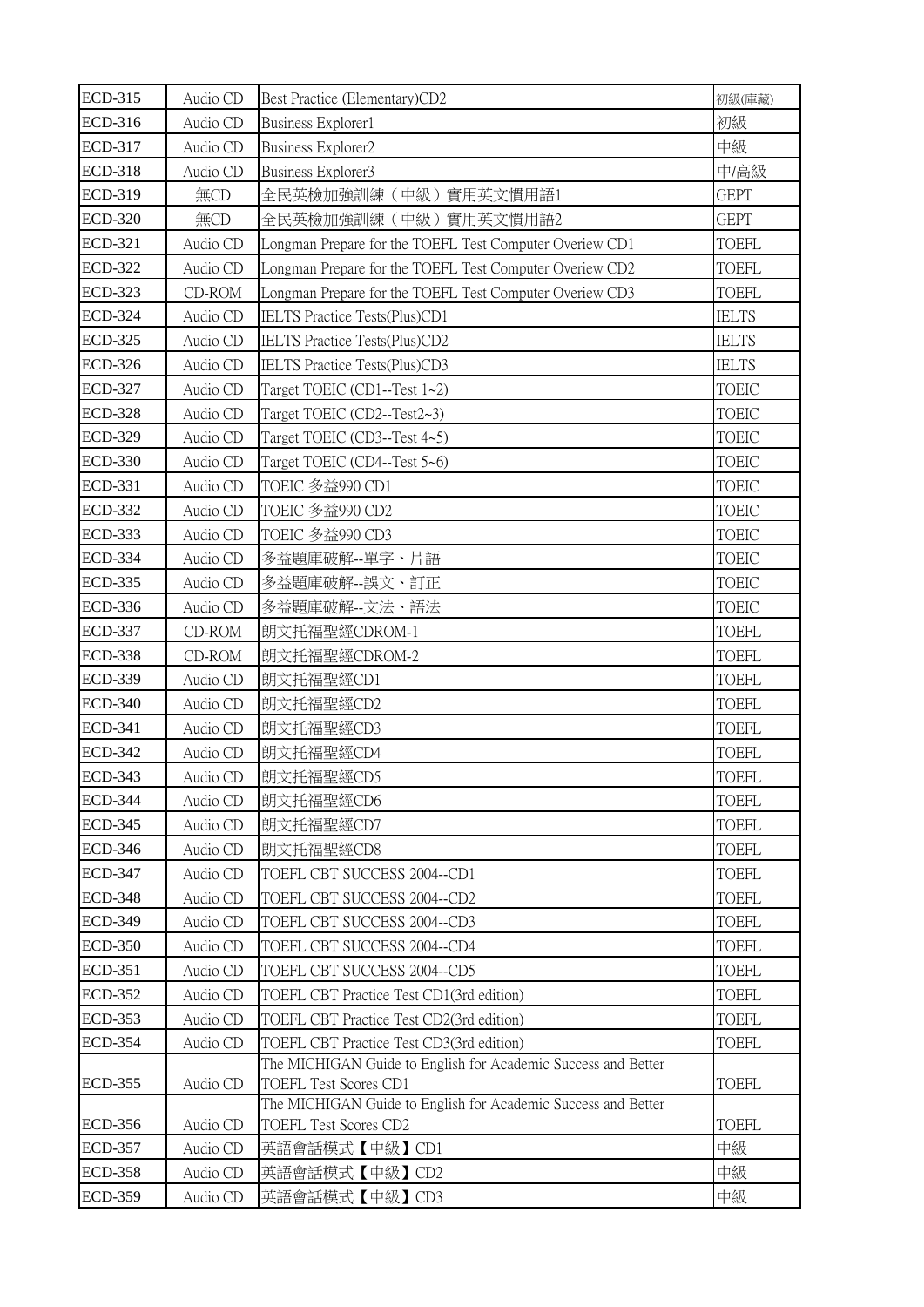| <b>ECD-360</b> | Audio CD | 英語會話模式【進階】CD1                                                   | 高級           |
|----------------|----------|-----------------------------------------------------------------|--------------|
| <b>ECD-361</b> | Audio CD | 英語會話模式【進階】CD2                                                   | 高級           |
| <b>ECD-362</b> | Audio CD | 英語會話模式【進階】CD3                                                   | 高級           |
| <b>ECD-363</b> | Audio CD | IELTS to Success CD1                                            | <b>IELTS</b> |
| <b>ECD-364</b> | Audio CD | IELTS to Success CD2                                            | <b>IELTS</b> |
| <b>ECD-365</b> | Audio CD | Focus On IELTS CD1                                              | <b>IELTS</b> |
| <b>ECD-366</b> | Audio CD | Focus On IELTS CD2                                              | <b>IELTS</b> |
| <b>ECD-367</b> | Audio CD | Focus On IELTS CD3                                              | <b>IELTS</b> |
| <b>ECD-368</b> | Audio CD | Cambridge Preliminary English Test CD1(03/2004)                 | PET          |
| <b>ECD-369</b> | Audio CD | Cambridge Preliminary English Test CD2(03/2004)                 | PET          |
| <b>ECD-370</b> | Audio CD | Cambridge Preliminary English Test CD3(03/2004)                 | PET          |
| <b>ECD-371</b> | Audio CD | Cambridge Preliminary English Test CD4(03/2004)                 | PET          |
| <b>ECD-372</b> | Audio CD | Focus on Pronunciaton [1] CD1                                   | 初級           |
| <b>ECD-373</b> | Audio CD | Focus on Pronunciaton [1] CD2                                   | 初級           |
| <b>ECD-374</b> | Audio CD | Focus on Pronunciaton 【1】CD3                                    | 初級           |
| <b>ECD-375</b> | Audio CD | Focus on Pronunciaton [1] CD4                                   | 初級           |
| <b>ECD-376</b> | Audio CD | Focus on Pronunciaton [1] CD5                                   | 初級           |
| <b>ECD-377</b> | Audio CD | Focus on Pronunciaton [2] CD1                                   | 初級/中級        |
| <b>ECD-378</b> | Audio CD | Focus on Pronunciaton [2] CD2                                   | 初級/中級        |
| <b>ECD-379</b> | Audio CD | Focus on Pronunciaton [2] CD3                                   | 初級/中級        |
| <b>ECD-380</b> | Audio CD | Focus on Pronunciaton [2] CD4                                   | 初級/中級        |
| <b>ECD-381</b> | Audio CD | Focus on Pronunciaton [2] CD5                                   | 初級/中級        |
| <b>ECD-382</b> | Audio CD | Focus on Pronunciaton [2] CD6                                   | 初級/中級        |
| <b>ECD-383</b> | Audio CD | Focus on Pronunciaton [3] CD1                                   | 中級           |
| <b>ECD-384</b> | Audio CD | Focus on Pronunciaton [3] CD2                                   | 中級           |
| <b>ECD-385</b> | Audio CD | Focus on Pronunciaton 【3】CD3                                    | 中級           |
| <b>ECD-386</b> | Audio CD | Focus on Pronunciaton [3] CD4                                   | 中級           |
| <b>ECD-387</b> | Audio CD | Focus on Pronunciaton [3] CD5                                   | 中級           |
| <b>ECD-388</b> | Audio CD | Focus on Pronunciaton [3] CD6                                   | 中級           |
| <b>ECD-389</b> | Audio CD | New Business Matters CD1                                        | 中/中高級        |
| <b>ECD-390</b> | Audio CD | New Business Matters CD2                                        | 中/中高級        |
| <b>ECD-391</b> | CD-ROM   | New International Business English CD1                          | 中高級          |
| <b>ECD-392</b> | Audio CD | New International Business English CD2                          | 中高級          |
| ECD-393        | Audio CD | New International Business English CD3                          | 中高級          |
| <b>ECD-394</b> | Audio CD | New International Business English CD4                          | 中高級          |
| <b>ECD-395</b> | Audio CD | Communicating in Business CD1                                   | 中級           |
| <b>ECD-396</b> | Audio CD | Communicating in Business CD2                                   | 中級           |
| <b>ECD-397</b> | CD-ROM   | Further Ahead CD1                                               | 初級           |
| <b>ECD-398</b> | Audio CD | Further Ahead CD2                                               | 初級           |
| <b>ECD-399</b> | Audio CD | Business Listening & Speaking CD1                               | 中級           |
| <b>ECD-400</b> | Audio CD | Business Listening & Speaking CD2                               | 中級           |
| <b>ECD-401</b> | Audio CD | English for International Tourism (pre-intermediate)CD1         | 初中級          |
| <b>ECD-402</b> | Audio CD | English for International Tourism(intermediate)CD1              | 初中級          |
| ECD-402.1      | Audio CD | English for International Tourism(intermediate)CD2              | 初中級          |
| <b>ECD-403</b> | Audio CD | The English You Need for the Office                             | 中級           |
| <b>ECD-404</b> | Audio CD | The English You Need for the Office (Multi-skills ActivityBook) | 中級           |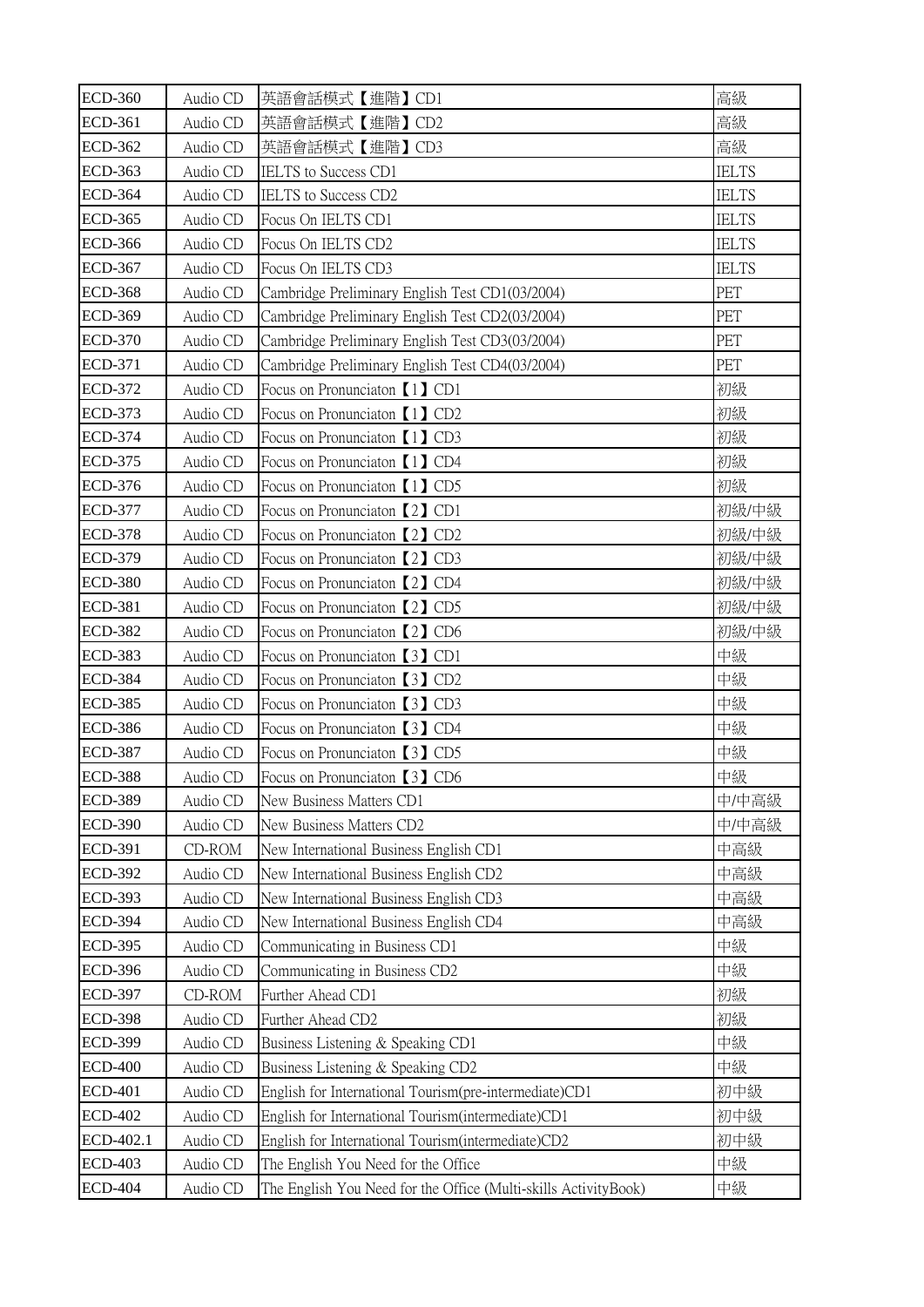| <b>ECD-405</b> | Audio CD | Business To Business(A Basic Business English Course)         | 初級  |
|----------------|----------|---------------------------------------------------------------|-----|
| <b>ECD-406</b> | Audio CD | Business To Business(An Intermediate Business English Course) | 中級  |
| <b>ECD-407</b> | CD-ROM   | Advanced Grammar in Use                                       | 高級  |
| <b>ECD-408</b> | CD-ROM   | Elglish Grammar in Use(3rd edition)                           | 中級  |
| <b>ECD-409</b> | CD-ROM   | Grammar Dimentions 【Book1】另有Tape編碼:ET-GR8                     | 初級  |
| <b>ECD-410</b> | CD-ROM   | Grammar Dimentions 【Book2】另有Tape編碼:ET-GR9                     | 初中級 |
| ECD-411        | CD-ROM   | Grammar Dimentions 【Book3】另有Tape編碼:ET-GR10                    | 中級  |
| <b>ECD-412</b> | CD-ROM   | Grammar Dimentions【 Book4】另有Tape編碼:ET-GR11                    | 高級  |
| ECD-413        | CD-ROM   | 朗文當代高級【英英/英漢】雙解辭典3rd edition                                  | 工具書 |
| <b>ECD-414</b> | CD-ROM   | LONGMAN Dictionary of Contemporary English(字典)                | 工具書 |
| ECD-415        | Audio CD | College Reading Workshop(2nd edition)CD1                      | 中級  |
| ECD-416        | Audio CD | College Reading Workshop(2nd edition)CD2                      | 中級  |
| <b>ECD-417</b> | Audio CD | Compass1:Developing reading and vocabulary skills [250-word]  | 初級  |
| <b>ECD-418</b> | Audio CD | Compass2:Developing reading and vocabulary skills [300-word]  | 初級  |
| <b>ECD-419</b> | Audio CD | Compass3:Developing reading and vocabulary skills (600-word)  | 初級  |
| <b>ECD-420</b> | Audio CD | On Location 3--CD1                                            | 中級  |
| ECD-421        | Audio CD | On Location 3--CD2(unit1~4)                                   | 中級  |
| <b>ECD-422</b> | Audio CD | On Location 3--CD3(unit5~8)                                   | 中級  |
| <b>ECD-423</b> | Audio CD | On Location 3--CD4(unit9~10)                                  | 中級  |
| <b>ECD-424</b> | Audio CD | Developing Listening Skills [1] CD1                           | 初級  |
| <b>ECD-425</b> | Audio CD | Developing Listening Skills [1] CD2                           | 初級  |
| <b>ECD-426</b> | Audio CD | Developing Listening Skills [1] CD3                           | 初級  |
| <b>ECD-427</b> | Audio CD | Developing Listening Skills 11<br>CD4                         | 初級  |
| <b>ECD-428</b> | Audio CD | Developing Listening Skills [1]<br>CD5                        | 初級  |
| <b>ECD-429</b> | Audio CD | CD6<br>Developing Listening Skills $\llbracket 1 \rrbracket$  | 初級  |
| <b>ECD-430</b> | Audio CD | Developing Listening Skills [2] CD1                           | 初級  |
| ECD-431        | Audio CD | Developing Listening Skills [2] CD2                           | 初級  |
| <b>ECD-432</b> | Audio CD | Developing Listening Skills [2] CD3                           | 初級  |
| <b>ECD-433</b> | Audio CD | Developing Listening Skills [2] CD4                           | 初級  |
| <b>ECD-434</b> | Audio CD | Developing Listening Skills [2] CD5                           | 初級  |
| <b>ECD-435</b> | Audio CD | Developing Listening Skills [2] CD6                           | 初級  |
| ECD-436        | Audio CD | Mosaic 1(Listening/Speaking 4th Edition)CD1                   | 中高級 |
| <b>ECD-437</b> | Audio CD | Mosaic 1(Listening/Speaking 4th Edition)CD2                   | 中高級 |
| <b>ECD-438</b> | Audio CD | Mosaic 1(Listening/Speaking 4th Edition)CD3                   | 中高級 |
| <b>ECD-439</b> | Audio CD | Mosaic 1(Listening/Speaking 4th Edition)CD4                   | 中高級 |
| <b>ECD-440</b> | Audio CD | Mosaic 1(Listening/Speaking 4th Edition)CD5                   | 中高級 |
| <b>ECD-441</b> | Audio CD | Mosaic 1(Listening/Speaking 4th Edition)CD6                   | 中高級 |
| <b>ECD-442</b> | Audio CD | Mosaic 2(Listening/Speaking 4th Edition)CD1                   | 高級  |
| <b>ECD-443</b> | Audio CD | Mosaic 2(Listening/Speaking 4th Edition)CD2                   | 高級  |
| <b>ECD-444</b> | Audio CD | Mosaic 2(Listening/Speaking 4th Edition)CD3                   | 高級  |
| <b>ECD-445</b> | Audio CD | Mosaic 2(Listening/Speaking 4th Edition)CD4                   | 高級  |
| <b>ECD-446</b> | Audio CD | Mosaic 2(Listening/Speaking 4th Edition)CD5                   | 高級  |
| <b>ECD-447</b> | Audio CD | Mosaic 2(Listening/Speaking 4th Edition)CD6                   | 高級  |
| <b>ECD-448</b> | Audio CD | Mosaic 2(Listening/Speaking 4th Edition)CD7                   | 高級  |
| <b>ECD-449</b> | Audio CD | Interactions 1 (Listening/Speakinf 4th Edition)CD1            | 初中級 |
| <b>ECD-450</b> | Audio CD | Interactions 1 (Listening/Speakinf 4th Edition)CD2            | 初中級 |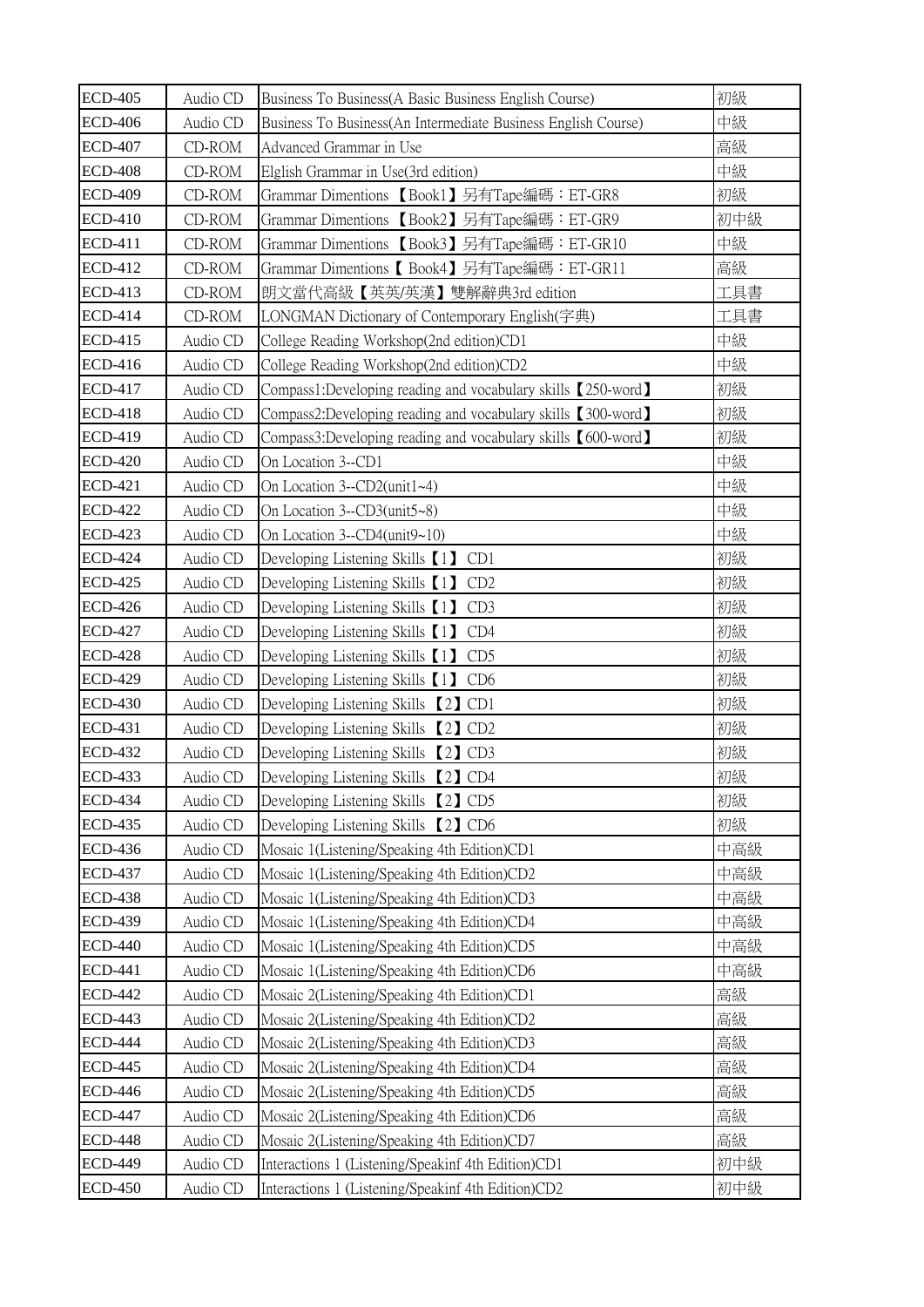| ECD-451        | Audio CD                            | Interactions 1 (Listening/Speakinf 4th Edition)CD3                                      | 初中級          |
|----------------|-------------------------------------|-----------------------------------------------------------------------------------------|--------------|
| <b>ECD-452</b> | Audio CD                            | Interactions 1 (Listening/Speakinf 4th Edition)CD4                                      | 初中級          |
| <b>ECD-453</b> | Audio CD                            | Interactions 2 (Listening/Speakinf 4th Edition)CD1                                      | 中級           |
| <b>ECD-454</b> | Audio CD                            | Interactions 2 (Listening/Speakinf 4th Edition)CD2                                      | 中級           |
| <b>ECD-455</b> | Audio CD                            | Interactions 2 (Listening/Speakinf 4th Edition)CD3                                      | 中級           |
| <b>ECD-456</b> | Audio CD                            | Interactions 2 (Listening/Speakinf 4th Edition)CD4                                      | 中級           |
| <b>ECD-457</b> | Audio CD                            | Interactions 2 (Listening/Speakinf 4th Edition)CD5                                      | 中級           |
| <b>ECD-458</b> | Audio CD                            | Interactions 2 (Listening/Speakinf 4th Edition)CD6                                      | 中級           |
| <b>ECD-459</b> | Audio CD                            | Interactions Access (L/S)CD1                                                            | 初級           |
| <b>ECD-460</b> | Audio CD                            | Interactions Access (L/S)CD2                                                            | 初級           |
| <b>ECD-461</b> | Audio CD                            | Interactions Access (L/S)CD3                                                            | 初級           |
| <b>ECD-462</b> | Audio CD                            | Interactions Access (L/S)CD4                                                            | 初級           |
| <b>ECD-463</b> | Audio CD                            | Interactions Access (L/S)CD5                                                            | 初級           |
| <b>ECD-464</b> | Audio CD                            | English Firtshand [1] CD1--classroom CD pack                                            | 初級           |
| <b>ECD-465</b> | Audio CD                            | English Firtshand $\blacksquare$ 1 $\blacksquare$ CD2--classroom CD pack                | 初級           |
| <b>ECD-466</b> | Audio CD                            | English Firtshand [1] CD3--self-study CD pack                                           | 初級           |
| <b>ECD-467</b> | Audio CD                            | English Firtshand [1] CD4--Test CD pack                                                 | 初級           |
| <b>ECD-468</b> | Audio CD                            | English Firtshand [2] CD1--classroom CD pack                                            | 初級           |
| <b>ECD-469</b> | Audio CD                            | English Firtshand [2] CD2--classroom CD pack                                            | 初級           |
| <b>ECD-470</b> | Audio CD                            | English Firtshand [2] CD3--self-study CD pack                                           | 初級           |
| ECD-471        | Audio CD                            | English Firtshand [2] CD4--Test CD pack                                                 | 初級           |
| <b>ECD-472</b> | Audio CD                            | IN CHARGE $[1]$ CD1(unit1~4)                                                            | 高級           |
| <b>ECD-473</b> | Audio CD                            | IN CHARGE $[1]$ CD2(unit5~8)                                                            | 高級           |
| <b>ECD-474</b> | Audio CD                            | IN CHARGE [1] CD3(unit9~12)                                                             | 高級           |
| <b>ECD-475</b> | Audio CD                            | IN CHARGE [1] CD4(units 1~12)workbook                                                   | 高級           |
| <b>ECD-476</b> | Audio CD                            | IN CHARGE [2] CD1(unit1~6)                                                              | 高級           |
| <b>ECD-477</b> | Audio CD                            | IN CHARGE $[2]$ CD2(unit7~12)                                                           | 高級           |
| <b>ECD-478</b> | Audio CD                            | IN CHARGE [2] CD3(unit1~12)workbook                                                     | 高級           |
| <b>ECD-479</b> | Audio CD                            | On Target $[1]$ CD1(unit1~6)                                                            | 中級           |
| <b>ECD-480</b> | Audio CD                            | On Target $[1]$ CD2(unit7~12)                                                           | 中級           |
| <b>ECD-481</b> | Audio CD                            | On Target [1] CD3(unit1~12)workbook                                                     | 中級           |
| <b>ECD-482</b> | Audio CD                            | On Target $[2]$ CD1(unit1~6)                                                            | 中級           |
| <b>ECD-483</b> | Audio CD                            | On Target $[2]$ CD2(unit7~12)                                                           | 中級           |
| <b>ECD-484</b> | Audio CD                            | On Target $[2]$ CD2(unit1~12)workbook                                                   | 中級           |
|                | Audio CD<br>teacher's Guide         | Success on the TOEFL Next Generation Test(Listening & Speaking                          |              |
| <b>ECD-485</b> | student workbook                    | $[CD1]$ lession $1~10$ )                                                                | TOFEL        |
|                | Audio CD<br>teacher's Guide         | Success on the TOEFL Next Generation Test(Listening & Speaking                          |              |
| <b>ECD-486</b> | student workbook                    | $\text{CD2}$ ] lession11~20)                                                            | <b>TOFEL</b> |
|                | Audio CD                            | Success on the TOEFL Next Generation Test(Listening & Speaking                          |              |
| <b>ECD-487</b> | teacher's Guide<br>student workbook | $[CD3]$ lession21~30)                                                                   | TOFEL        |
|                | Audio CD                            | Success on the TOEFL Next Generation Test(Listening & Speaking                          |              |
| <b>ECD-488</b> | teacher's Guide<br>student workbook | [CD1] lession1~10)                                                                      | <b>TOFEL</b> |
|                | Audio CD                            |                                                                                         |              |
| <b>ECD-489</b> | teacher's Guide                     | Success on the TOEFL Next Generation Test(Listening & Speaking<br>$[CD2]$ lession11~20) | <b>TOFEL</b> |
|                | student workbook<br>Audio CD        |                                                                                         |              |
|                | teacher's Guide                     | Success on the TOEFL Next Generation Test(Listening & Speaking                          |              |
| <b>ECD-490</b> | student workbook                    | $[CD3]$ lession21~30)                                                                   | <b>TOFEL</b> |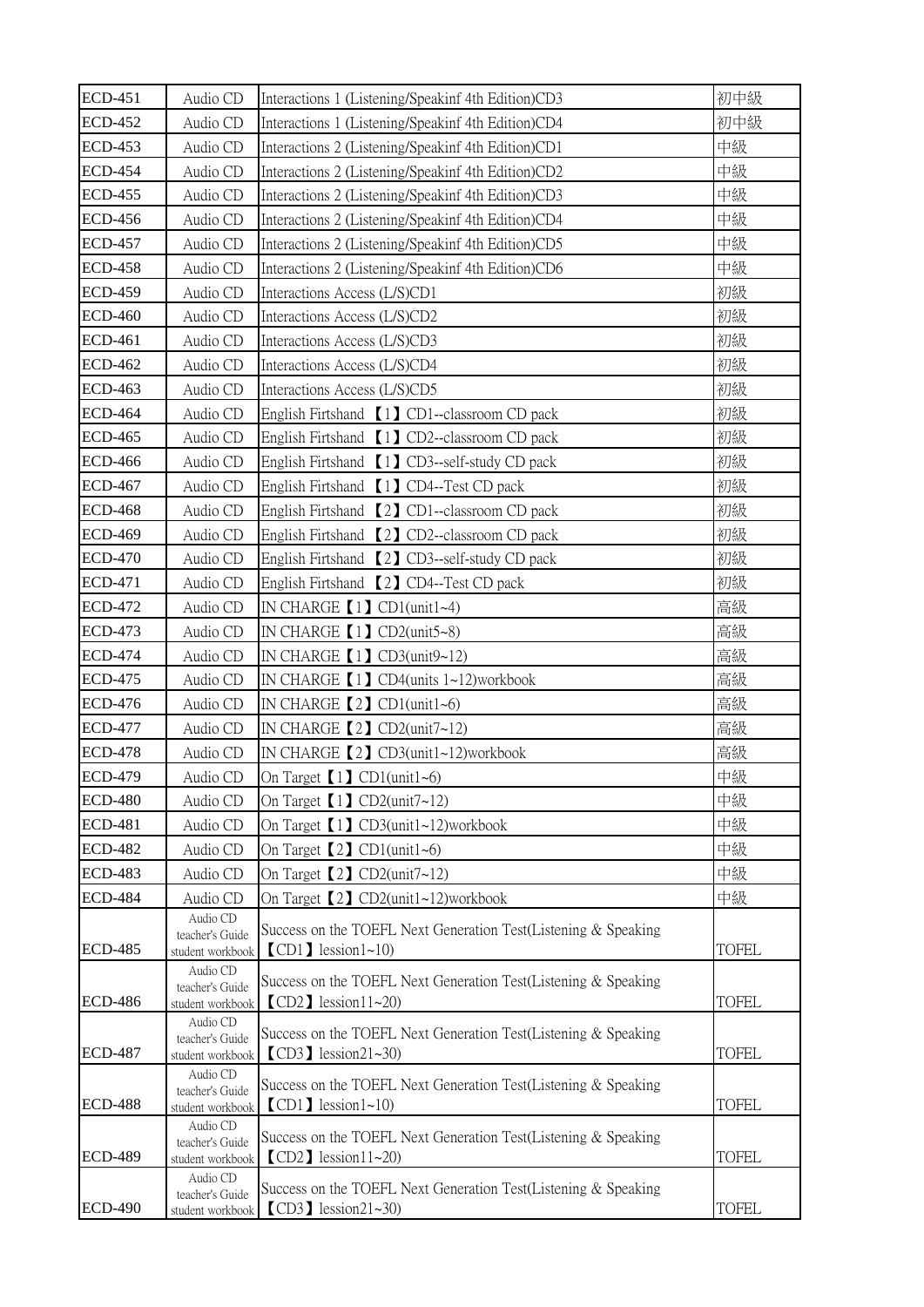| <b>ECD-491</b> | Audio CD<br>teacher's Guide<br>student workbook | Success on the TOEFL Next Generation Test(Listening & Speaking<br>$[CD1]$ lession $1~10$ )             | <b>TOFEL</b> |
|----------------|-------------------------------------------------|--------------------------------------------------------------------------------------------------------|--------------|
| <b>ECD-492</b> | Audio CD<br>teacher's Guide<br>student workbook | Success on the TOEFL Next Generation Test (Listening & Speaking<br>$[CD2]$ lession11~20)               | TOFEL        |
| <b>ECD-493</b> | Audio CD<br>teacher's Guide<br>student workbook | Success on the TOEFL Next Generation Test (Listening & Speaking<br>$[CD3]$ lession21~30)               | <b>TOFEL</b> |
| <b>ECD-494</b> | Audio CD<br>teacher's Guide<br>student workbook | Success on the TOEFL Next Generation Test (Listening & Speaking<br>$[CD1]$ lession $1~10$ )            | TOFEL        |
| <b>ECD-495</b> | Audio CD<br>teacher's Guide<br>student workbook | Success on the TOEFL Next Generation Test(Listening & Speaking<br>$\text{CD2}$ ] lession11~20)         | <b>TOFEL</b> |
| <b>ECD-496</b> | Audio CD<br>teacher's Guide<br>student workbook | Success on the TOEFL Next Generation Test (Listening & Speaking<br>$[CD3]$ lession21~30)               | <b>TOFEL</b> |
| <b>ECD-497</b> | Audio CD<br>teacher's Guide<br>student workbook | Success on the TOEFL Next Generation Test(Listening & Speaking<br>$[CD1]$ lession $1~10$ )             | TOFEL        |
| <b>ECD-498</b> | Audio CD<br>teacher's Guide<br>student workbook | Success on the TOEFL Next Generation Test (Listening & Speaking<br>$[CD2]$ lession11~20)               | <b>TOFEL</b> |
| <b>ECD-499</b> | Audio CD<br>teacher's Guide<br>student workbook | Success on the TOEFL Next Generation Test (Listening & Speaking<br>$[CD3]$ lession21~30)               | TOFEL        |
| <b>ECD-500</b> | Audio CD<br>teacher's Guide<br>student workbook | Success on the TOEFL Next Generation Test (Listening & Speaking<br>$[CD1]$ lession $1~10$ )            | <b>TOFEL</b> |
| <b>ECD-501</b> | Audio CD<br>teacher's Guide<br>student workbook | Success on the TOEFL Next Generation Test(Listening & Speaking<br>$[CD2]$ lession11~20)                | <b>TOFEL</b> |
| <b>ECD-502</b> | Audio CD<br>teacher's Guide<br>student workbook | Success on the TOEFL Next Generation Test(Listening & Speaking<br>$[CD3]$ lession21~30)                | <b>TOFEL</b> |
| <b>ECD-503</b> | Audio CD<br>teacher's Guide<br>student workbook | Success on the TOEFL Next Generation Test (Listening & Speaking<br>$[CD1]$ lession $1~10$ )            | <b>TOFEL</b> |
| <b>ECD-504</b> | Audio CD<br>teacher's Guide<br>student workbook | Success on the TOEFL Next Generation Test(Listening & Speaking<br>$[CD2]$ lession11~20)                | <b>TOFEL</b> |
| <b>ECD-505</b> | Audio CD<br>teacher's Guide<br>student workbook | Success on the TOEFL Next Generation Test (Listening & Speaking<br>$[CD3]$ lession21~30)               | TOFEL        |
| <b>ECD-506</b> | Audio CD<br>teacher's Guide<br>student workbook | Success on the TOEFL Next Generation Test(Listening & Speaking<br>$[CD1]$ lession $1~10$ )             | <b>TOFEL</b> |
| <b>ECD-507</b> | Audio CD<br>teacher's Guide<br>student workbook | Success on the TOEFL Next Generation Test(Listening & Speaking<br>$\text{CD2}$ lession11~20)           | <b>TOFEL</b> |
| <b>ECD-508</b> | Audio CD<br>teacher's Guide<br>student workbook | Success on the TOEFL Next Generation Test (Listening $\&$ Speaking $\blacksquare$<br>CD3 lession21~30) | TOFEL        |
| <b>ECD-509</b> | Audio CD<br>teacher's Guide<br>student workbook | Success on the TOEFL Next Generation Test (Listening & Speaking<br>$[CD1]$ lession $1~10$ )            | <b>TOFEL</b> |
| <b>ECD-510</b> | Audio CD<br>teacher's Guide<br>student workbook | Success on the TOEFL Next Generation Test(Listening & Speaking<br>$[CD2]$ lession11~20)                | TOFEL        |
| <b>ECD-511</b> | Audio CD<br>teacher's Guide<br>student workbook | Success on the TOEFL Next Generation Test(Listening & Speaking<br>$[CD3]$ lession21~30)                | <b>TOFEL</b> |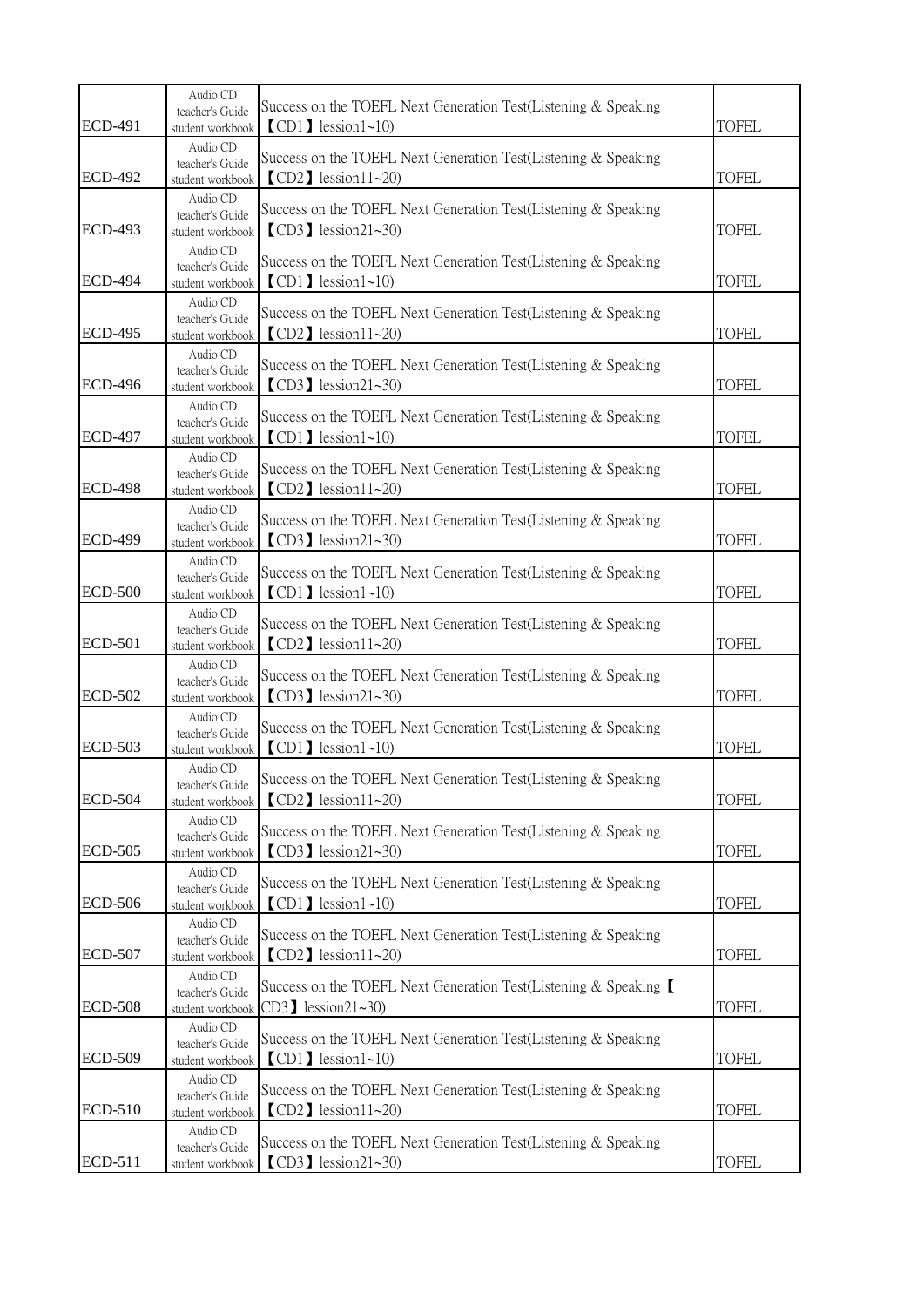| <b>ECD-512</b> | Audio CD<br>teacher's Guide<br>student workbook | Success on the TOEFL Next Generation Test(Listening & Speaking<br>$[CD1]$ lession $1~10$ )   | <b>TOFEL</b> |
|----------------|-------------------------------------------------|----------------------------------------------------------------------------------------------|--------------|
| ECD-513        | Audio CD<br>teacher's Guide<br>student workbook | Success on the TOEFL Next Generation Test(Listening & Speaking<br>$\text{CD2}$ lession11~20) | <b>TOFEL</b> |
| ECD-514        | Audio CD<br>teacher's Guide<br>student workbook | Success on the TOEFL Next Generation Test(Listening & Speaking<br>$[CD3]$ lession21~30)      | <b>TOFEL</b> |
| ECD-515        | Audio CD                                        | Success on the TOEFL Next Generation Test(Grammar) [10-1]                                    | <b>TOFEL</b> |
| ECD-516        | Audio CD                                        | Success on the TOEFL Next Generation Test(Grammar) [10-2]                                    | <b>TOFEL</b> |
| <b>ECD-517</b> | Audio CD                                        | Success on the TOEFL Next Generation Test(Grammar) 【10-3】                                    | <b>TOFEL</b> |
| <b>ECD-518</b> | Audio CD                                        | Success on the TOEFL Next Generation Test(Grammar) [10-4]                                    | <b>TOFEL</b> |
| ECD-519        | Audio CD                                        | Success on the TOEFL Next Generation Test(Grammar) [10-5]                                    | <b>TOFEL</b> |
| <b>ECD-520</b> | Audio CD                                        | Success on the TOEFL Next Generation Test(Grammar) [10-6]                                    | <b>TOFEL</b> |
| ECD-521        | Audio CD                                        | Success on the TOEFL Next Generation Test(Grammar) 10-7                                      | <b>TOFEL</b> |
| <b>ECD-522</b> | Audio CD                                        | Success on the TOEFL Next Generation Test(Grammar) [10-8]                                    | <b>TOFEL</b> |
| <b>ECD-523</b> | Audio CD                                        | Success on the TOEFL Next Generation Test(Grammar) (10-9)                                    | <b>TOFEL</b> |
| <b>ECD-524</b> | Audio CD                                        | Success on the TOEFL Next Generation Test(Grammar) [10-10]                                   | <b>TOFEL</b> |
| <b>ECD-525</b> | Audio CD                                        | Success on the TOEFL Next Generation Test(Reading) 10-1                                      | <b>TOFEL</b> |
| <b>ECD-526</b> | Audio CD                                        | Success on the TOEFL Next Generation Test (Reading) $[10-2]$                                 | <b>TOFEL</b> |
| <b>ECD-527</b> | Audio CD                                        | Success on the TOEFL Next Generation Test(Reading) [10-3]                                    | <b>TOFEL</b> |
| <b>ECD-528</b> | Audio CD                                        | Success on the TOEFL Next Generation Test(Reading) $[10-4]$                                  | <b>TOFEL</b> |
| <b>ECD-529</b> | Audio CD                                        | Success on the TOEFL Next Generation Test (Reading) $[10-5]$                                 | <b>TOFEL</b> |
| <b>ECD-530</b> | Audio CD                                        | Success on the TOEFL Next Generation Test(Reading) [10-6]                                    | <b>TOFEL</b> |
| ECD-531        | Audio CD                                        | Success on the TOEFL Next Generation Test(Reading) [10-7]                                    | <b>TOFEL</b> |
| <b>ECD-532</b> | Audio CD                                        | Success on the TOEFL Next Generation Test(Reading) [10-8]                                    | <b>TOFEL</b> |
| <b>ECD-533</b> | Audio CD                                        | Success on the TOEFL Next Generation Test (Reading) [10-9]                                   | <b>TOFEL</b> |
| <b>ECD-534</b> | Audio CD                                        | Success on the TOEFL Next Generation Test(Reading) [10-10]                                   | <b>TOFEL</b> |
| <b>ECD-535</b> | Audio CD                                        | Success on the TOEFL Next Generation Test(Writing) $[10-1]$                                  | <b>TOFEL</b> |
| ECD-536        | Audio CD                                        | Success on the TOEFL Next Generation Test(Writing) [10-2]                                    | <b>TOFEL</b> |
| <b>ECD-537</b> | Audio CD                                        | Success on the TOEFL Next Generation Test(Writing) [10-3]                                    | TOFEL        |
| <b>ECD-538</b> | Audio CD                                        | Success on the TOEFL Next Generation Test(Writing) $[10-4]$                                  | <b>TOFEL</b> |
| <b>ECD-539</b> | Audio CD                                        | Success on the TOEFL Next Generation Test(Writing) [10-5]                                    | <b>TOFEL</b> |
| <b>ECD-540</b> | Audio CD                                        | Success on the TOEFL Next Generation Test(Writing) $[10-6]$                                  | <b>TOFEL</b> |
| <b>ECD-541</b> | Audio CD                                        | Success on the TOEFL Next Generation Test(Writing) [10-7]                                    | <b>TOFEL</b> |
| <b>ECD-542</b> | Audio CD                                        | Success on the TOEFL Next Generation Test(Writing) $[10-8]$                                  | <b>TOFEL</b> |
| <b>ECD-543</b> | Audio CD                                        | Success on the TOEFL Next Generation Test(Writing) [10-9]                                    | <b>TOFEL</b> |
| <b>ECD-544</b> | Audio CD                                        | Success on the TOEFL Next Generation Test(Writing) [10-10]                                   | <b>TOFEL</b> |
| <b>ECD-545</b> | <b>DVD</b>                                      | Success on the TOEFL Next Generation Test 【Grammar L1~8】CD1                                  | <b>TOFEL</b> |
| <b>ECD-546</b> | <b>DVD</b>                                      | Success on the TOEFL Next Generation Test [Grammar L9~16] CD2                                | <b>TOFEL</b> |
| <b>ECD-547</b> | <b>DVD</b>                                      | Success on the TOEFL Next Generation Test 【Grammar L17~24】CD3                                | <b>TOFEL</b> |
| <b>ECD-548</b> | <b>DVD</b>                                      | Success on the TOEFL Next Generation Test [Grammar L25~30] CD4                               | <b>TOFEL</b> |
| <b>ECD-549</b> | <b>DVD</b>                                      | Success on the TOEFL Next Generation Test <i>Listening L1</i> ~8 CD1                         | <b>TOFEL</b> |
| <b>ECD-550</b> | <b>DVD</b>                                      | Success on the TOEFL Next Generation Test [Listening L9~16] CD2                              | <b>TOFEL</b> |
| <b>ECD-551</b> | <b>DVD</b>                                      | Success on the TOEFL Next Generation Test [Listening L17~24] CD3                             | <b>TOFEL</b> |
| <b>ECD-552</b> | <b>DVD</b>                                      | Success on the TOEFL Next Generation Test [Listening L25~30] CD4                             | <b>TOFEL</b> |
| <b>ECD-553</b> | <b>DVD</b>                                      | Success on the TOEFL Next Generation Test [Reading L1~8] CD1                                 | <b>TOFEL</b> |
| <b>ECD-554</b> | <b>DVD</b>                                      | Success on the TOEFL Next Generation Test [Reading L9~16] CD2                                | <b>TOFEL</b> |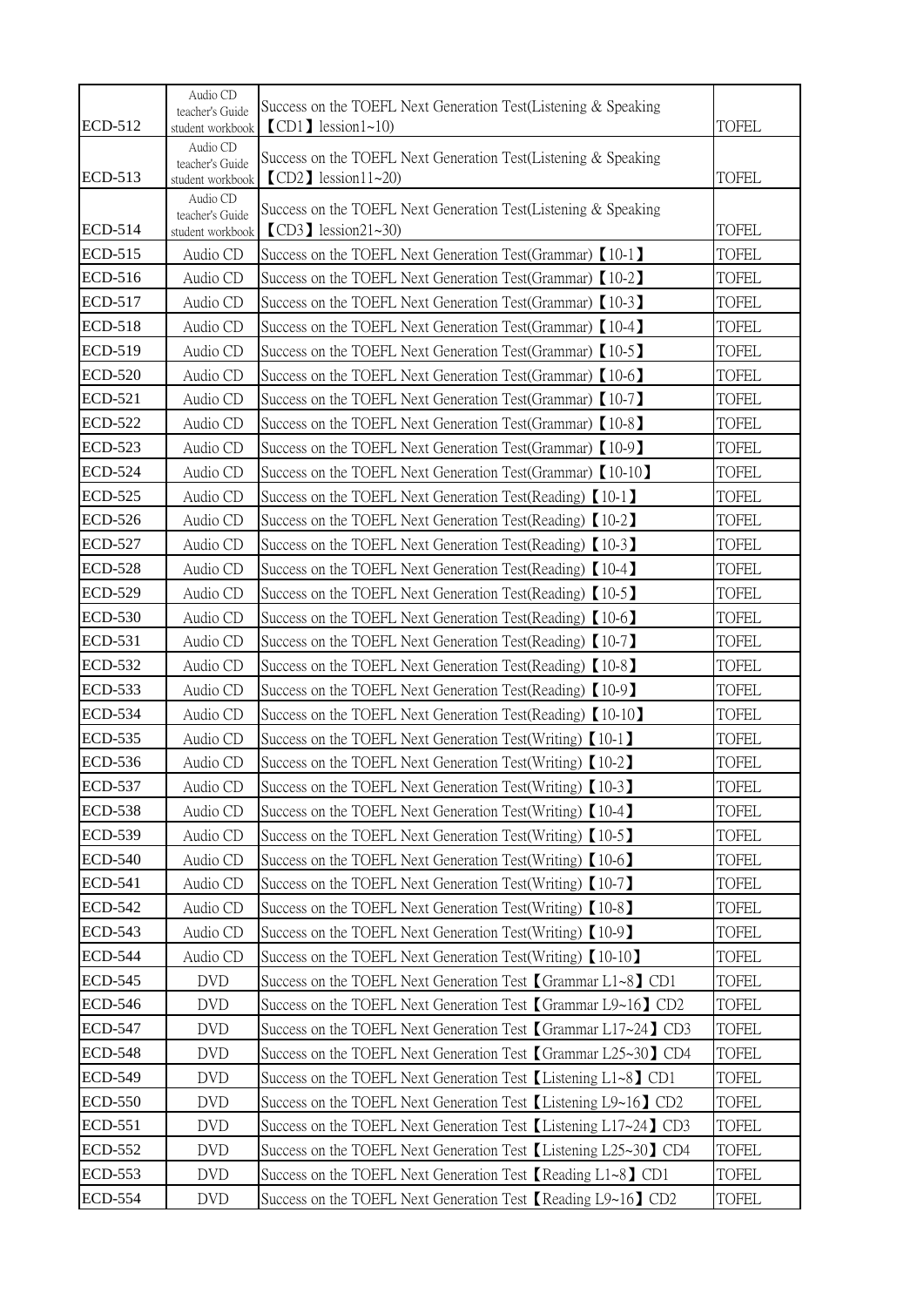| <b>ECD-555</b> | <b>DVD</b> | Success on the TOEFL Next Generation Test [Reading L17~24] CD3                                             | <b>TOFEL</b> |
|----------------|------------|------------------------------------------------------------------------------------------------------------|--------------|
| <b>ECD-556</b> | <b>DVD</b> | Success on the TOEFL Next Generation Test [Reading L25~30] CD4                                             | <b>TOFEL</b> |
| <b>ECD-557</b> | <b>DVD</b> | Success on the TOEFL Next Generation Test Writing L1~8 CD1                                                 | <b>TOFEL</b> |
| <b>ECD-558</b> | <b>DVD</b> | Success on the TOEFL Next Generation Test Writing L9~16 CD2                                                | TOFEL        |
| <b>ECD-559</b> | <b>DVD</b> | Success on the TOEFL Next Generation Test [Writing L17~24] CD3                                             | <b>TOFEL</b> |
| <b>ECD-560</b> | <b>DVD</b> | Success on the TOEFL Next Generation Test [Writing L25~30] CD4                                             | TOFEL        |
| <b>ECD-561</b> | CD-ROM     | 托福考試綜合教程COMPLETE GUIDE to the TOEFL TEST                                                                   | TOFEL        |
| ECD-562        | 缺          | CAMBRIDGE BEC HIGHER                                                                                       | <b>BEC</b>   |
| ECD-563        | audio CD   | CAE Practice Tests 1 CD1                                                                                   | CAE          |
| <b>ECD-564</b> | audio CD   | CAE Practice Tests 1 CD2                                                                                   | CAE          |
| <b>ECD-565</b> | audio CD   | CAE Practice Tests 1 CD3                                                                                   | CAE          |
| ECD-566        | 缺          | FCE practice Test 2                                                                                        | FCE          |
| <b>ECD-567</b> | audio CD   | First Certificate: First! Practice Tests 1 CD1 [Examination Practice 1]                                    | FCE          |
| <b>ECD-568</b> | audio CD   | First Certificate: First! Practice Tests 2 CD2 [Examination Practice 1]                                    | FCE          |
| ECD-569        | audio CD   | First Certificate: First! Practice Tests 3 CD3 [Examination Practice 1]                                    | FCE          |
| <b>ECD-570</b> | audio CD   | First Certificate: First! Practice Tests 4 CD4 [Examination Practice 1]                                    | FCE          |
| ECD-571        | audio CD   | First Certificate: First! Practice Tests 5 CD5 [Examination Practice 1]                                    | FCE          |
| <b>ECD-572</b> | audio CD   | First Certificate: First! Practice Tests 1 CD1 【Examination Practice 2】                                    | FCE          |
| <b>ECD-573</b> | audio CD   | First Certificate: First! Practice Tests 2 CD2 [Examination Practice 2]                                    | FCE          |
| <b>ECD-574</b> | audio CD   | First Certificate: First! Practice Tests 3 CD3 [Examination Practice 2]                                    | FCE          |
| <b>ECD-575</b> | audio CD   | First Certificate: First! Practice Tests 4 CD4 【Examination Practice 2】                                    | FCE          |
| <b>ECD-576</b> | audio CD   | First Certificate: First! Practice Tests 5 CD5 [Examination Practice 2]                                    | FCE          |
|                |            | Listening & Speaking Skills $[1]$ : For the Revised Cambridge Proficiency                                  |              |
| <b>ECD-577</b> | audio CD   | Exam CD1                                                                                                   | L/S          |
| <b>ECD-578</b> | audio CD   | Listening & Speaking Skills $[1]$ : For the Revised Cambridge Proficiency<br>Exam CD2                      | L/S          |
| <b>ECD-579</b> | audio CD   | Listening & Speaking Skills $[1]$ : For the Revised Cambridge Proficiency<br>Exam CD3                      | L/S          |
|                |            | Listening & Speaking Skills $\llbracket 1 \rrbracket$ : For the Revised Cambridge Proficiency              |              |
| <b>ECD-580</b> | audio CD   | Exam CD4                                                                                                   | L/S          |
| <b>ECD-581</b> | audio CD   | Listening & Speaking Skills $[1]$ : For the Revised Cambridge Proficiency<br>Exam CD5                      | L/S          |
|                |            | Listening & Speaking Skills $\begin{bmatrix} 1 \\ 1 \end{bmatrix}$ : For the Revised Cambridge Proficiency |              |
| <b>ECD-582</b> | audio CD   | Exam CD6<br>Listening & Speaking Skills $\llbracket 2 \rrbracket$ : For the Revised Cambridge Proficiency  | L/S          |
| <b>ECD-583</b> | audio CD   | Exam CD1                                                                                                   | L/S          |
|                |            | Listening & Speaking Skills $[2]$ : For the Revised Cambridge Proficiency                                  |              |
| <b>ECD-584</b> | audio CD   | Exam CD2                                                                                                   | L/S          |
| <b>ECD-585</b> | audio CD   | Listening & Speaking Skills <b>[2]</b> : For the Revised Cambridge Proficiency<br>Exam CD3                 | L/S          |
|                |            | Listening & Speaking Skills <sup>[2]</sup> :For the Revised Cambridge Proficiency                          |              |
| <b>ECD-586</b> | audio CD   | Exam CD4<br>Listening & Speaking Skills $\llbracket 2 \rrbracket$ : For the Revised Cambridge Proficiency  | L/S          |
| <b>ECD-587</b> | audio CD   | Exam CD5                                                                                                   | L/S          |
| <b>ECD-588</b> | audio CD   | Listening & Speaking Skills $\llbracket 2 \rrbracket$ : For the Revised Cambridge Proficiency<br>Exam CD6  | L/S          |
| <b>ECD-589</b> | audio CD   | Practice tests for the Michigan ECCE 1(CD1)                                                                | 考試用書         |
| <b>ECD-590</b> | audio CD   | Practice tests for the Michigan ECCE 1(CD2)                                                                | 考試用書         |
| ECD-591        |            |                                                                                                            | 考試用書         |
|                | audio CD   | Practice tests for the Michigan ECCE 2(CD1)                                                                |              |
| <b>ECD-592</b> | audio CD   | Practice tests for the Michigan ECCE 2(CD2)                                                                | 考試用書         |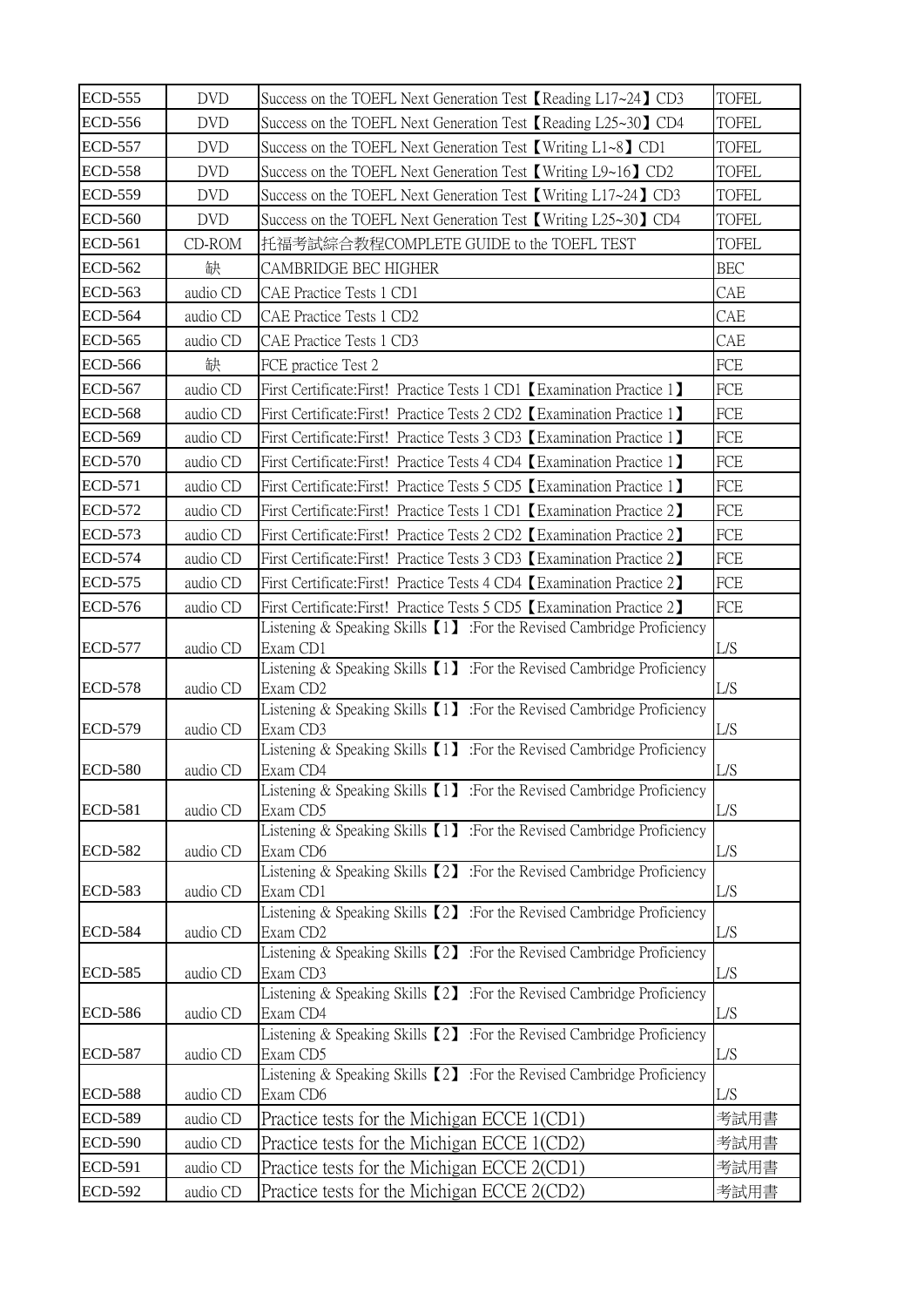| <b>ECD-593</b> | audio CD | Practice tests for the Michigan ECCE 3(CD1)                 | 考試用書         |
|----------------|----------|-------------------------------------------------------------|--------------|
| <b>ECD-594</b> | audio CD | Practice tests for the Michigan ECCE3(CD2)                  | 考試用書         |
| <b>ECD-595</b> | audio CD | Practice tests for the Michigan ECCE3(CD3)                  | 考試用書         |
| <b>ECD-596</b> | audio CD | Practice tests for the PET(CD1)                             | PET          |
| <b>ECD-597</b> | audio CD | Practice tests for the PET(CD2)                             | PET          |
| <b>ECD-598</b> | audio CD | Practice tests for the Revised CPE 1(CD1)                   | <b>CPE</b>   |
| <b>ECD-599</b> | audio CD | Practice tests for the Revised CPE 1(CD2)                   | <b>CPE</b>   |
| <b>ECD-600</b> | audio CD | Practice tests for the Revised CPE 1(CD3)                   | <b>CPE</b>   |
| <b>ECD-601</b> | audio CD | Practice tests for the Revised CPE 1(CD4)                   | <b>CPE</b>   |
| <b>ECD-602</b> | audio CD | Practice tests for the Revised CPE 1(CD5)                   | <b>CPE</b>   |
| <b>ECD-603</b> | audio CD | Practice tests for the Revised CPE 1(CD6)                   | <b>CPE</b>   |
| <b>ECD-604</b> | audio CD | Practice tests for the Revised CPE 2(CD1)                   | <b>CPE</b>   |
| <b>ECD-605</b> | audio CD | Practice tests for the Revised CPE 2(CD2)                   | <b>CPE</b>   |
| <b>ECD-606</b> | audio CD | Practice tests for the Revised CPE 2(CD3)                   | <b>CPE</b>   |
| <b>ECD-607</b> | audio CD | Practice tests for the Revised CPE 2(CD4)                   | <b>CPE</b>   |
| <b>ECD-608</b> | audio CD | Practice tests for the Revised CPE 2(CD5)                   | <b>CPE</b>   |
| <b>ECD-609</b> | audio CD | Practice tests for the Revised CPE 2(CD6)                   | <b>CPE</b>   |
| <b>ECD-610</b> | audio CD | 片語500輕鬆背(基礎篇)                                               | 初級篇          |
| ECD-611        | audio CD | 商用字彙500(精選集)                                                |              |
| ECD-612        | audio CD | Gear Up Student Book1(Student CD)                           | 初級           |
| ECD-613        | audio CD | Gear Up Student Book1(Class CD)                             | 初級           |
| ECD-614        | audio CD | Gear Up Student Book2(Student CD)                           | 中級           |
| ECD-615        | audio CD | Gear Up Student Book2(Class CD)                             | 中級           |
| ECD-616        | audio CD | Grammar Sense 1 (CD1) chapters 1-13                         | 初級           |
| ECD-617        | audio CD | Grammar Sense 1 (CD2) chapters 14-26                        | 初級           |
| <b>ECD-618</b> | audio CD | Grammar Sense 2 (CD1) chapters 1-11                         | 中級           |
| ECD-619        | audio CD | Grammar Sense 2 (CD2)chapters 12-22                         | 中級           |
| <b>ECD-620</b> | audio CD | Grammar Sense 3 (CD1) chapters 1-8                          | 高級           |
| ECD-621        | audio CD | Grammar Sense 3 (CD2)chapters 9-18                          | 高級           |
| <b>ECD-628</b> |          | The OFFICIAL Guide for GMAT Reviw                           | <b>GMAT</b>  |
| <b>ECD-629</b> | 無<br>無   | <b>[GMAT] QUANTITATIVE</b><br>Verbal Workout for the [GMAT] | <b>GMAT</b>  |
| <b>ECD-630</b> | CD-ROM   | Cracking the <b>[GMAT]</b> 2006 Edition                     | <b>GMAT</b>  |
| <b>ECD-631</b> | audio CD | 2006【春季號】TOEIC TEST全套200題模擬試題                               | <b>TOEIC</b> |
| <b>ECD-632</b> | audio CD | LONGMAN PREPARATION COUSE FOR THE TOEFL TEST [CD1]          | <b>TOEFL</b> |
| <b>ECD-633</b> | audio CD | LONGMAN PREPARATION COUSE FOR THE TOEFL TEST [CD2]          | <b>TOEFL</b> |
| <b>ECD-634</b> | audio CD | LONGMAN PREPARATION COUSE FOR THE TOEFL TEST [CD3]          | TOEFL        |
| <b>ECD-635</b> | audio CD | LONGMAN PREPARATION COUSE FOR THE TOEFL TEST [CD4]          | <b>TOEFL</b> |
| <b>ECD-636</b> | audio CD | LONGMAN PREPARATION COUSE FOR THE TOEFL TEST [CD5]          | <b>TOEFL</b> |
| <b>ECD-637</b> | audio CD | LONGMAN PREPARATION COUSE FOR THE TOEFL TEST [CD6]          | <b>TOEFL</b> |
| <b>ECD-638</b> | audio CD | LONGMAN PREPARATION COUSE FOR THE TOEFL TEST [CD7]          | <b>TOEFL</b> |
| <b>ECD-639</b> | audio CD | LONGMAN PREPARATION COUSE FOR THE TOEFL TEST [CD8]          | <b>TOEFL</b> |
| <b>ECD-640</b> | CD-ROM   | LONGMAN PREPARATION COUSE FOR THE TOEFL TEST [CD9]          | <b>TOEFL</b> |
| <b>ECD-701</b> | audio CD | 多益挑戰900-高分片語 CD1                                            | <b>TOEIC</b> |
| <b>ECD-702</b> | audio CD | 多益挑戰900-高分片語 CD2                                            | <b>TOEIC</b> |
| <b>ECD-703</b> | audio CD | 多益挑戰900-高分片語 CD3                                            | <b>TOEIC</b> |
| <b>ECD-704</b> | audio CD | 多益挑戰900-題型分析 CD1                                            | <b>TOEIC</b> |
|                |          |                                                             |              |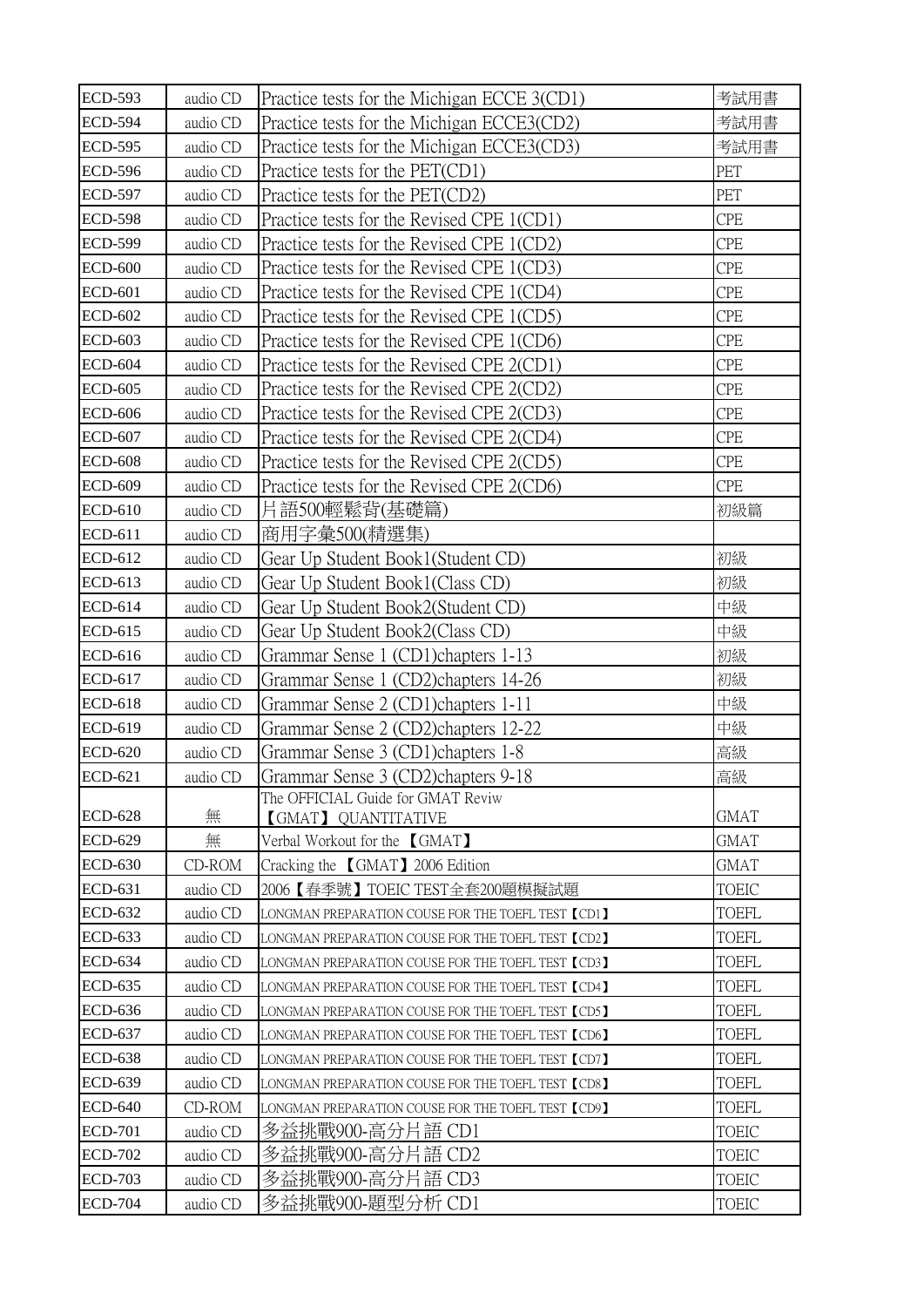| <b>ECD-705</b> | audio CD               | 多益挑戰900-題型分析 CD2                            | <b>TOEIC</b> |
|----------------|------------------------|---------------------------------------------|--------------|
| <b>ECD-706</b> | audio CD               | 多益挑戰900-題型分析 CD3                            | <b>TOEIC</b> |
| <b>ECD-707</b> | audio CD               | FCE practice Test 2 (CD1)                   | FCE          |
| <b>ECD-708</b> | audio CD               | FCE practice Test 2 (CD2)                   | FCE          |
| <b>ECD-709</b> | audio CD               | FCE practice Test 2 (CD3)                   | FCE          |
| <b>ECD-710</b> | audio CD               | FCE practice Test 2 CD4                     | FCE          |
| <b>ECD-711</b> | <b>DVD</b>             | WORLD PASS--Upper Intermediate (CNN)        | 大二英文         |
| <b>ECD-712</b> | <b>DVD</b>             | WORLD PASS--Upper Intermediate <b>[CNN]</b> | 大二英文         |
| <b>ECD-713</b> | CD                     | Forty Years of POP                          | level 2      |
| <b>ECD-714</b> | CD                     | U.F.O.S                                     | level 2      |
| <b>ECD-715</b> | CD                     | The USA                                     | level 3      |
| <b>ECD-716</b> | CD                     | The Cinema                                  | level 3      |
| <b>ECD-717</b> | CD                     | Recycling                                   | level 3      |
| <b>ECD-718</b> | CD                     | <b>Great Crimes</b>                         | level 4      |
| <b>ECD-719</b> | CD                     | Disaster!                                   | level 4      |
| <b>ECD-720</b> | CD-ROM                 | GMAT-PREMIER PROGRAM 2007 edition           | <b>GMAT</b>  |
| <b>ECD-721</b> | CD-ROM                 | GRE CAT -2007 edition                       | <b>GRE</b>   |
| <b>ECD-722</b> | CD                     | TOEFL iBT 2006~2007 12th edition(CD1)       | <b>TOFEL</b> |
| <b>ECD-723</b> | CD                     | TOEFL iBT 2006~2007 12th edition(CD2)       | <b>TOFEL</b> |
| <b>ECD-724</b> | CD                     | TOEFL iBT 2006~2007 12th edition(CD3)       | <b>TOFEL</b> |
| <b>ECD-725</b> | CD                     | TOEFL iBT 2006~2007 12th edition(CD4)       | <b>TOFEL</b> |
| <b>ECD-726</b> | CD                     | TOEFL iBT 2006~2007 12th edition(CD5)       | <b>TOFEL</b> |
| <b>ECD-727</b> | CD                     | TOEFL iBT 2006~2007 12th edition(CD6)       | <b>TOFEL</b> |
| <b>ECD-728</b> | CD                     | TOEFL iBT 2006~2007 12th edition(CD7)       | <b>TOFEL</b> |
| <b>ECD-729</b> | CD                     | TOEFL iBT 2006~2007 12th edition(CD8)       | <b>TOFEL</b> |
| <b>ECD-730</b> | CD                     | TOEFL iBT 2006~2007 12th edition(CD9)       | <b>TOFEL</b> |
| <b>ECD-731</b> | CD                     | TOEFL iBT 2006~2007 12th edition(CD10)      | <b>TOFEL</b> |
| <b>ECD-732</b> | 無                      | How to prepare for the TOEFL ESSAY          | <b>TOFEL</b> |
| <b>ECD-733</b> | $\mathop{\mathrm{CD}}$ | Building skills for the TOEFL iBT(CD1)      | <b>TOFEL</b> |
| <b>ECD-734</b> | CD                     | Building skills for the TOEFL iBT(CD2)      | <b>TOFEL</b> |
| <b>ECD-735</b> | CD                     | Building skills for the TOEFL iBT教師手冊       | <b>TOFEL</b> |
| <b>ECD-736</b> | 無                      | Check Your English Vocabulary for TOEFL     | <b>TOEFL</b> |
| <b>ECD-737</b> | 無                      | Check Your English Vocabulary for IELTS     | <b>IELTS</b> |
| <b>ECD-738</b> | CD                     | Objective CAE (CD1)                         | CAE          |
| <b>ECD-739</b> | CD                     | Objective CAE (CD2)                         | CAE          |
| <b>ECD-740</b> | CD                     | Objective CAE (CD3)                         | CAE          |
| <b>ECD-741</b> | CD                     | Objective First Certificate (CD1)           | CAE          |
| <b>ECD-742</b> | CD                     | Objective First Certificate (CD2)           | CAE          |
| <b>ECD-743</b> | CD                     | Objective First Certificate (CD3)           | CAE          |
| <b>ECD-744</b> | CD                     | Objective Proficiency (CD1)                 | CAE          |
| <b>ECD-745</b> | CD                     | Objective Proficiency (CD2)                 | CAE          |
| <b>ECD-746</b> | CD                     | Objective Proficiency (CD3)                 | CAE          |
| <b>ECD-747</b> | CD                     | TOEFL iBT 2006~2007 12th edition(CD1)       | <b>TOFEL</b> |
| <b>ECD-748</b> | CD                     | TOEFL iBT 2006~2007 12th edition(CD2)       | <b>TOFEL</b> |
| <b>ECD-749</b> | CD                     | TOEFL iBT 2006~2007 12th edition(CD3)       | <b>TOFEL</b> |
| <b>ECD-750</b> | CD                     | TOEFL iBT 2006~2007 12th edition(CD4)       | <b>TOFEL</b> |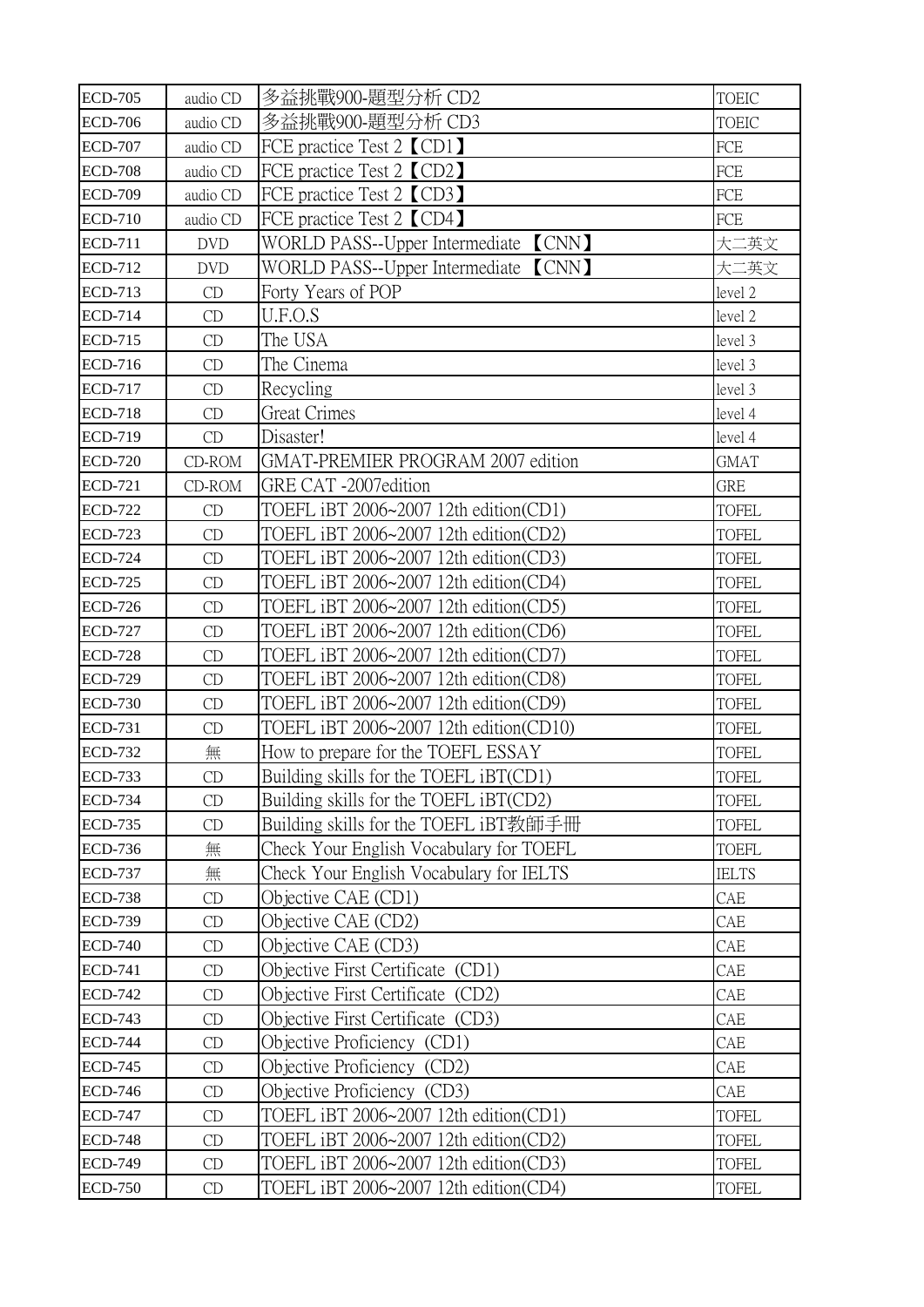| ECD-751        | CD         | TOEFL iBT 2006~2007 12th edition(CD5)                                                              | <b>TOFEL</b> |
|----------------|------------|----------------------------------------------------------------------------------------------------|--------------|
| <b>ECD-752</b> | CD         | TOEFL iBT 2006~2007 12th edition(CD6)                                                              | <b>TOFEL</b> |
| <b>ECD-753</b> | CD         | TOEFL iBT 2006~2007 12th edition(CD7)                                                              | <b>TOFEL</b> |
| <b>ECD-754</b> | CD         | TOEFL iBT 2006~2007 12th edition(CD8)                                                              | <b>TOFEL</b> |
| <b>ECD-755</b> | CD         | TOEFL iBT 2006~2007 12th edition(CD9)                                                              | <b>TOFEL</b> |
| <b>ECD-756</b> | CD         | TOEFL iBT 2006~2007 12th edition(CD10)                                                             | <b>TOFEL</b> |
| <b>ECD-757</b> | CD         | Building Skills for the TOEFL iBT-High Intermediate (CD1)                                          | <b>TOFEL</b> |
| <b>ECD-758</b> | CD         |                                                                                                    | <b>TOFEL</b> |
|                |            | Building Skills for the TOEFL iBT-High Intermediate(CD2)<br>Building Skills for the TOEFL iBT-High |              |
| <b>ECD-759</b> | CD         | Intermediate(Tercher's manual)                                                                     | <b>TOFEL</b> |
| <b>ECD-760</b> | CD         | Building Skills for the TOEFL iBT-Advanced(CD1)                                                    | <b>TOFEL</b> |
| <b>ECD-761</b> | CD         | Building Skills for the TOEFL iBT-Advanced(CD2)                                                    | <b>TOFEL</b> |
|                |            | Building Skills for the TOEFL iBT-Advanced(Tercher's                                               |              |
| <b>ECD-762</b> | CD         | manual)                                                                                            |              |
|                |            | Longman Preparation course for the TOEFL TEST-iBT                                                  | <b>TOFEL</b> |
| ECD-763        | CD-ROM     | Student CD-ROM for the TOEFL TEST-iBT                                                              | <b>TOFEL</b> |
| <b>ECD-764</b> | CD         | Longman Preparation course for the TOEFL TEST-iBT(CD1)                                             | <b>TOFEL</b> |
| <b>ECD-765</b> | CD         | Longman Preparation course for the TOEFL TEST-iBT(CD2)                                             | <b>TOFEL</b> |
| <b>ECD-766</b> | CD         | Longman Preparation course for the TOEFL TEST-iBT(CD3)                                             | <b>TOFEL</b> |
| <b>ECD-767</b> | CD         | Longman Preparation course for the TOEFL TEST-iBT(CD4)                                             | <b>TOFEL</b> |
| <b>ECD-768</b> | CD         | Longman Preparation course for the TOEFL TEST-iBT(CD5)                                             | <b>TOFEL</b> |
| <b>ECD-769</b> | CD         | Longman Preparation course for the TOEFL TEST-iBT(CD6)                                             | <b>TOFEL</b> |
| <b>ECD-770</b> | CD         | Longman Preparation course for the TOEFL TEST-iBT(CD7)                                             | <b>TOFEL</b> |
| <b>ECD-771</b> | CD         | Longman Preparation course for the TOEFL TEST-iBT(CD8)                                             | <b>TOFEL</b> |
| <b>ECD-772</b> | 無          | The Heinle & Heinle TOEFL Test Assistant:TWE(寫作)                                                   | <b>TOFEL</b> |
| <b>ECD-773</b> | 無          | The Heinle & Heinle TOEFL Test Assistant:Reading(閱讀)                                               | <b>TOFEL</b> |
| <b>ECD-774</b> | 無          | The Heinle & Heinle TOEFL Test Assistant:Grammar(文法)                                               | <b>TOFEL</b> |
| <b>ECD-775</b> | 無          | The Heinle & Heinle TOEFL Test Assistant:Vocabulary(字彙)                                            | <b>TOFEL</b> |
| <b>ECD-776</b> | CD         | IELTS Exmaination Paters with Answers(CD1)                                                         | <b>IELTS</b> |
| <b>ECD-777</b> | CD         | IELTS Exmaination Paters with Answers(CD2)                                                         | <b>IELTS</b> |
| <b>ECD-778</b> | CD         | Instant IELTS                                                                                      | <b>IELTS</b> |
| <b>ECD-779</b> | 無(另有Tapes) | Building Skills for the TOEIC TEST                                                                 | <b>TOEIC</b> |
| <b>ECD-780</b> | CD         | GEPT全民英檢【中高級口說】模擬測驗(CD1)                                                                           | <b>GEPT</b>  |
| <b>ECD-781</b> | CD         | GEPT全民英檢【中高級口說】模擬測驗(CD2)                                                                           | <b>GEPT</b>  |
| <b>ECD-782</b> | CD         | GEPT全民英檢【中高級聽力】<br>模擬測驗(CD1)                                                                       | <b>GEPT</b>  |
| <b>ECD-783</b> | CD         | GEPT全民英檢【中高級聽力】模擬測驗(CD2)                                                                           | <b>GEPT</b>  |
| <b>ECD-784</b> | 無          | GEPT全民英檢【中高級閱讀】模擬測驗                                                                                | <b>GEPT</b>  |
| <b>ECD-785</b> | CD         | GEPT全民英檢【中級口說】<br>模擬測驗(CD1)                                                                        | <b>GEPT</b>  |
| <b>ECD-786</b> | CD         | 【中級口說】<br>模擬測驗(CD2)<br>GEPT全民英檢                                                                    | <b>GEPT</b>  |
| <b>ECD-787</b> | CD         | GEPT全民英檢<br>【中級聽力】<br>模擬測驗(CD1)                                                                    | <b>GEPT</b>  |
| <b>ECD-788</b> | CD         | GEPT全民英檢【中級聽力】<br>模擬測驗(CD2)                                                                        | <b>GEPT</b>  |
| <b>ECD-789</b> | 無          | GEPT全民英檢【中級閱讀】<br>模擬測驗                                                                             | <b>GEPT</b>  |
| <b>ECD-790</b> | 無          | GEPT全民英檢【中級寫作】模擬測驗                                                                                 | <b>GEPT</b>  |
| ECD-791        | 無          | At A Glance <b>[Sentences</b> ] 3th                                                                | 初級           |
| <b>ECD-792</b> | 無          | At A Glance<br><b>Paragraphs</b> 3th                                                               | 初級           |
| <b>ECD-793</b> | 無          | [Essays] 3th<br>At A Glance                                                                        | 初級           |
| <b>ECD-794</b> | 無          | At A Glance<br>Reader 3th                                                                          | 初級           |
|                |            |                                                                                                    |              |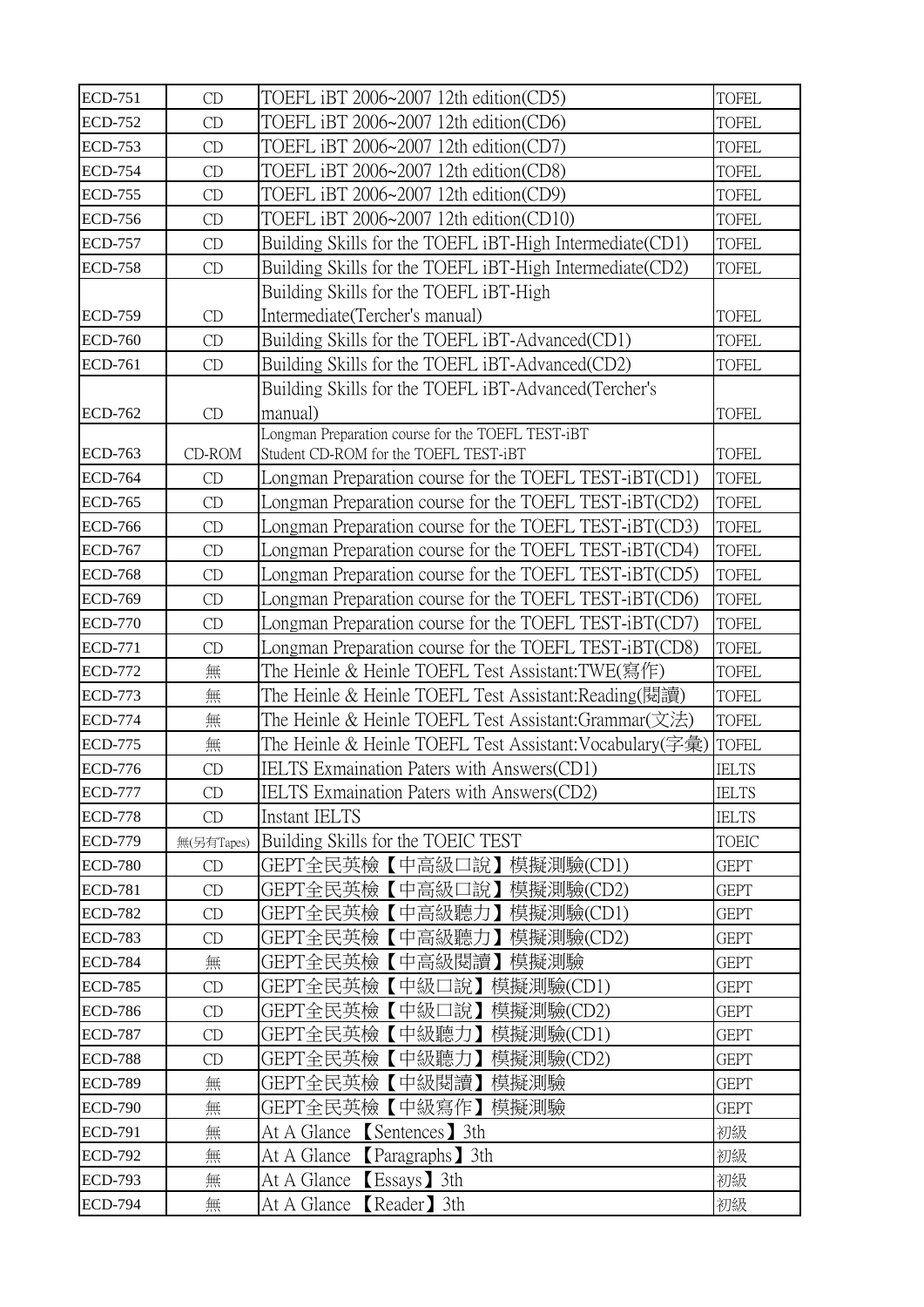| <b>ECD-795</b> | 無                       | Style-Ten lessons in Clarity and Grace          | 中級          |
|----------------|-------------------------|-------------------------------------------------|-------------|
| <b>ECD-796</b> | 無                       | Sourcework --Academic Writing from Sources      | 中級          |
| <b>ECD-797</b> | 無                       | The Least You Should Know about English Writing | 中級          |
| <b>ECD-798</b> | 無                       | The Writer's Response                           | 中級          |
| <b>ECD-799</b> | 無                       | Writing Clearly: An Editing Guide               | 中級          |
| <b>ECD-800</b> | 無                       | How to Design & Deliver Speeches                | 中級          |
| <b>ECD-801</b> | CD-ROM<br>MP3           | Conquering Confusing Words 英語易混淆字【哪裡不一<br>樣】    | 初級          |
| <b>ECD-802</b> | CD-ROM<br>MP3<br>CD-ROM | Conquering Confusing Words 英語易混淆字【用法大不<br>同】    | 初級          |
| <b>ECD-803</b> | MP3                     | Fun with Phrasal Verbs 片語一點靈                    | 初級          |
| <b>ECD-804</b> | CD                      | Our Dreams Are Our Real Life 夢是唯一的真實            | 初級          |
| <b>ECD-805</b> | CD-ROM                  | The Challenge of Effective Speaking             | 初級          |
| <b>ECD-806</b> | CD                      | Targeting Pronunciation(CD1)                    | 中高級         |
| <b>ECD-807</b> | CD                      | Targeting Pronunciation(CD2)                    | 中高級         |
| <b>ECD-808</b> | CD                      | Targeting Pronunciation(CD3)                    | 中高級         |
| <b>ECD-809</b> | CD                      | Targeting Pronunciation (CD4)                   | 中高級         |
| <b>ECD-810</b> | CD                      | Targeting Pronunciation(CD5)                    | 中高級         |
| <b>ECD-811</b> | CD                      | GEPT全民英檢--正式測驗考題(初級-3)                          | <b>GEPT</b> |
| <b>ECD-812</b> | CD                      | GEPT全民英檢--正式測驗考題(中級-3)                          | <b>GEPT</b> |
| <b>ECD-823</b> | CD                      | GEPT全民英語能力分級檢定測驗-正式測驗考題(中高級-3)                  | <b>GEPT</b> |
| <b>ECD-824</b> | CD                      | 看CNN學英文-生活與旅遊精選-用英語體驗生活(CD1)                    |             |
| <b>ECD-825</b> | CD                      | 看CNN學英文-生活與旅遊精選-用英語體驗生活(CD2)                    |             |
| <b>ECD-826</b> | CD                      | 看CNN學英文-生活與旅遊精選-用英語體驗生活(CD3)                    |             |
| <b>ECD-827</b> | CD                      | 這句英文怎麼說? 網路熱問排行榜                                |             |
| <b>ECD-828</b> | CD                      | 這句英文怎麼說? 生活熱問排行榜                                |             |
| <b>ECD-829</b> | 無                       | E-mail寫作不出錯                                     |             |
| <b>ECD-830</b> | CD                      | 式搞定狄克生片語                                        |             |
| <b>ECD-831</b> | CD                      | 商務字彙(嚴選1000)                                    |             |
| <b>ECD-832</b> | CD                      | OFF WE GO - Student's Book 1                    |             |
| <b>ECD-833</b> | CD                      | OFF WE GO - Student's Book 2                    |             |
| <b>ECD-834</b> | CD                      | OFF WE GO - Student's Book 3                    |             |
| <b>ECD-972</b> | CD                      | Wiznrd of Oz CD1                                | 初中級         |
| <b>ECD-973</b> | CD                      | Wiznrd of Oz CD2                                | 初中級         |
| <b>ECD-974</b> | CD                      | Selected Stories by D.H Lawrence CD1            | 初中級         |
| <b>ECD-975</b> | CD                      | Selected Stories by D.H Lawrence CD2            | 初中級         |
| <b>ECD-976</b> | CD                      | The Tenuntof Wildfell Hall CD1                  | 初中級         |
| <b>ECD-977</b> | CD                      | The Tenuntof Wildfell Hall CD2                  | 初中級         |
| <b>ECD-978</b> | CD                      | Owl Creck ridge and Other stories CD1           | 初中級         |
| <b>ECD-979</b> | CD                      | Owl Creck ridge and Other stories CD2           | 初中級         |
| <b>ECD-980</b> | CD                      | Daisy Miller CD1                                | 初中級         |
| <b>ECD-981</b> | CD                      | Daisy Miller CD2                                | 初中級         |
| <b>ECD-982</b> | CD                      | Far From the Madding Crowed CD1                 | 初中級         |
| <b>ECD-983</b> | CD                      | Far From the Madding Crowed CD2                 | 初中級         |
| <b>ECD-984</b> | CD                      | Robin Hood CD1                                  | 初中級         |
| <b>ECD-985</b> | CD                      | Robin Hood CD2                                  | 初中級         |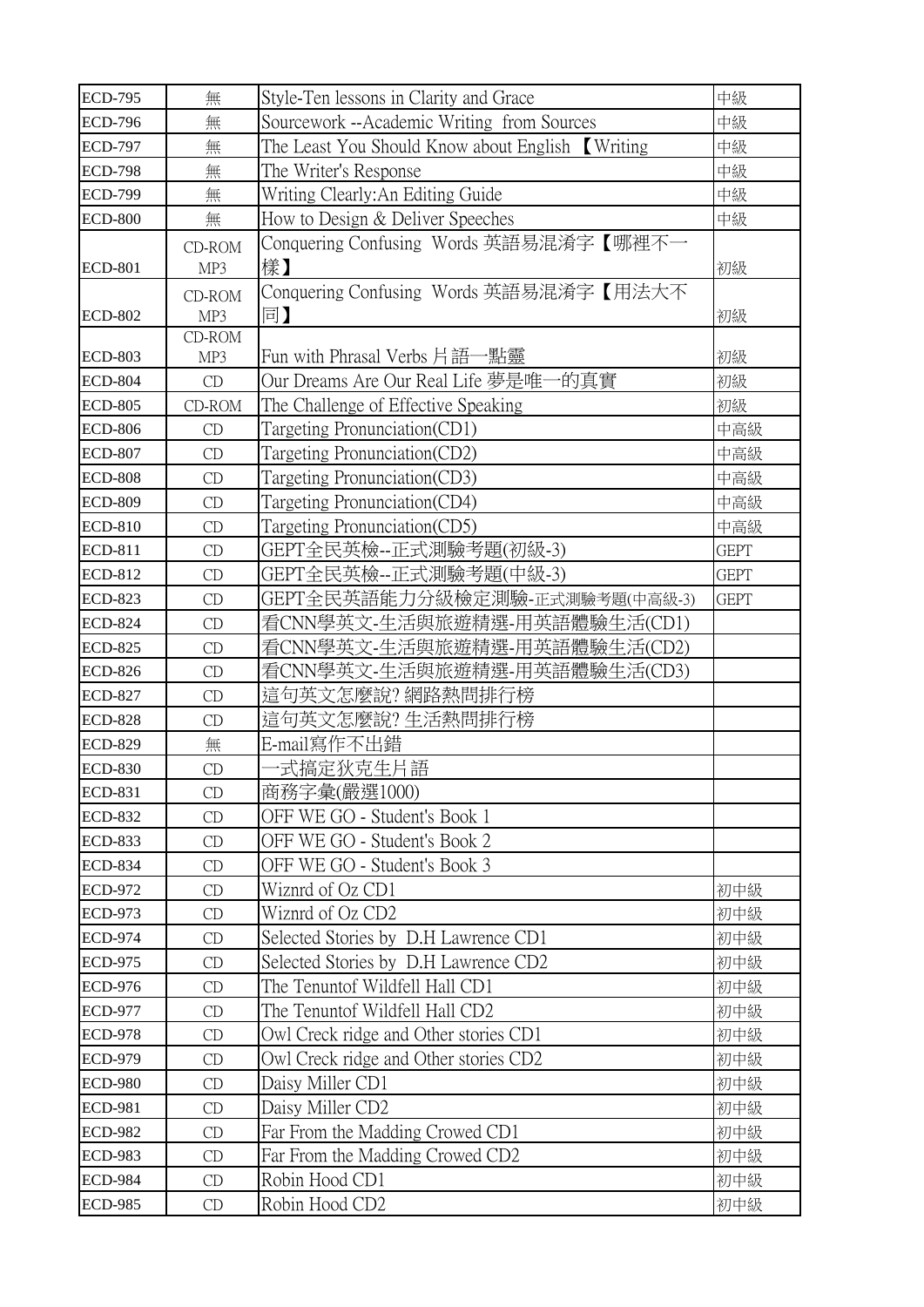| <b>ECD-986</b>  | CD | The Treasure of Monet Cristo CD1    | 初中級 |
|-----------------|----|-------------------------------------|-----|
| <b>ECD-987</b>  | CD | The Treasure of Monet Cristo CD2    | 初中級 |
| <b>ECD-988</b>  | CD | Casino Royale CD1                   | 初中級 |
| <b>ECD-989</b>  | CD | Casino Royale CD2                   | 初中級 |
| <b>ECD-990</b>  | CD | Goldfinger CD1                      | 中級  |
| <b>ECD-991</b>  | CD | Goldfinger CD2                      | 中級  |
| <b>ECD-992</b>  | CD | Goldfinger CD3                      | 中級  |
| <b>ECD-993</b>  | CD | Wuthering Heights CD1               | 中級  |
| <b>ECD-994</b>  | CD | Wuthering Heights CD2               | 中級  |
| <b>ECD-995</b>  | CD | Wuthering Heights CD3               | 中級  |
| <b>ECD-996</b>  | CD | Sense and Sensibility CD1           | 中級  |
| <b>ECD-997</b>  | CD | Sense and Sensibility CD2           | 中級  |
| <b>ECD-998</b>  | CD | Sense and Sensibility CD3           | 中級  |
| <b>ECD-999</b>  | CD | Dracula CD1                         | 中級  |
| <b>ECD-1000</b> | CD | A Kiss Before Dying CD1             | 中級  |
| <b>ECD-1001</b> | CD | A Kiss Before Dying CD2             | 中級  |
| ECD-1002        | CD | A Kiss Before Dying CD3             | 中級  |
| <b>ECD-1003</b> | CD | Bristol Murder CD1                  | 中級  |
| <b>ECD-1004</b> | CD | <b>Bristol Murder CD2</b>           | 中級  |
| <b>ECD-1005</b> | CD | Meet Me in Istanbul CD1             | 中級  |
| <b>ECD-1006</b> | CD | Meet Me in Istanbul CD2             | 中級  |
| <b>ECD-1007</b> | CD | My Cousin Rachel CD1                | 中級  |
| <b>ECD-1008</b> | CD | My Cousin Rachel CD2                | 中級  |
| ECD-1009        | CD | The Sign of Four CD1                | 中級  |
| <b>ECD-1010</b> | CD | The Sign of Four CD2                | 中級  |
| ECD-1011        | CD | The Woman Who Disappeared CD1       | 中級  |
| ECD-1012        | CD | The Woman Who Disappeared CD2       | 中級  |
| ECD-1013        | CD | The Speckled Band Other Stories CD1 | 中級  |
| ECD-1014        | CD | The Speckled Band Other Stories CD2 | 中級  |
| ECD-1015        | CD | The Space In vaders CD1             | 中級  |
| ECD-1016        | CD | Tess of d'Urbervilles CD1           | 中級  |
| ECD-1017        | CD | Tess of d'Urbervilles CD2           | 中級  |
| <b>ECD-1018</b> | CD | Tess of d'Urbervilles CD3           | 中級  |
| ECD-1019        | CD | Dr. No CD1                          | 中級  |
| <b>ECD-1020</b> | CD | Dr. No CD2                          | 中級  |
| ECD-1021        | CD | Dr. No CD3                          | 中級  |
| <b>ECD-1022</b> | CD | The Queen of Death CD1              | 中級  |
| ECD-1023        | CD | The Queen of Death CD2              | 中級  |
| ECD-1024        | CD | The Smuggler CD1                    | 中級  |
| <b>ECD-1025</b> | CD | The Smuggler CD2                    | 中級  |
| ECD-1026        | CD | Therese Raquin CD1                  | 中級  |
| ECD-1027        | CD | Therese Raquin CD2                  | 中級  |
| <b>ECD-1028</b> | CD | Therese Raquin CD3                  | 中級  |
| ECD-1029        | CD | Oliver Twist CD1                    | 中級  |
| <b>ECD-1030</b> | CD | Oliver Twist CD2                    | 中級  |
| ECD-1031        | CD | The Great Gatsby CD1                | 中級  |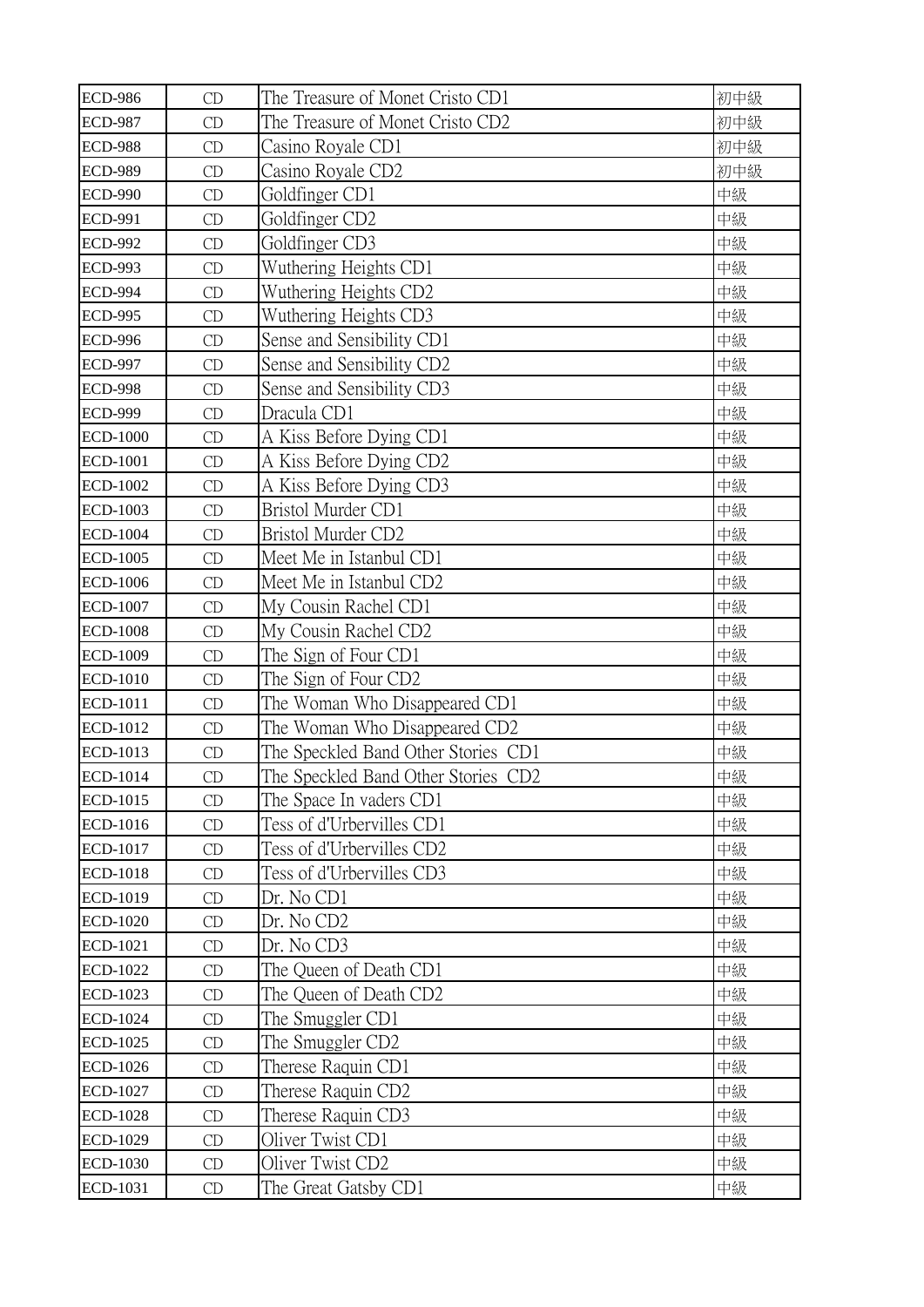| ECD-1032        | CD       | The Great Gatsby CD2       | 中級           |
|-----------------|----------|----------------------------|--------------|
| ECD-1033        | CD       | Emma CD1                   | 中級           |
| ECD-1034        | CD       | Emma CD2                   | 中級           |
| ECD-1035        | CD       | Emma CD3                   | 中級           |
| ECD-1036        | CD       | Officially Dead CD1        | 高級           |
| ECD-1037        | CD       | Officially Dead CD2        | 高級           |
| ECD-1038        | CD       | Rebecca CD1                | 高級           |
| ECD-1039        | CD       | Rebecca CD2                | 高級           |
| ECD-1040        | CD       | Rebecca CD3                | 高級           |
| ECD-1041        | CD       | Great Expectations CD1     | 高級           |
| ECD-1042        | CD       | Great Expectations CD2     | 高級           |
| ECD-1043        | CD       | L.A. Movie CD1             | 高級           |
| <b>ECD-1044</b> | CD       | L.A. Movie CD2             | 高級           |
| ECD-1045        | CD       | L.A. Movie CD3             | 高級           |
| <b>ECD-1048</b> | audio CD | 全民英檢【初級】逼真模擬測驗【CD1】        | <b>GEPT</b>  |
| ECD-1049        | audio CD | 全民英檢【初級】逼真模擬測驗【CD2】        | <b>GEPT</b>  |
| ECD-1050        | 無CD      | 全民英檢【中級】克漏字測驗              | <b>GEPT</b>  |
| ECD-1051        | audio CD | 全民英檢【中級】<br>コ說能力測驗         | <b>GEPT</b>  |
| ECD-1052        | audio CD | 全民英檢【中高級】精選必讀字彙【CD1】       | <b>GEPT</b>  |
| ECD-1053        | audio CD | 全民英檢【中高級】精選必讀字彙【CD2】       | <b>GEPT</b>  |
| ECD-1054        | CD-ROM   | 全民英檢【中高級】精選必讀字彙【CD3】       | <b>GEPT</b>  |
| ECD-1055        | 無CD      | 全民英檢【中高級】<br>翻譯與寫作         | <b>GEPT</b>  |
| ECD-1056        | audio CD | TOEIC多益實戰測驗【1】CD1          | <b>TOEIC</b> |
| ECD-1057        | audio CD | TOEIC多益實戰測驗<br>(1)<br>CD2  | TOEIC        |
| <b>ECD-1058</b> | audio CD | TOEIC多益實戰測驗【1】CD3          | <b>TOEIC</b> |
| ECD-1059        | audio CD | TOEIC多益實戰測驗【1】CD4          | <b>TOEIC</b> |
| ECD-1060        | audio CD | TOEIC多益常考字彙&片語【CD1】        | <b>TOEIC</b> |
| ECD-1061        | audio CD | TOEIC多益常考字彙&片語【CD2】        | <b>TOEIC</b> |
| ECD-1062        | audio CD | TOEIC多益常考字彙&片語【CD3】        | <b>TOEIC</b> |
| ECD-1063        | audio CD | TOEIC多益常考字彙&片語【CD4】        | <b>TOEIC</b> |
| <b>ECD-1064</b> | audio CD | TOEIC多益聽力寶典【CD1】           | <b>TOEIC</b> |
| ECD-1065        | audio CD | TOEIC多益聽力寶典【CD2】           | <b>TOEIC</b> |
| ECD-1066        | 無CD      | TOEIC多益閱讀寶典                | <b>TOEIC</b> |
| ECD-1067        | audio CD | TOEIC多益聽力問題集【CD1】          | <b>TOEIC</b> |
| <b>ECD-1068</b> | audio CD | TOEIC多益聽力問題集【CD2】          | <b>TOEIC</b> |
| ECD-1069        | audio CD | TOEIC多益聽力問題集【CD3】          | <b>TOEIC</b> |
| <b>ECD-1070</b> | audio CD | TOEIC多益聽力大破解               | <b>TOEIC</b> |
| ECD-1071        | audio CD | TOEIC多益測驗入門                | <b>TOEIC</b> |
| ECD-1072        | audio CD | TOEIC多益聽力滿分戰略(Part I 、 II) | <b>TOEIC</b> |
| ECD-1073        | 無CD      | TOEIC多益閱讀入門                | <b>TOEIC</b> |
| ECD-1074        | audio CD | TOEIC多益實戰測驗【2】             | <b>TOEIC</b> |
| ECD-1075        | 無CD      | TOEIC多益閱讀大破解               | <b>TOEIC</b> |
| ECD-1076        | audio CD | TOEIC多益聽力入門                | <b>TOEIC</b> |
| <b>ECD-1077</b> | audio CD | 多益堅實基礎系列-多益常考片語字彙【CD1】     | TOEIC        |
| <b>ECD-1078</b> | audio CD | 多益堅實基礎系列-多益常考片語字彙【CD2】     | <b>TOEIC</b> |
| ECD-1079        | audio CD | 多益堅實基礎系列-多益常考片語字彙【CD3】     | <b>TOEIC</b> |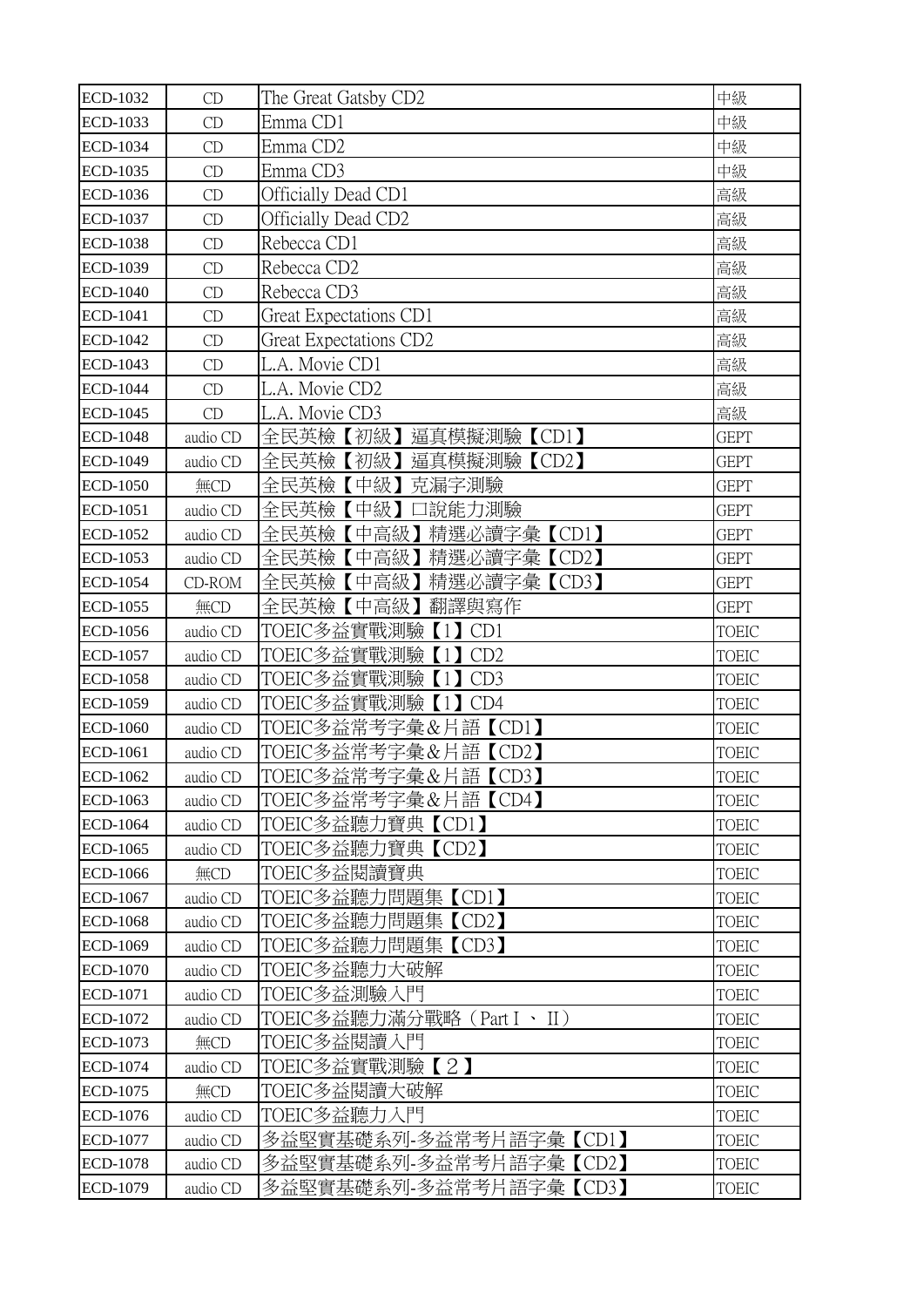| <b>ECD-1080</b> | CD-ROM        | 多益堅實基礎系列-多益常考片語字彙【CD4】 互動會話                                                         | <b>TOEIC</b> |
|-----------------|---------------|-------------------------------------------------------------------------------------|--------------|
| ECD-1081        | MP3           | 多益堅實基礎系列-多益測驗入門【MP3】                                                                | TOEIC        |
| ECD-1082        | 無CD           | 多益堅實基礎系列-多益閱讀入門<br>【無CD】                                                            | TOEIC        |
| ECD-1083        | MP3           | 多益堅實基礎系列-多益聽力入門<br>(MP3)                                                            | <b>TOEIC</b> |
| ECD-1084        | audio CD      | 多益躍進高分系列-多益實戰測驗1<br>$\text{CD}1$<br>模擬試題Test1                                       | <b>TOEIC</b> |
| ECD-1085        | audio CD      | 多益躍進高分系列-多益實戰測驗1<br>$\overline{CD2}$<br>模擬試題Test2                                   | <b>TOEIC</b> |
| ECD-1086        | audio CD      | 多益躍進高分系列-多益實戰測驗1<br>(CD3)<br>模擬試題Test3                                              | TOEIC        |
| <b>ECD-1087</b> | audio CD      | 多益躍進高分系列-多益實戰測驗1<br>$\text{CD4}$<br>模擬試題Test4                                       | TOEIC        |
| <b>ECD-1088</b> | audio CD      | 多益躍進高分系列-多益聽力寶典<br>[CD1]<br>chapter 1-2                                             | <b>TOEIC</b> |
| ECD-1089        | audio CD      | 多益躍進高分系列-多益聽力寶典<br><b>[CD2]</b> chapter 3-4                                         | <b>TOEIC</b> |
| <b>ECD-1090</b> | 無CD           | 多益躍進高分系列-多益閱讀寶典【無CD】                                                                | <b>TOEIC</b> |
| ECD-1091        | MP3           | 多益衝刺滿分系列-多益實戰測驗2【MP3】<br>模擬試題Test1234                                               | TOEIC        |
| ECD-1092        | MP3           | 多益衝刺滿分系列-多益聽力寶典【MP3】                                                                | TOEIC        |
| ECD-1093        | 無CD           | 多益衝刺滿分系列-多益閱讀寶典【無CD】                                                                | <b>TOEIC</b> |
| ECD-1094        | CD-ROM<br>MP3 | TOELF-iBT高分托福聽力120【I】                                                               | <b>TOELF</b> |
| ECD-1095        | $CD$ - $ROM$  | TOELF-iBT高分托福閱讀120【I】                                                               | <b>TOELF</b> |
| ECD-1096        | CD-ROM        | TOELF-iBT高分托福字彙120【CD1】                                                             | <b>TOELF</b> |
| ECD-1097        | CD-ROM        | TOELF-iBT高分托福字彙120【CD2】                                                             | <b>TOELF</b> |
| <b>ECD-1098</b> | MP3           | TOELF-iBT高分托福字彙120【CD3】                                                             | <b>TOELF</b> |
| ECD-1099        | 無CD           | TOELF-iBT高分托福寫作120【I】                                                               | <b>TOELF</b> |
| ECD-1100        | CD-ROM<br>MP3 | TOELF-iBT高分托福口說120                                                                  | <b>TOELF</b> |
| ECD-1101        | CD-ROM<br>MP3 | TOELF-iBT高分托福聽力120【II】                                                              | <b>TOELF</b> |
| ECD-1102        | CD-ROM<br>MP3 | TOELF-iBT高分托福寫作120【II】                                                              | <b>TOELF</b> |
| ECD-1103        | CD-ROM        | IELTS雅思口說聽力高分指南<br>$\text{CD}1$                                                     | <b>IELTS</b> |
| ECD-1104        | audio CD      | IELTS雅思 <br> 說聽力高分指南<br>$\text{CD2}$                                                | <b>IELTS</b> |
| ECD-1105        | audio CD      | <b>IELTS雅思</b><br>!說聽力高分指南<br>[CD3]                                                 | <b>IELTS</b> |
| ECD-1106        | audio CD      | IELTS雅思I<br>コ說聽力高分指南<br>$\text{CD4}$                                                | <b>IELTS</b> |
| ECD-1107        | audio CD      | IELTS雅思口說聽力高分指南<br>$\text{CD5}$                                                     | <b>IELTS</b> |
| ECD-1108        | audio CD      | <b>IELTS雅思口說聽力高分指南【CD6】</b>                                                         | <b>IELTS</b> |
| ECD-1109        | 無CD           | IELTS雅思寫作高分指南                                                                       | <b>IELTS</b> |
| ECD-1110        | 無CD           | IELTS雅思閱讀高分戰略                                                                       | <b>IELTS</b> |
| ECD-1111        | 無CD           | IELTS雅思閱讀高分指南                                                                       | <b>IELTS</b> |
|                 |               | 全民英檢一路通:中級初試聽讀技巧錦囊精華版(含解                                                            |              |
| ECD-1112        | audio CD      | 答本)                                                                                 | <b>GEPT</b>  |
| ECD-1113        | MP3           | 全民英檢-<br>·路通:中級複試寫說技巧錦囊精華版                                                          | <b>GEPT</b>  |
| ECD-1114        | MP3           | 全民英檢一路通:中級聽說讀寫主題式英文字彙                                                               | <b>GEPT</b>  |
|                 |               | Longman Preparations Series for the New TOEIC Test 4/e (                            |              |
| ECD-1115        | audio CD      | Introductory $\sum$ CD1<br>Longman Preparations Series for the New TOEIC Test 4/e ( | <b>TOEIC</b> |
| ECD-1116        | audio CD      | Introductory ) [CD2]                                                                | <b>TOEIC</b> |
|                 |               | Longman Preparations Series for the New TOEIC Test 4/e (                            |              |
| ECD-1117        | audio CD      | Introductory $\left[\begin{array}{cc}CD3\end{array}\right]$                         | <b>TOEIC</b> |
|                 |               | Longman Preparations Series for the New TOEIC Test 4/e (                            |              |
| ECD-1118        | audio CD      | Introductory ) [CD4]<br>Longman Preparations Series for the New TOEIC Test 4/e (    | <b>TOEIC</b> |
| ECD-1119        | audio CD      | Introductory ) [CD5]                                                                | <b>TOEIC</b> |
|                 |               | Longman Preparations Series for the New TOEIC Test 4/e (                            |              |
| ECD-1120        | STUDENT CD    | Introductory ) [CD6]                                                                | <b>TOEIC</b> |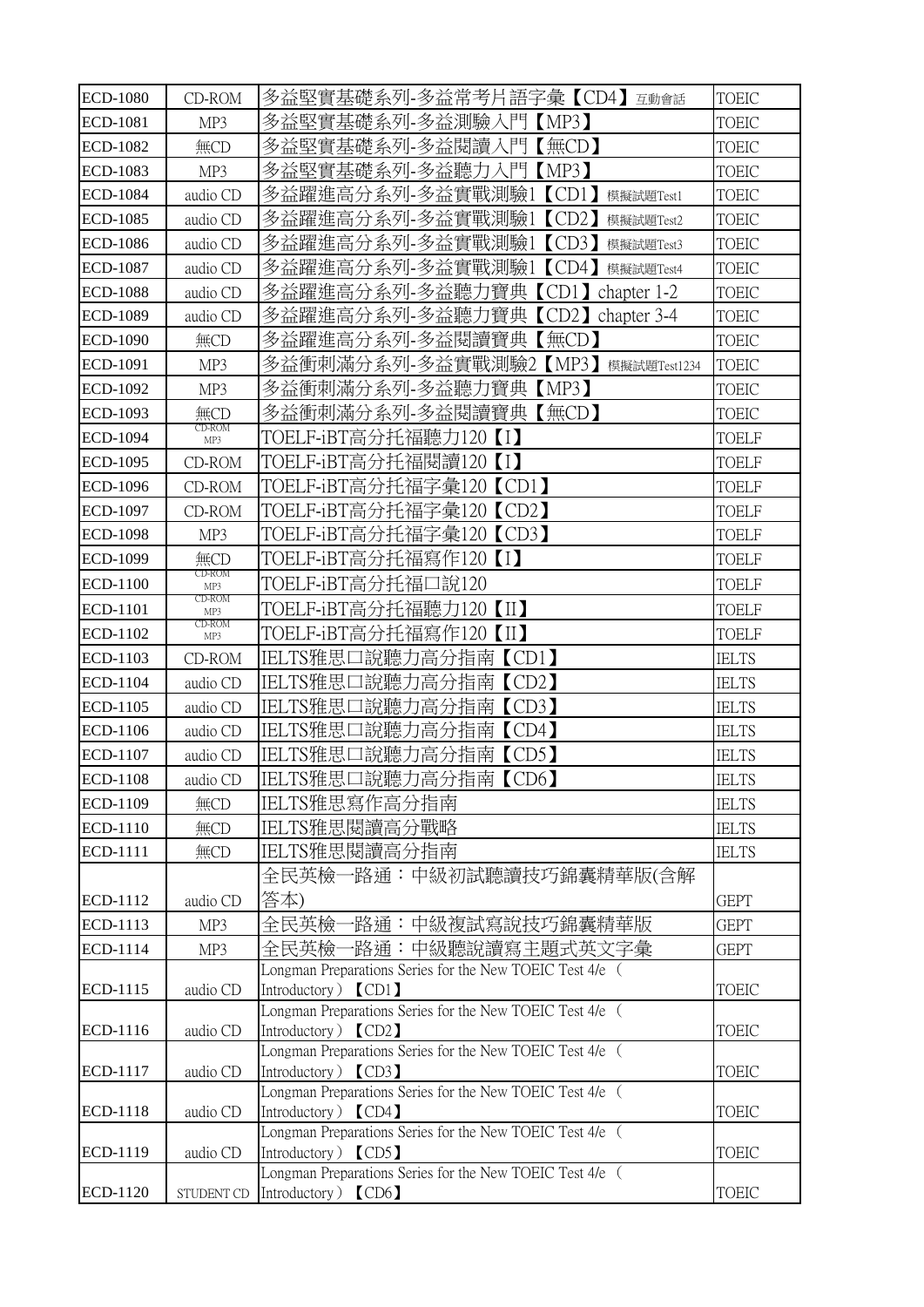|                 |            | Longman Preparations Series for the New TOEIC Test 4/e (                               |              |
|-----------------|------------|----------------------------------------------------------------------------------------|--------------|
| ECD-1121        | audio CD   | Intermediate $\sum$ CD1                                                                | <b>TOEIC</b> |
|                 |            | Longman Preparations Series for the New TOEIC Test 4/e (                               |              |
| ECD-1122        | audio CD   | Intermediate) [CD2]                                                                    | <b>TOEIC</b> |
| ECD-1123        | audio CD   | Longman Preparations Series for the New TOEIC Test 4/e (<br>Intermediate) <b>[CD3]</b> | <b>TOEIC</b> |
|                 |            | Longman Preparations Series for the New TOEIC Test 4/e (                               |              |
| ECD-1124        | audio CD   | Intermediate $\sum$ CD4                                                                | <b>TOEIC</b> |
|                 |            | Longman Preparations Series for the New TOEIC Test 4/e (                               |              |
| ECD-1125        | audio CD   | Intermediate) <b>[CD5]</b>                                                             | <b>TOEIC</b> |
|                 |            | Longman Preparations Series for the New TOEIC Test 4/e (                               |              |
| ECD-1126        | audio CD   | Intermediate) [CD6]                                                                    | <b>TOEIC</b> |
| ECD-1127        | audio CD   | Longman Preparations Series for the New TOEIC Test 4/e (<br>Intermediate) [CD7]        | <b>TOEIC</b> |
|                 |            | Longman Preparations Series for the New TOEIC Test 4/e (                               |              |
| <b>ECD-1128</b> | STUDENT CD | Intermediate) [CD8]                                                                    | <b>TOEIC</b> |
|                 |            | Longman Preparations Series for the New TOEIC Test 4/e (Advanced)                      |              |
| ECD-1129        | audio CD   | [CD1]                                                                                  | <b>TOEIC</b> |
|                 |            | Longman Preparations Series for the New TOEIC Test 4/e (Advanced)                      |              |
| ECD-1130        | audio CD   | [CD2]<br>Longman Preparations Series for the New TOEIC Test 4/e (Advanced)             | <b>TOEIC</b> |
| ECD-1131        | audio CD   | [CD3]                                                                                  | <b>TOEIC</b> |
|                 |            | Longman Preparations Series for the New TOEIC Test 4/e (Advanced)                      |              |
| ECD-1132        | audio CD   | [CD4]                                                                                  | <b>TOEIC</b> |
|                 |            | Longman Preparations Series for the New TOEIC Test 4/e (Advanced)                      |              |
| ECD-1133        | audio CD   | [CD5]                                                                                  | <b>TOEIC</b> |
| ECD-1134        |            | Longman Preparations Series for the New TOEIC Test 4/e (Advanced)<br>[CD6]             | <b>TOEIC</b> |
|                 | audio CD   | Longman Preparations Series for the New TOEIC Test 4/e (Advanced)                      |              |
| ECD-1135        | STUDENT CD | [CD7]                                                                                  | <b>TOEIC</b> |
| ECD-1136        | audio CD   | Complete Guide to the TOEIC TEST 3/e [CD1]                                             | <b>TOEIC</b> |
| ECD-1137        | audio CD   | Complete Guide to the TOEIC TEST 3/e 【CD2】                                             | <b>TOEIC</b> |
| ECD-1138        | audio CD   | Complete Guide to the TOEIC TEST 3/e 【CD3】                                             | <b>TOEIC</b> |
| ECD-1139        | audio CD   | Complete Guide to the TOEIC TEST 3/e [CD4]                                             | <b>TOEIC</b> |
| ECD-1140        | audio CD   | Complete Guide to the TOEIC TEST 3/e (CD5)                                             | <b>TOEIC</b> |
| ECD-1141        | audio CD   | Developing Skills for the TOEIC Test [CD1] units1-7                                    | <b>TOEIC</b> |
| ECD-1142        | audio CD   | Developing Skills for the TOEIC Test [CD2] units8-14                                   | <b>TOEIC</b> |
| ECD-1143        | audio CD   | Developing Skills for the TOEIC Test <b>[CD3]</b> Practice Test                        | <b>TOEIC</b> |
| ECD-1144        | audio CD   | Very Easy TOEIC 2/e CD1                                                                | <b>TOEIC</b> |
| ECD-1145        | audio CD   | Very Easy TOEIC 2/e 【CD2】                                                              | <b>TOEIC</b> |
| ECD-1146        | audio CD   | Cambridge IELTS 5 CD1                                                                  | <b>IELTS</b> |
| ECD-1147        | audio CD   | Cambridge IELTS 5 [CD2]                                                                | <b>IELTS</b> |
| ECD-1148        | audio CD   | Cambridge IELTS 6 CD1                                                                  | <b>IELTS</b> |
| ECD-1149        |            | Cambridge IELTS 6 [CD2]                                                                | <b>IELTS</b> |
|                 | audio CD   |                                                                                        |              |
|                 |            | IELTS Express Upper Intermediate [CD1] Listening                                       |              |
| ECD-1150        | audio CD   | Program                                                                                | <b>IELTS</b> |
|                 |            | IELTS Express Upper Intermediate 【CD2】 Listening                                       |              |
| ECD-1151        | audio CD   | Program                                                                                | <b>IELTS</b> |
| ECD-1152        | <b>DVD</b> | <b>IELTS</b> Express upper Intermediate <b>[DVD]</b> Speaking Skills                   | <b>IELTS</b> |
| ECD-1153        | audio CD   | IELTS Express Upper Intermediate (Workbook)                                            | <b>IELTS</b> |
| ECD-1154        | audio CD   | Cambridge Preparation for the TOEFL Test $4/e$ (CD1)                                   | <b>TOEFL</b> |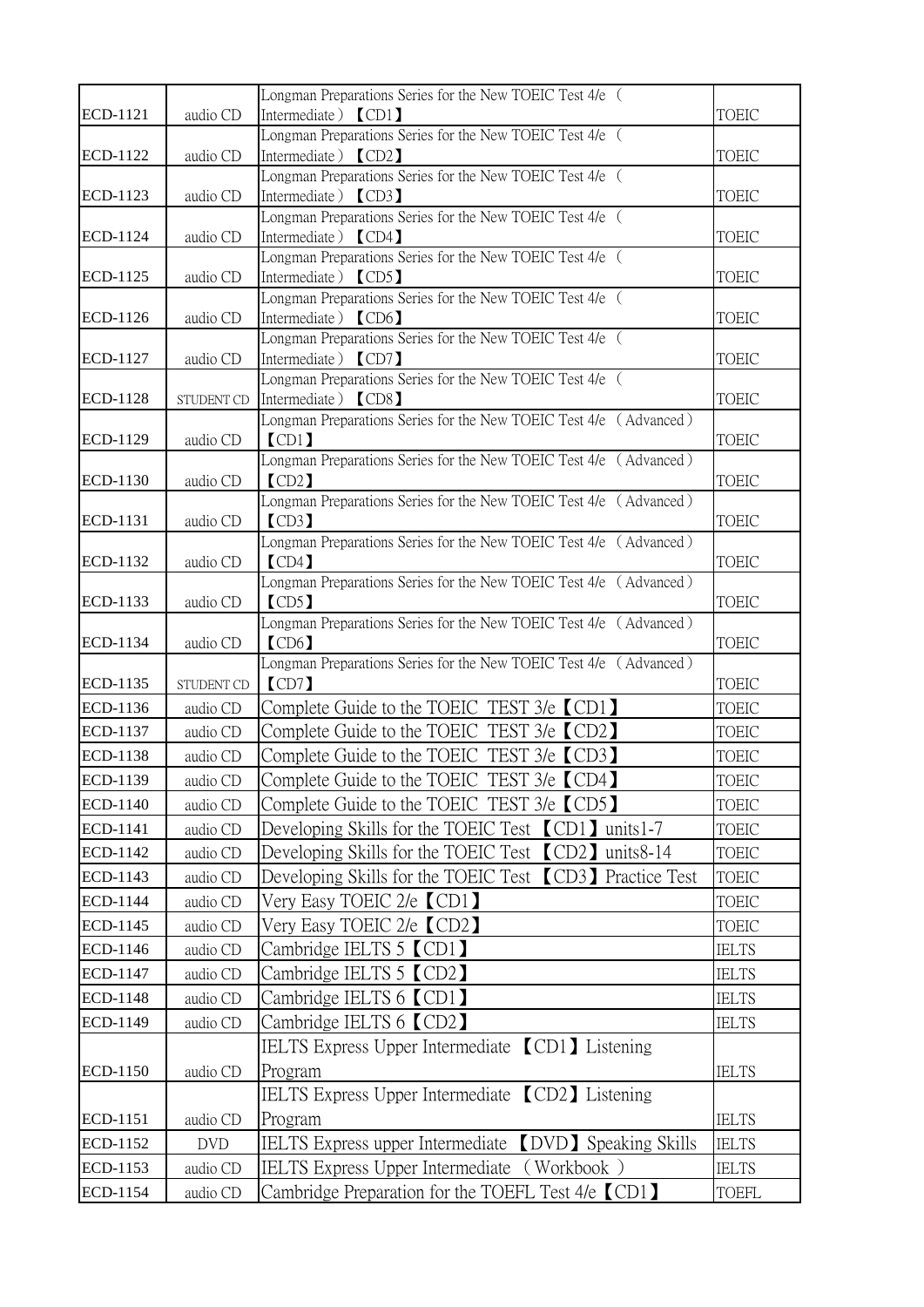| ECD-1155        | audio CD     | Cambridge Preparation for the TOEFL Test 4/e [CD2] | <b>TOEFL</b> |
|-----------------|--------------|----------------------------------------------------|--------------|
| ECD-1156        | audio CD     | Cambridge Preparation for the TOEFL Test 4/e (CD3) | <b>TOEFL</b> |
| ECD-1157        | audio CD     | Cambridge Preparation for the TOEFL Test 4/e CCD4  | <b>TOEFL</b> |
| ECD-1158        | audio CD     | Cambridge Preparation for the TOEFL Test 4/e CD5   | <b>TOEFL</b> |
| ECD-1159        | audio CD     | Cambridge Preparation for the TOEFL Test 4/e CD6   | <b>TOEFL</b> |
| ECD-1160        | audio CD     | Cambridge Preparation for the TOEFL Test 4/e (CD7) | <b>TOEFL</b> |
| ECD-1161        | audio CD     | Cambridge Preparation for the TOEFL Test 4/e CD8)  | <b>TOEFL</b> |
| ECD-1162        | CD-ROM       | Cambridge Preparation for the TOEFL Test 4/e CD9)  | <b>TOEFL</b> |
| ECD-1163        | audio CD     | iBT托福應考勝經:寫作測驗                                     | <b>TOEFL</b> |
| ECD-1164        | MP3          | iBT托福應考勝經:聽力測驗                                     | <b>TOEFL</b> |
| ECD-1165        | audio CD     | Achieve BULATS [CD1]                               | 商業英文         |
| ECD-1166        | audio CD     | Achieve BULATS 【CD2】                               | 商業英文         |
| ECD-1167        | audio CD     | Building Skills for the TOEFLiBT-Listening (CD1)   | <b>TOEFL</b> |
| ECD-1168        | audio CD     | Building Skills for the TOEFLiBT-Listening (CD2)   | <b>TOEFL</b> |
| ECD-1169        | audio CD     | Building Skills for the TOEFLiBT-Listening (CD3)   | <b>TOEFL</b> |
| ECD-1170        | audio CD     | Building Skills for the TOEFLiBT-Listening (CD4)   | <b>TOEFL</b> |
| ECD-1171        | 無CD          | Building Skills for the TOEFLiBT- Reading 【無CD】    | <b>TOEFL</b> |
| ECD-1172        | audio CD     | Building Skills for the TOEFLiBT- Speaking (CD1)   | <b>TOEFL</b> |
| ECD-1173        | audio CD     | Building Skills for the TOEFLiBT- Speaking (CD2)   | <b>TOEFL</b> |
| ECD-1174        | audio CD     | Building Skills for the TOEFLiBT-Writng (CD1)      | <b>TOEFL</b> |
| ECD-1175        | audio CD     | Developing Skills for the TOEFLiBT-Listening (CD1) | <b>TOEFL</b> |
| ECD-1176        | audio CD     | Developing Skills for the TOEFLiBT-Listening (CD2) | <b>TOEFL</b> |
| <b>ECD-1177</b> | audio CD     | Developing Skills for the TOEFLiBT-Listening (CD3) | <b>TOEFL</b> |
| ECD-1178        | audio CD     | Developing Skills for the TOEFLiBT-Listening (CD4) | <b>TOEFL</b> |
| ECD-1179        | audio CD     | Developing Skills for the TOEFLiBT-Listening (CD5) | <b>TOEFL</b> |
| ECD-1180        | audio CD     | Developing Skills for the TOEFLiBT-Listening (CD6) | <b>TOEFL</b> |
| ECD-1181        | 無CD          | Developing Skills for the TOEFLiBT- Reading 【無CD】  | <b>TOEFL</b> |
| ECD-1182        | audio CD     | Developing Skills for the TOEFLiBT- Speaking (CD1) | <b>TOEFL</b> |
| ECD-1183        | audio CD     | Developing Skills for the TOEFLiBT- Speaking (CD2) | <b>TOEFL</b> |
| ECD-1184        | audio CD     | Developing Skills for the TOEFLiBT-Writng (CD1)    | TOEFL        |
| ECD-1185        | audio CD     | Mastering Skills for the TOEFLiBT-Listening (CD1)  | <b>TOEFL</b> |
| ECD-1186        | audio CD     | Mastering Skills for the TOEFLiBT-Listening (CD2)  | <b>TOEFL</b> |
| <b>ECD-1187</b> | audio CD     | Mastering Skills for the TOEFLiBT-Listening (CD3)  | <b>TOEFL</b> |
| <b>ECD-1188</b> | audio CD     | Mastering Skills for the TOEFLiBT-Listening (CD4)  | <b>TOEFL</b> |
| ECD-1189        | audio CD     | Mastering Skills for the TOEFLiBT-Listening (CD5)  | <b>TOEFL</b> |
| ECD-1190        | audio CD     | Mastering Skills for the TOEFLiBT-Listening (CD6)  | <b>TOEFL</b> |
| ECD-1191        | 無CD          | Mastering Skills for the TOEFLiBT- Reading 【無CD】   | TOEFL        |
| ECD-1192        | audio CD     | Mastering Skills for the TOEFLiBT- Speaking (CD1)  | <b>TOEFL</b> |
| ECD-1193        | audio CD     | Mastering Skills for the TOEFLiBT- Speaking (CD2)  | <b>TOEFL</b> |
| ECD-1194        | audio CD     | Mastering Skills for the TOEFLiBT-Writng (CD1)     | TOEFL        |
| ECD-1195        | $CD$ - $ROM$ | The Complete Guide to the TOEFL Test: Listening    | <b>TOEFL</b> |
| ECD-1196        | CD-ROM       | The Complete Guide to the TOEFL Test: Reading      | <b>TOEFL</b> |
| ECD-1197        | CD-ROM       | The Complete Guide to the TOEFL Test:Speaking      | <b>TOEFL</b> |
| ECD-1198        | CD-ROM       | The Complete Guide to the TOEFL Test: Writing      | <b>TOEFL</b> |
|                 |              | The Complete Guide to the TOEFL Test - iBT(含解答本)   |              |
| ECD-1199        | audio CD     | [CD1]                                              | <b>TOEFL</b> |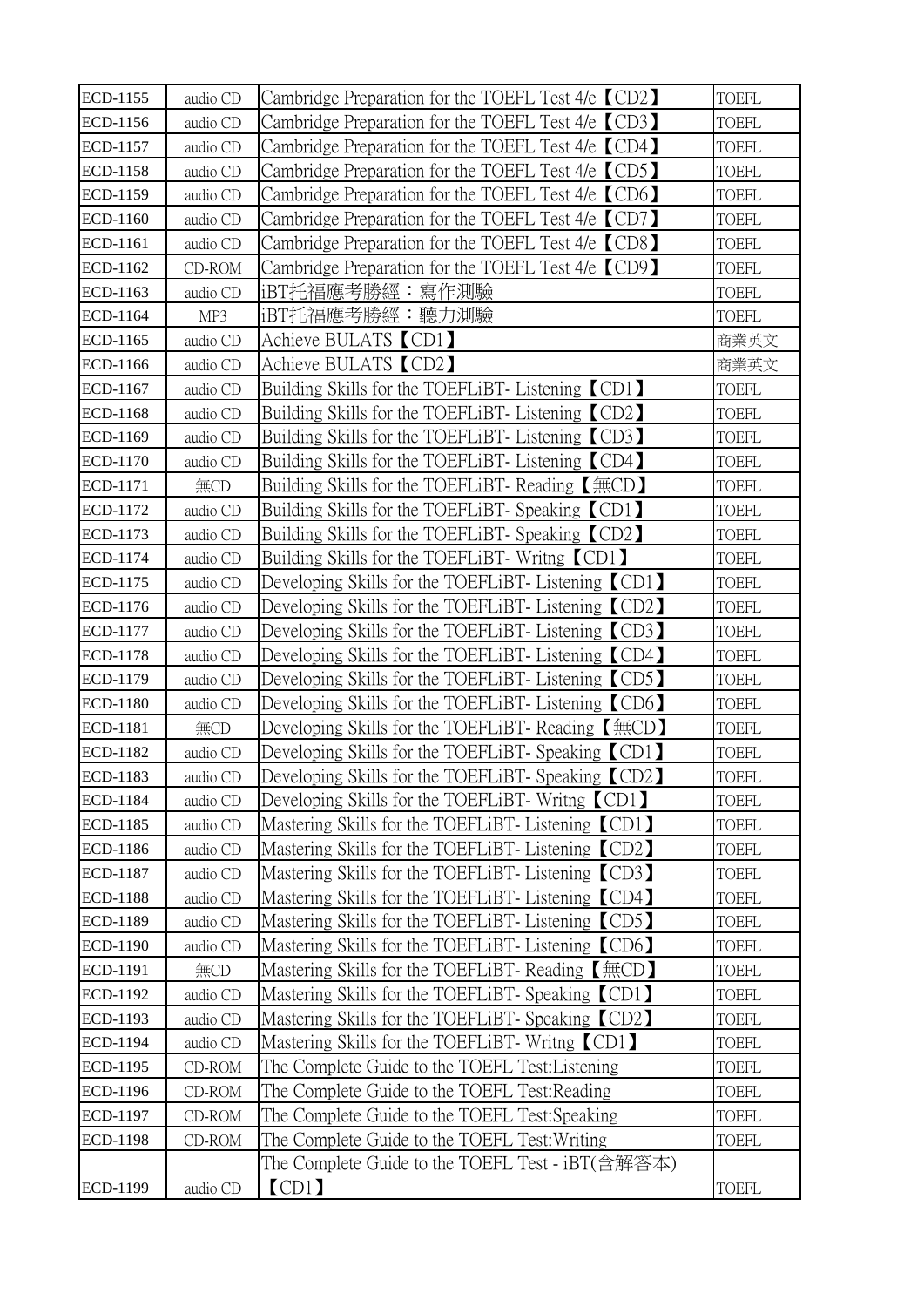|                 |               | The Complete Guide to the TOEFL Test - iBT(含解答本)          |              |
|-----------------|---------------|-----------------------------------------------------------|--------------|
| ECD-1200        | audio CD      | [CD2]                                                     | <b>TOEFL</b> |
|                 |               | The Complete Guide to the TOEFL Test - iBT(含解答本)          |              |
| ECD-1201        | audio CD      | [CD3]                                                     | <b>TOEFL</b> |
|                 |               | The Complete Guide to the TOEFL Test - iBT(含解答本)          |              |
| ECD-1202        | audio CD      | [CD4]                                                     | <b>TOEFL</b> |
|                 |               | The Complete Guide to the TOEFL Test - iBT(含解答本)          |              |
| ECD-1203        | audio CD      | [CD5]                                                     | <b>TOEFL</b> |
|                 |               | The Complete Guide to the TOEFL Test - iBT(含解答本)          |              |
| ECD-1204        | audio CD      | [CD6]                                                     | <b>TOEFL</b> |
|                 |               | The Complete Guide to the TOEFL Test - iBT(含解答本)          |              |
| ECD-1205        | audio CD      | [CD7]                                                     | <b>TOEFL</b> |
| ECD-1206        | audio CD      | The Complete Guide to the TOEFL Test - iBT(含解答本)<br>[CD8] | <b>TOEFL</b> |
|                 |               | The Complete Guide to the TOEFL Test - iBT(含解答本)          |              |
| ECD-1207        | audio CD      | [CD9]                                                     | <b>TOEFL</b> |
|                 |               | The Complete Guide to the TOEFL Test - iBT(含解答本)          |              |
| <b>ECD-1208</b> | audio CD      | [CD10]                                                    | <b>TOEFL</b> |
|                 |               | The Complete Guide to the TOEFL Test - iBT(含解答本)          |              |
| ECD-1209        | audio CD      | [CD11]                                                    | <b>TOEFL</b> |
|                 |               | The Complete Guide to the TOEFL Test - iBT(含解答本)          |              |
| ECD-1210        | audio CD      | [CD12]                                                    | <b>TOEFL</b> |
|                 |               | The Complete Guide to the TOEFL Test - iBT(含解答本)          |              |
| ECD-1211        | audio CD      | [CD13]                                                    | <b>TOEFL</b> |
|                 |               | The Complete Guide to the TOEFL Test - iBT(含解答本)          |              |
| ECD-1212        | CD-ROM        | [CD14]                                                    | <b>TOEFL</b> |
| ECD-1213        | CD-ROM<br>MP3 | 英文寫作有救囉!(含解答本)                                            | 寫作           |
| ECD-1214        | 無CD           | 英文寫作12大關鍵技巧(含解答本)                                         | 寫作           |
| ECD-1215        | CD-ROM        | STEP by STEP 聽懂CNN【CD1】                                   | 新聞英語         |
| ECD-1216        | $CD$ - $ROM$  | STEP by STEP 聽懂CNN【CD2】                                   | 新聞英語         |
| ECD-1217        | MP3           | Test-Preparation Guide NEW TOEIC 多益全真試題 TEST 1            | <b>TOEIC</b> |
| <b>ECD-1218</b> | CD            | Little Women (CD1)                                        | Level 1      |
| ECD-1219        | CD            | Anne of Green Gables <i>[CD1]</i>                         | Level 2      |
| <b>ECD-1220</b> | CD            | The Call of the Wild $\mathbb{C}$ D1)                     | Level 2      |
| ECD-1221        | CD            | Kong <i>[CD1]</i>                                         | Level 2      |
| ECD-1222        | CD            | Kong $\text{CD2}$                                         | Level 2      |
| ECD-1223        | CD            | The Yearling <b>[CD1]</b>                                 | Level 3      |
| ECD-1224        | CD            | The Yearling $\mathcal{L}$ CD2 $\mathcal{L}$              | Level 3      |
| ECD-1225        | CD            | Stories of Courage <b>[CD1]</b>                           | Level 3      |
| ECD-1226        | CD            | Stories of Courage 【CD2】                                  | Level 3      |
| ECD-1227        | CD            | Charles Dickens <b>[CD1]</b>                              | Level 3      |
| <b>ECD-1228</b> | CD            | Charles Dickens <b>[CD2]</b>                              | Level 3      |
| ECD-1229        | CD            | The Romans <b>CD1</b>                                     | Level 3      |
| ECD-1230        | CD            | The Romans <b>[CD2]</b>                                   | Level 3      |
| ECD-1231        | CD            | Mysteries of the Unexplained (CD1)                        | Level 3      |
| ECD-1232        | CD            | The Snow Goose <b>[CD1]</b>                               | Level 3      |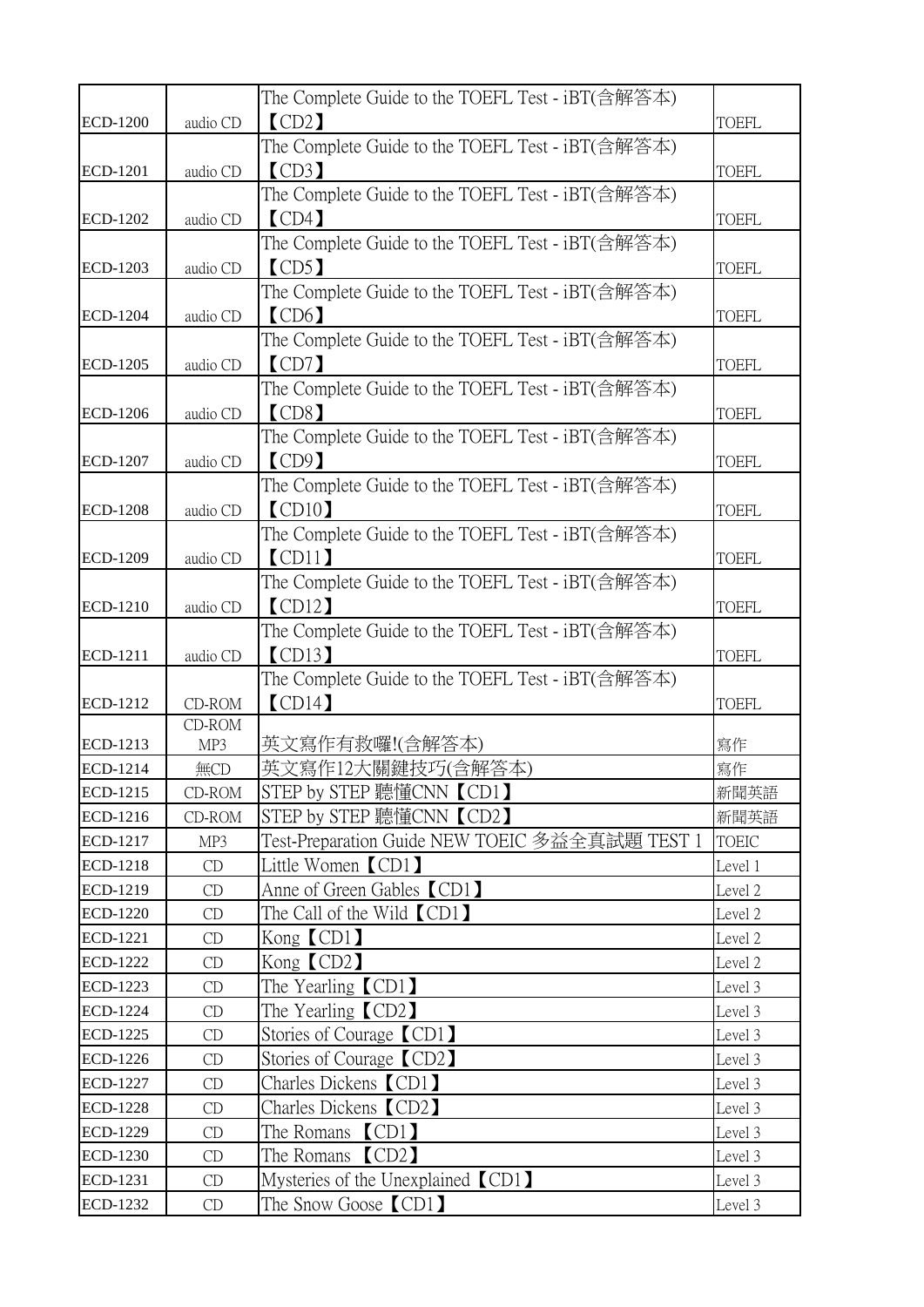| ECD-1233        | CD           | The Snow Goose <b>CD2</b>                              | Level 3      |
|-----------------|--------------|--------------------------------------------------------|--------------|
| ECD-1234        | CD           | The Pearl <b>CD1</b>                                   | Level 3      |
| ECD-1235        | CD           | The Pearl $\text{CD2}$                                 | Level 3      |
| ECD-1236        | CD           | The Dream and the other stories $\mathbb{C}\text{CD1}$ | Level 4      |
| <b>ECD-1237</b> | CD           | The Dream and the other stories (CD2)                  | Level 4      |
| <b>ECD-1238</b> | CD           | Crime Story Collection <b>CD1</b>                      | Level 4      |
| ECD-1239        | CD           | Crime Story Collection <b>[CD2]</b>                    | Level 4      |
| <b>ECD-1240</b> | CD           | Crime Story Collection 【CD3】                           | Level 4      |
| ECD-1241        | CD           | Three Great Plays of Shakespeare $\Box$ CD1)           | Level 4      |
| ECD-1242        | CD           | Three Great Plays of Shakespeare $\mathcal{L}$ CD2)    | Level 4      |
| ECD-1243        | CD           | Secret Codes <b>CD1</b>                                | Level 4      |
| ECD-1244        | CD           | Secret Codes 【CD2】                                     | Level 4      |
| ECD-1245        | CD           | The street Lawyer $\text{\textsf{CD1}}$                | Level 4      |
| ECD-1246        | CD           | The street Lawyer $[CD2]$                              | Level 4      |
| ECD-1247        | CD           | Nicholas Nickleby <b>[CD1]</b>                         | Level 4      |
| <b>ECD-1248</b> | CD           | Nicholas Nickleby (CD2)                                | Level 4      |
| ECD-1249        | CD-ROM       | Live ABC互動電影院-魅力四射【CD1】                                |              |
| <b>ECD-1250</b> | CD-ROM       | Live ABC互動電影院-魅力四射【CD2】                                |              |
| ECD-1251        | CD-ROM       | Live ABC互動電影院-魅力四射【CD3】                                |              |
| ECD-1252        | CD-ROM       | Live ABC互動電影院-女孩第-<br>-名 【CD1】                         |              |
| ECD-1253        | $CD$ - $ROM$ | Live ABC互動電影院-女孩第一名【CD2】                               |              |
| ECD-1254        | CD-ROM       | Live ABC互動電影院-女孩第-<br>-名【CD3】                          |              |
| ECD-1255        | $CD$ - $ROM$ | 老外教你說英文-生活喜劇篇【CD1】                                     | 生活英語         |
| ECD-1256        | CD-ROM       | 老外教你說英文-生活喜劇篇【CD2】                                     | 生活英語         |
| <b>ECD-1257</b> | CD-ROM       | 老外教你說英文-生活喜劇篇【CD3】                                     | 生活英語         |
| <b>ECD-1258</b> | CD-ROM       | 我的英語閱讀花園                                               |              |
| ECD-1259        | CD-ROM       | 英語圖解字典                                                 |              |
| <b>ECD-1260</b> | $CD$ - $ROM$ | NewTOEIC新版多益 完全攻略                                      | <b>TOEIC</b> |
| ECD-1261        | $CD$ - $ROM$ | NewTOEIC新版多益 高頻率字彙片語                                   | <b>TOEIC</b> |
| ECD-1262        | CD           | English for the real world 海外留學【CD1】                   | 旅遊英語         |
| ECD-1263        | CD           | English for the real world 海外留學【CD2】                   | 旅遊英語         |
| ECD-1264        | MP3          | That's what they say: Spoken English英語關鍵句              |              |
| ECD-1265        | $CD$ - $ROM$ | 這句英語怎麼說?                                               |              |
| ECD-1286        | CD           | One Day                                                | Level 2      |
| <b>ECD-1287</b> | CD           | Jojo's Story                                           | Level 2      |
| <b>ECD-1288</b> | CD           | Different Worlds                                       | Level 2      |
| ECD-1289        | CD           | Within High Fences                                     | Level 2      |
| <b>ECD-1290</b> | CD           | Dead Clod <i>[CD1]</i>                                 | Level 2      |
| ECD-1291        | CD           | Dead Clod <b>[CD2]</b>                                 | Level 2      |
| ECD-1292        | CD           | The Double Bass Mystery                                | Level 2      |
| ECD-1293        | CD           | Logan's Choice                                         | Level 2      |
| ECD-1294        | CD           | Superbird                                              | Level 2      |
| <b>ECD-1295</b> | CD           | Circle Games <b>[CD1]</b>                              | Level 2      |
| ECD-1296        | CD           | Circle Games 【CD2】                                     | Level 2      |
| ECD-1297        | CD           | A Picture to Remember                                  | Level 2      |
| <b>ECD-1298</b> | CD           | Apollo's Gold                                          | Level 2      |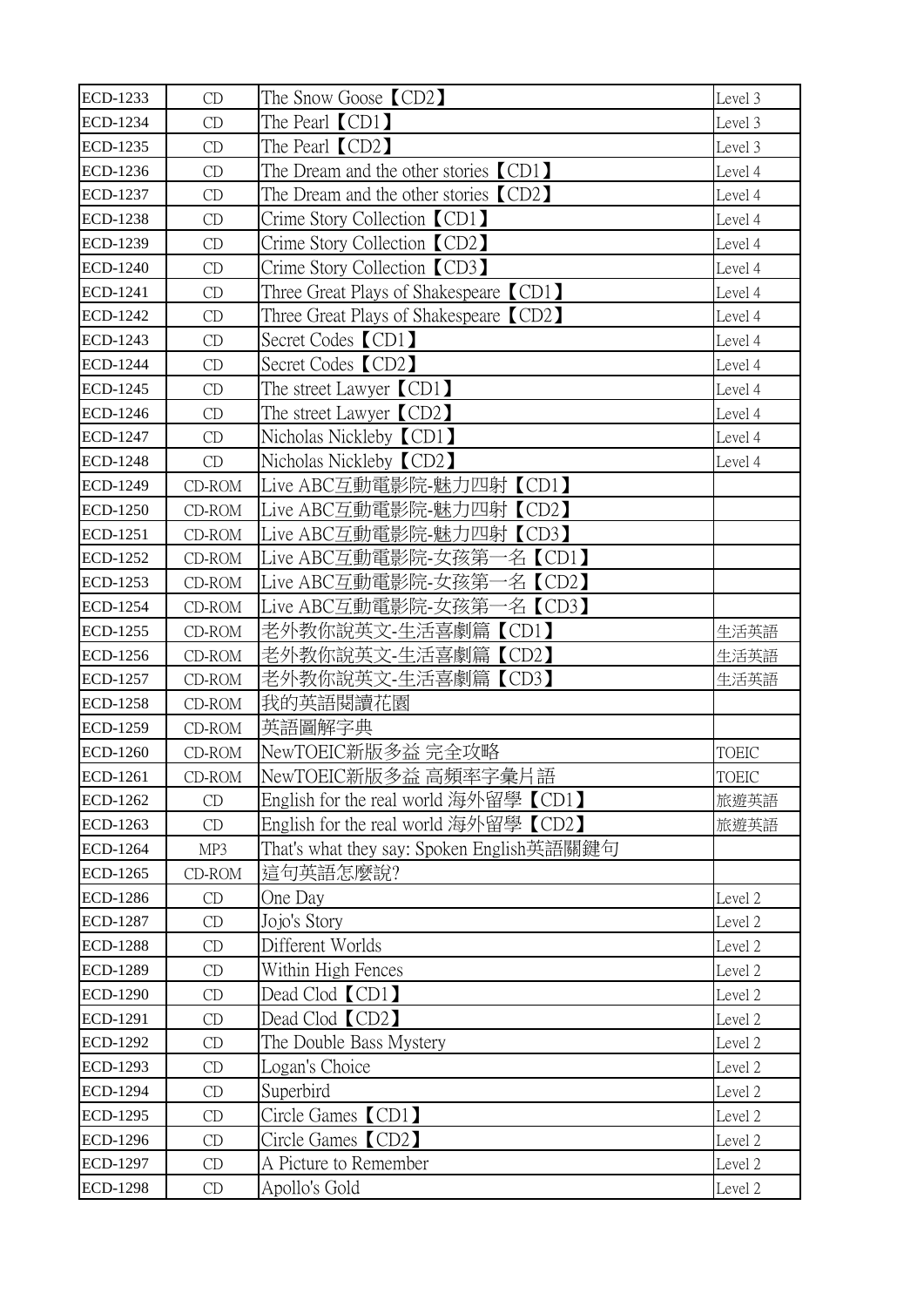| ECD-1299        | CD | The Man from Nowhere                          | Level 2 |
|-----------------|----|-----------------------------------------------|---------|
| <b>ECD-1300</b> | CD | Wild Country <b>[CD1]</b>                     | Level 3 |
| <b>ECD-1301</b> | CD | Wild Country <b>[CD2]</b>                     | Level 3 |
| ECD-1302        | CD | Just Good Friends <b>[CD1]</b>                | Level 3 |
| ECD-1303        | CD | Just Good Friends <b>[CD2]</b>                | Level 3 |
| ECD-1304        | CD | Two Lives <b>[CD1]</b>                        | Level 3 |
| ECD-1305        | CD | Two Lives 【CD2】                               | Level 3 |
| ECD-1306        | CD | Strong Medicine <b>[CD1]</b>                  | Level 3 |
| ECD-1307        | CD | Strong Medicine <b>[CD2]</b>                  | Level 3 |
| <b>ECD-1308</b> | CD | A Puzzle for Logan (CD1)                      | Level 3 |
| ECD-1309        | CD | A Puzzle for Logan (CD2)                      | Level 3 |
| ECD-1310        | CD | Double Cross <b>[CD1]</b>                     | Level 3 |
| ECD-1311        | CD | Double Cross 【CD2】                            | Level 3 |
| ECD-1312        | CD | Eye of the Storm $\text{CD1}$                 | Level 3 |
| ECD-1313        | CD | Eye of the Storm $[CD2]$                      | Level 3 |
| ECD-1314        | CD | The House by the Sea <b>[CD1]</b>             | Level 3 |
| ECD-1315        | CD | The House by the Sea <i>[CD2]</i>             | Level 3 |
| ECD-1316        | CD | The Lahti File <b>[CD1]</b>                   | Level 3 |
| ECD-1317        | CD | The Lahti File 【CD2】                          | Level 3 |
| ECD-1318        | CD | The Ironing Man $\mathbb{C}$ D1)              | Level 3 |
| ECD-1319        | CD | The Ironing Man $\mathbb{C}$ D2)              | Level 3 |
| ECD-1320        | CD | How I Met Myself <i>[CD1]</i>                 | Level 3 |
| ECD-1321        | CD | How I Met Myself <i>[CD2]</i>                 | Level 3 |
| ECD-1322        | CD | The Beast <b>[CD1]</b>                        | Level 3 |
| ECD-1323        | CD | The Beast (CD2)                               | Level 3 |
| ECD-1324        | CD | Tales of the Supernatural <b>[CD1]</b>        | Level 3 |
| ECD-1325        | CD | Tales of the Supernatural <b>[CD2]</b>        | Level 3 |
| ECD-1326        | CD | Love in The Lakes (CD1)                       | Level 4 |
| <b>ECD-1327</b> | CD | Love in The Lakes 【CD2】                       | Level 4 |
| <b>ECD-1328</b> | CD | Staying Together <b>CD1</b>                   | Level 4 |
| ECD-1329        | CD | Staying Together <b>CD2</b>                   | Level 4 |
| ECD-1330        | CD | Staying Together <b>CD3</b>                   | Level 4 |
| ECD-1331        | CD | When Summer Comes <b>[CD1]</b>                | Level 4 |
| ECD-1332        | CD | When Summer Comes <b>[CD2]</b>                | Level 4 |
| ECD-1333        | CD | Nothing but The Truth $\mathbb{C}$ D1         | Level 4 |
| ECD-1334        | CD | Nothing but The Truth $\mathbb{C}$ D2)        | Level 4 |
| ECD-1335        | CD | The Lady in White $\text{CD1}$                | Level 4 |
| ECD-1336        | CD | The Lady in White $\Gamma$ CD2)               | Level 4 |
| ECD-1337        | CD | But Was It Murder? CD1                        | Level 4 |
| <b>ECD-1338</b> | CD | But Was It Murder? CD2                        | Level 4 |
| ECD-1339        | CD | The Amsterdam Connection <b>[CD1]</b>         | Level 4 |
| ECD-1340        | CD | The Amsterdam Connection [CD2]                | Level 4 |
| ECD-1341        | CD | The University Murders <b>[CD1]</b>           | Level 4 |
| ECD-1342        | CD | The University Murders (CD2)                  | Level 4 |
| ECD-1343        | CD | The University Murders (CD3)                  | Level 4 |
| ECD-1344        | CD | The Fruitcake Special and Other Stories (CD1) | Level 4 |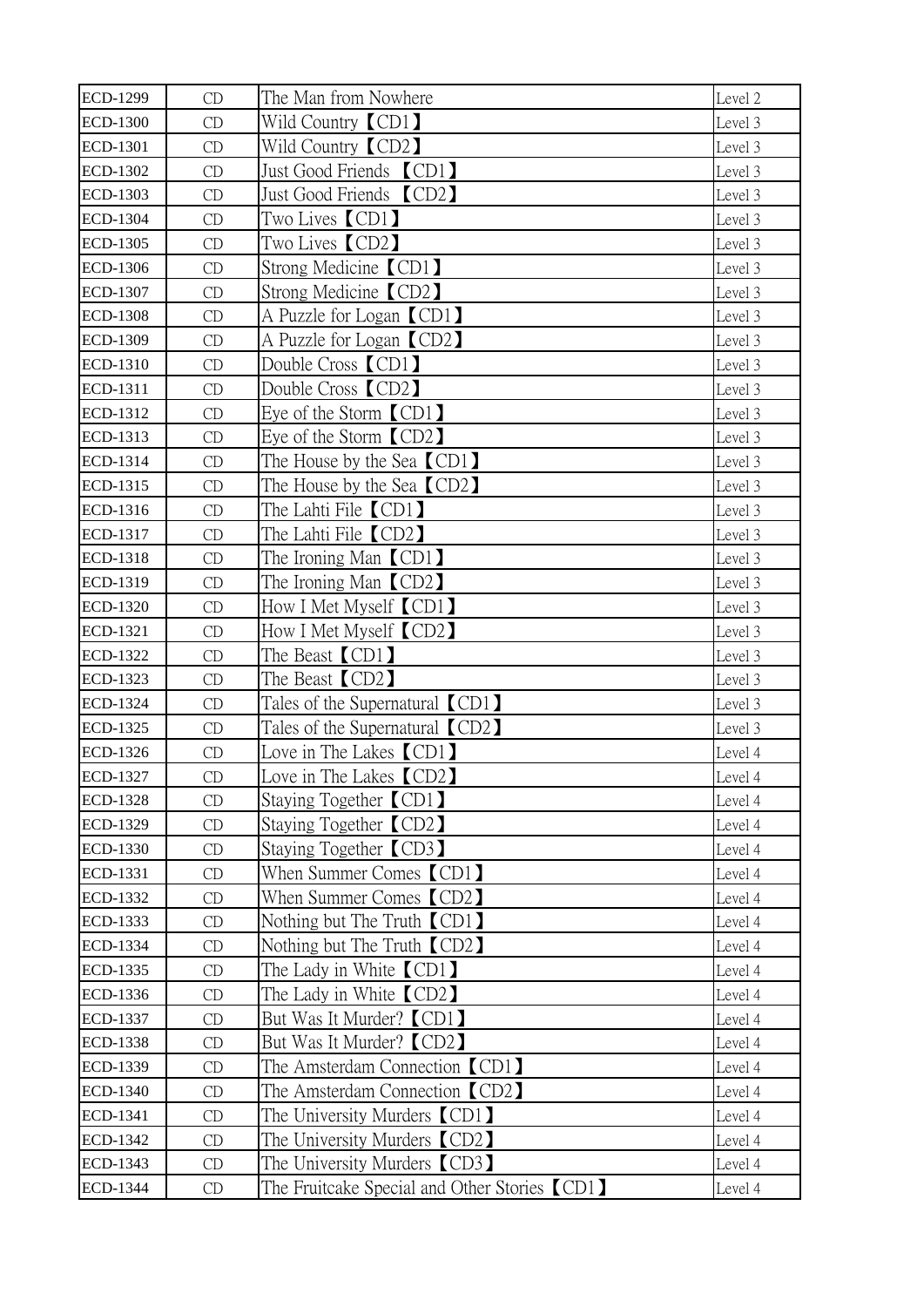| ECD-1345        | CD | The Fruitcake Special and Other Stories (CD2)  | Level 4 |
|-----------------|----|------------------------------------------------|---------|
| ECD-1346        | CD | A Matter of Chance CD1                         | Level 4 |
| ECD-1347        | CD | A Matter of Chance <b>[CD2]</b>                | Level 4 |
| ECD-1348        | CD | High Life, Low Life (CD1)                      | Level 4 |
| ECD-1349        | CD | High Life, Low Life 【CD2】                      | Level 4 |
| ECD-1350        | CD | The Sugar Glider $[CD1]$                       | Level 5 |
| ECD-1351        | CD | The Sugar Glider $[CD2]$                       | Level 5 |
| <b>ECD-1352</b> | CD | The Sugar Glider $[CD3]$                       | Level 5 |
| ECD-1353        | CD | Dolphin Music 【CD1】                            | Level 5 |
| ECD-1354        | CD | Dolphin Music <b>[CD2]</b>                     | Level 5 |
| ECD-1355        | CD | Dolphin Music <b>[CD3]</b>                     | Level 5 |
| ECD-1356        | CD | In the Shadow of the Mountain [CD1]            | Level 5 |
| <b>ECD-1357</b> | CD | In the Shadow of the Mountain $\mathbb{C}$ D2) | Level 5 |
| <b>ECD-1358</b> | CD | Emergency Murder <b>[CD1]</b>                  | Level 5 |
| <b>ECD-1359</b> | CD | Emergency Murder 【CD2】                         | Level 5 |
| <b>ECD-1360</b> | CD | Emergency Murder <b>[CD3]</b>                  | Level 5 |
| ECD-1361        | CD | All I Want <b>CD1</b>                          | Level 5 |
| ECD-1362        | CD | All I Want <i>[CD2]</i>                        | Level 5 |
| ECD-1363        | CD | All I Want <b>[CD3]</b>                        | Level 5 |
| ECD-1364        | CD | Jungle Love <b>CD1</b>                         | Level 5 |
| ECD-1365        | CD | Jungle Love $\mathcal{L}$ CD2                  | Level 5 |
| ECD-1366        | CD | Jungle Love $\mathcal{L}$ CD3)                 | Level 5 |
| ECD-1367        | CD | Windows of the Mind $\text{CD1}$               | Level 5 |
| ECD-1368        | CD | Windows of the Mind 【CD2】                      | Level 5 |
| ECD-1369        | CD | Windows of the Mind $\text{CD3}$               | Level 5 |
| <b>ECD-1370</b> | CD | A Tangled Web <b>[CD1]</b>                     | Level 5 |
| ECD-1371        | CD | A Tangled Web CD2                              | Level 5 |
| <b>ECD-1372</b> | CD | A Tangled Web 【CD3】                            | Level 5 |
| ECD-1373        | CD | Death in the Dojo <b>[CD1]</b>                 | Level 5 |
| ECD-1374        | CD | Death in the Dojo <b>[CD2]</b>                 | Level 5 |
| ECD-1375        | CD | East 43rd Street <b>CD1</b>                    | Level 5 |
| ECD-1376        | CD | East 43rd Street <b>CD2</b>                    | Level 5 |
| <b>ECD-1377</b> | CD | East 43rd Street [CD3]                         | Level 5 |
| <b>ECD-1378</b> | CD | Nelson's Dream <b>CD1</b>                      | Level 6 |
| ECD-1379        | CD | Nelson's Dream <b>CD2</b>                      | Level 6 |
| <b>ECD-1380</b> | CD | Nelson's Dream <b>[CD3]</b>                    | Level 6 |
| <b>ECD-1381</b> | CD | He Knows Too Much (CD1)                        | Level 6 |
| ECD-1382        | CD | He Knows Too Much 【CD2】                        | Level 6 |
| ECD-1383        | CD | He Knows Too Much 【CD3】                        | Level 6 |
| <b>ECD-1384</b> | CD | Deadly Harvest <b>CD1</b>                      | Level 6 |
| ECD-1385        | CD | Deadly Harvest <b>CD2</b>                      | Level 6 |
| ECD-1386        | CD | Deadly Harvest <b>CD3</b>                      | Level 6 |
| <b>ECD-1387</b> | CD | A Love for Life CD1                            | Level 6 |
| <b>ECD-1388</b> | CD | A Love for Life CD2                            | Level 6 |
| ECD-1389        | CD | A Love for Life <b>CD3</b>                     | Level 6 |
| <b>ECD-1390</b> | CD | Frozen Pizza and Other Slices of Life (CD1)    | Level 6 |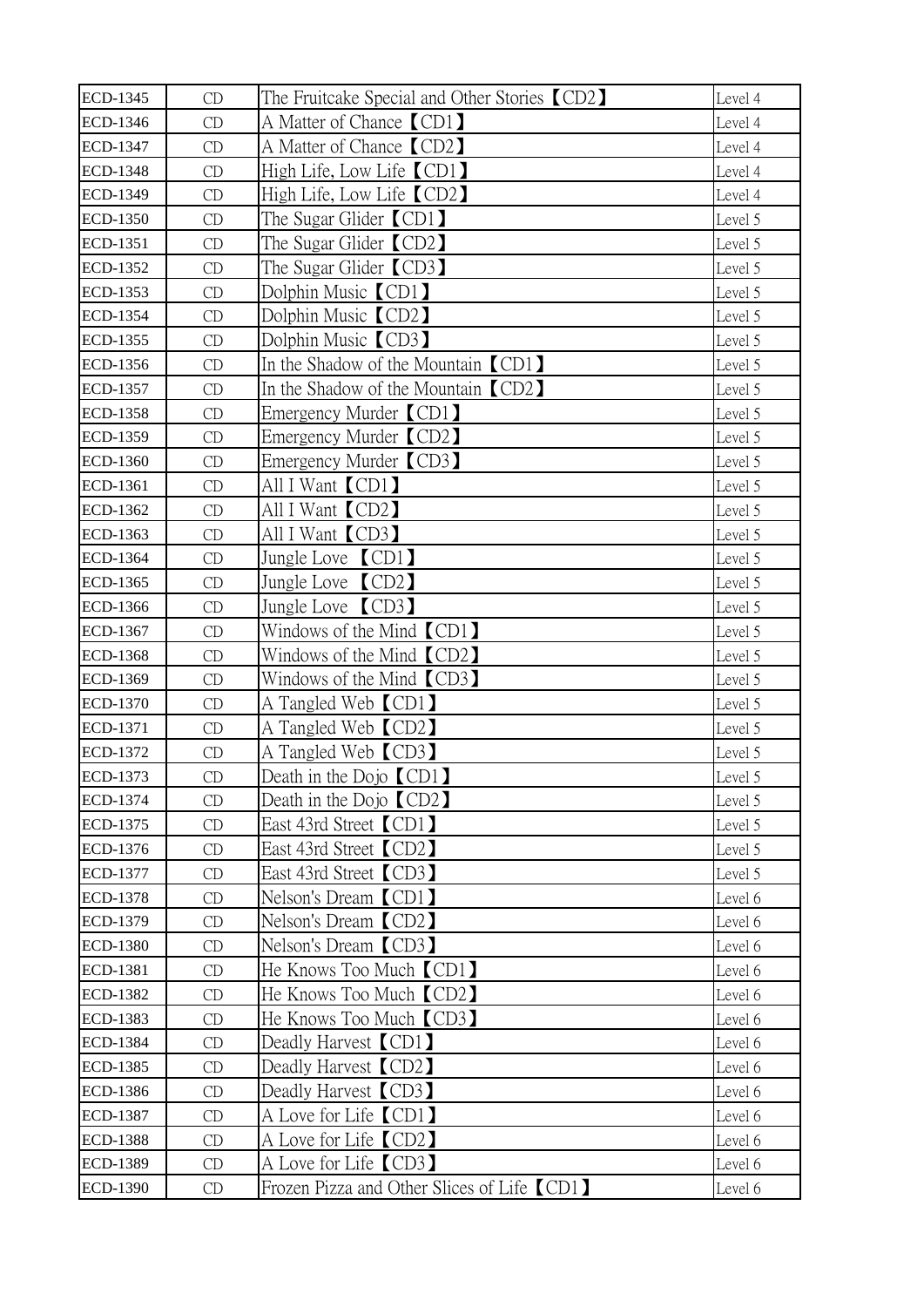| ECD-1391        | CD  | Frozen Pizza and Other Slices of Life (CD2)                 | Level 6      |
|-----------------|-----|-------------------------------------------------------------|--------------|
| ECD-1392        | CD  | Frozen Pizza and Other Slices of Life (CD3)                 | Level 6      |
| ECD-1393        | CD  | The Way Home $\text{CD1}$                                   | Level 6      |
| ECD-1394        | CD  | The Way Home $\mathcal{L}CD2$                               | Level 6      |
| ECD-1395        | CD  | The Way Home <b>[CD3]</b>                                   | Level 6      |
| ECD-1396        | CD  | The Way Home <b>CD4</b>                                     | Level 6      |
| ECD-1397        | CD  | Murder Maker [CD1]                                          | Level 6      |
| <b>ECD-1398</b> | CD  | Murder Maker 【CD2】                                          | Level 6      |
| ECD-1399        | CD  | Murder Maker (CD3)                                          | Level 6      |
| <b>ECD-1400</b> | CD  | This Time It's Personal (CD1)                               | Level 6      |
| ECD-1401        | CD  | This Time It's Personal (CD2)                               | Level 6      |
| ECD-1402        | CD  | This Time It's Personal CD3                                 | Level 6      |
| ECD-1403        | CD  | Trumpet Voluntary <b>[CD1]</b>                              | Level 6      |
| ECD-1404        | CD  | Trumpet Voluntary <b>[CD2]</b>                              | Level 6      |
| <b>ECD-1405</b> | CD  | Trumpet Voluntary 【CD3】                                     | Level 6      |
|                 |     | Common Mistakes at IELTS Intermediate and How to Avoid      |              |
| ECD-1406        | 無CD | Them                                                        | <b>IELTS</b> |
|                 |     | Common Mistakes at IELTS Intermediate and How to Avoid      |              |
| <b>ECD-1407</b> | 無CD | Them                                                        | <b>IELTS</b> |
| <b>ECD-1408</b> | CD  | Objective IELTS Internediate Student's Book with CD-ROM     | <b>IELTS</b> |
|                 |     | Objective IELTS Internediate Self-study Student's Book with |              |
| ECD-1409        | CD  | CD-ROM                                                      | <b>IELTS</b> |
| <b>ECD-1410</b> | 無CD | Objective IELTS Internediate Teacher's Book                 | <b>IELTS</b> |
| ECD-1411-A      | CD  | Objective IELTS Internediate Audio CDs (CDA)                | <b>IELTS</b> |
| ECD-1411-B      | CD  | Objective IELTS Internediate Audio CDs CDB                  | <b>IELTS</b> |
| ECD-1411-C      | CD  | Objective IELTS Internediate Audio CDs (CDC)                | <b>IELTS</b> |
| ECD-1412        | 無CD | Objective IELTS Internediate Workbook with Answers          | <b>IELTS</b> |
| ECD-1413        | CD  | Objective IELTS Advanced Student's Book with CD-ROM         | <b>IELTS</b> |
|                 |     | Objective IELTS Advanced Self-study Student's Book with     |              |
| ECD-1414        | CD  | CD-ROM                                                      | <b>IELTS</b> |
| ECD-1415        | CD  | Objective IELTS Advanced Teacher's Book with CD-ROM         | <b>IELTS</b> |
| ECD-1416-A      | CD  | Objective IELTS Advanced Audio CDs CDA                      | <b>IELTS</b> |
| ECD-1416-B      | CD  | Objective IELTS Advanced Audio CDs (CDB)                    | <b>IELTS</b> |
| ECD-1416-C      | CD  | Objective IELTS Advanced Audio CDs [CDC]                    | <b>IELTS</b> |
| ECD-1417        | 無CD | Objective IELTS Advanced Workbook with Answers              | <b>IELTS</b> |
| <b>ECD-1418</b> | CD  | New Insight into IELTS Student's Book Pack                  | <b>IELTS</b> |
| ECD-1419        | CD  | New Insight into IELTS Workbook Pack                        | <b>IELTS</b> |
| <b>ECD-1420</b> | CD  | Action Plan for IELTS Academic Module Self-study Pack       | <b>IELTS</b> |
|                 |     | Action Plan for IELTS General Training Module Self-study    |              |
| ECD-1421        | CD  | Pack                                                        | <b>IELTS</b> |
|                 |     | Cambridge Grammar for IETLS Student's Book with Answer      |              |
| ECD-1422        | CD  | and Audio CD                                                | <b>IELTS</b> |
|                 |     | Cambridge Vocabulary for IETLS Student's Book with Answer   |              |
| ECD-1423        | CD  | and Audio CD                                                | <b>IELTS</b> |
| <b>ECD-1424</b> | CD  | Target Score Student's Book with Audio CDs (CD1)            | <b>TOEIC</b> |
| ECD-1425        | CD  | Target Score Student's Book with Audio CDs (CD2)            | <b>TOEIC</b> |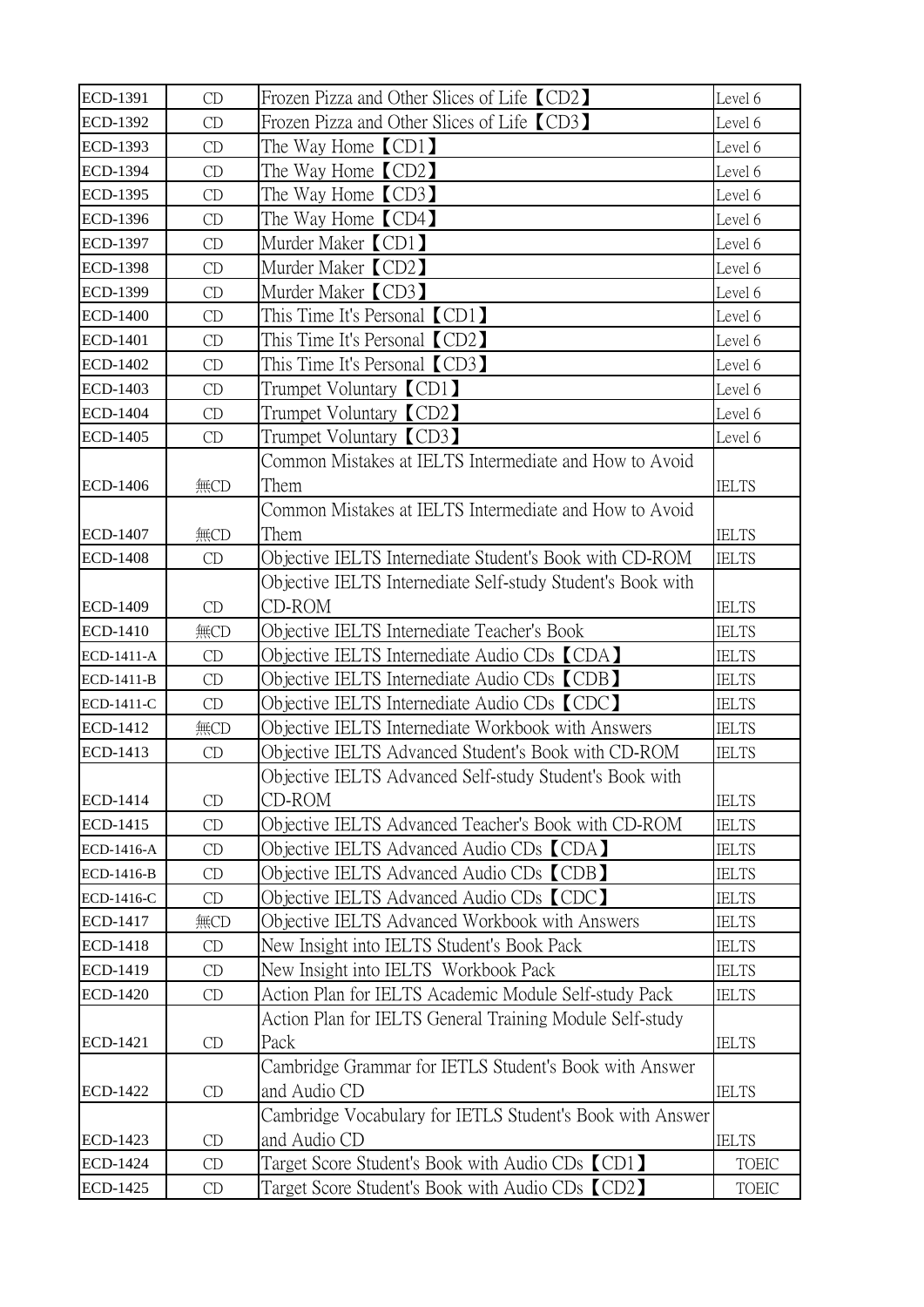|                 |            | Target Score Student's Book Final Practice TOEIC Test with Audio |              |
|-----------------|------------|------------------------------------------------------------------|--------------|
| ECD-1426        | CD         | CD                                                               | <b>TOEIC</b> |
| <b>ECD-1427</b> | 無CD        | Target Score Teacher's Book                                      | <b>TOEIC</b> |
| <b>ECD-1499</b> |            | CD-ROM/MP3 搶救上班族英語                                               | 辦公室會話        |
| ECD-1500        | MP3        | 職場大紅人-屨歷面試致勝英文                                                   | 英文屨歷         |
| ECD-1501        | MP3        | 職場大紅人會議簡報致勝英文                                                    | 會議簡報         |
| ECD-1502        | <b>DVD</b> | SUPER EASY學文法                                                    | 文法           |
| ECD-1503        | CD         | GRE字彙大全                                                          | <b>GRE</b>   |
| ECD-1504        | CD         | NEW TOEIC新多益測驗入門                                                 | <b>TOEIC</b> |
| ECD-1505        | CD         | NEW TOEIC新多益聽力入門                                                 | <b>TOEIC</b> |
| ECD-1506        | CD         | NEW TOEIC新多益測驗大破解                                                | <b>TOEIC</b> |
| ECD-1507        | CD         | NEW TOEIC新多益口說大破解                                                | <b>TOEIC</b> |
| <b>ECD-1508</b> | 無          | NEW TOEIC新多益閱讀入門                                                 | <b>TOEIC</b> |
| ECD-1509        | 無          | NEW TOEIC新多益閱讀大破解 Part5 & Part6                                  | <b>TOEIC</b> |
| ECD-1510        | 無          | NEW TOEIC新多益閱讀大破解 Part7                                          | <b>TOEIC</b> |
| ECD-1511        | 無          | TOEIC多益寫作入門                                                      | <b>TOEIC</b> |
|                 |            | TOEIC TEST <b>[CD1]</b> : Test of English for International      |              |
| ECD-1512        | CD         | Communication, 4/e                                               | <b>TOEIC</b> |
|                 |            | TOEIC TEST <b>[CD2]</b> : Test of English for International      |              |
| ECD-1513        | CD         | Communication, 4/e                                               | <b>TOEIC</b> |
|                 |            | TOEIC TEST <b>[CD3]</b> : Test of English for International      |              |
| ECD-1514        | CD         | Communication, 4/e                                               | <b>TOEIC</b> |
| ECD-1515        | CD         | 600 Essential Words For the TOEIC Test, 3/e [CD1]                | <b>TOEIC</b> |
| ECD-1516        | CD         | 600 Essential Words For the TOEIC Test, 3/e [CD2]                | <b>TOEIC</b> |
| ECD-1517        | CD         | Tactics for TOEIC: Speaking and Writing Tests (CD1)              | <b>TOEIC</b> |
| ECD-1518        | CD         | Tactics for TOEIC: Speaking and Writing Tests (CD2)              | <b>TOEIC</b> |
| ECD-1519        | CD         | Tactics for TOEIC: Listeniging and Readinging Tests              | <b>TOEIC</b> |
| ECD-1520        | CD         | Tactics for TOEIC: Listeniging and Readinging Tests              | <b>TOEIC</b> |
| <b>ECD-1521</b> | CD         | Tactics for TOEIC: Listeniging and Readinging Tests              | <b>TOEIC</b> |
| ECD-1522        | CD         | Tactics for TOEIC: Listeniging and Readinging Tests              | <b>TOEIC</b> |
| <b>ECD-1523</b> | CD         | New TOEIC Official Test-Preparation Guide (CD1)                  | <b>TOEIC</b> |
| ECD-1524        | CD         | New TOEIC Official Test-Preparation Guide (CD2)                  | <b>TOEIC</b> |
|                 |            | New TOEIC Official Test-Preparation Guide-Sample Test            |              |
| ECD-1525        | CD         | [CD3]                                                            | <b>TOEIC</b> |
| ECD-1526        | CD-ROM     | IELTS雅思核心字彙大全【CD1】                                               | <b>IELTS</b> |
| ECD-1527        | MP3        | IELTS雅思核心字彙大全【CD2】                                               | <b>IELTS</b> |
| <b>ECD-1528</b> | CD         | IELTS Masterclass Student's Book [CD1]                           | <b>IELTS</b> |
| ECD-1529        | CD         | IELTS Masterclass Student's Book (CD2)                           | <b>IELTS</b> |
| ECD-1530        | CD         | 英檢最前線:中級全真模擬測驗【CD1】                                              | 英檢中級         |
| ECD-1531        | CD         | 英檢最前線:中級全真模擬測驗【CD2】                                              | 英檢中級         |
| ECD-1532        | MP3        | 征服全民英檢:中級全真測驗                                                    | 英檢中級         |
| ECD-1533        | MP3        | 敦煌全民英檢中級 全真模擬試題                                                  | 英檢中級         |
| ECD-1534        | 無CD        | 敦煌全民英檢中級 全真模擬試題(解析合訂本)                                           | 英檢中級         |
| ECD-1535        | 無CD        | 全民英檢中高級寫作模擬測驗                                                    | 英檢中高級        |
| ECD-1536        | CD         | 全民英檢(中高級)克漏字測驗                                                   | 英檢中高級        |
| ECD-1537        | 無          | 全民英檢(中級)克漏字測驗                                                    | 英檢中級         |
| <b>ECD-1538</b> | 無          | 文法超簡單系列【認識詞類】第一輯                                                 | 文法           |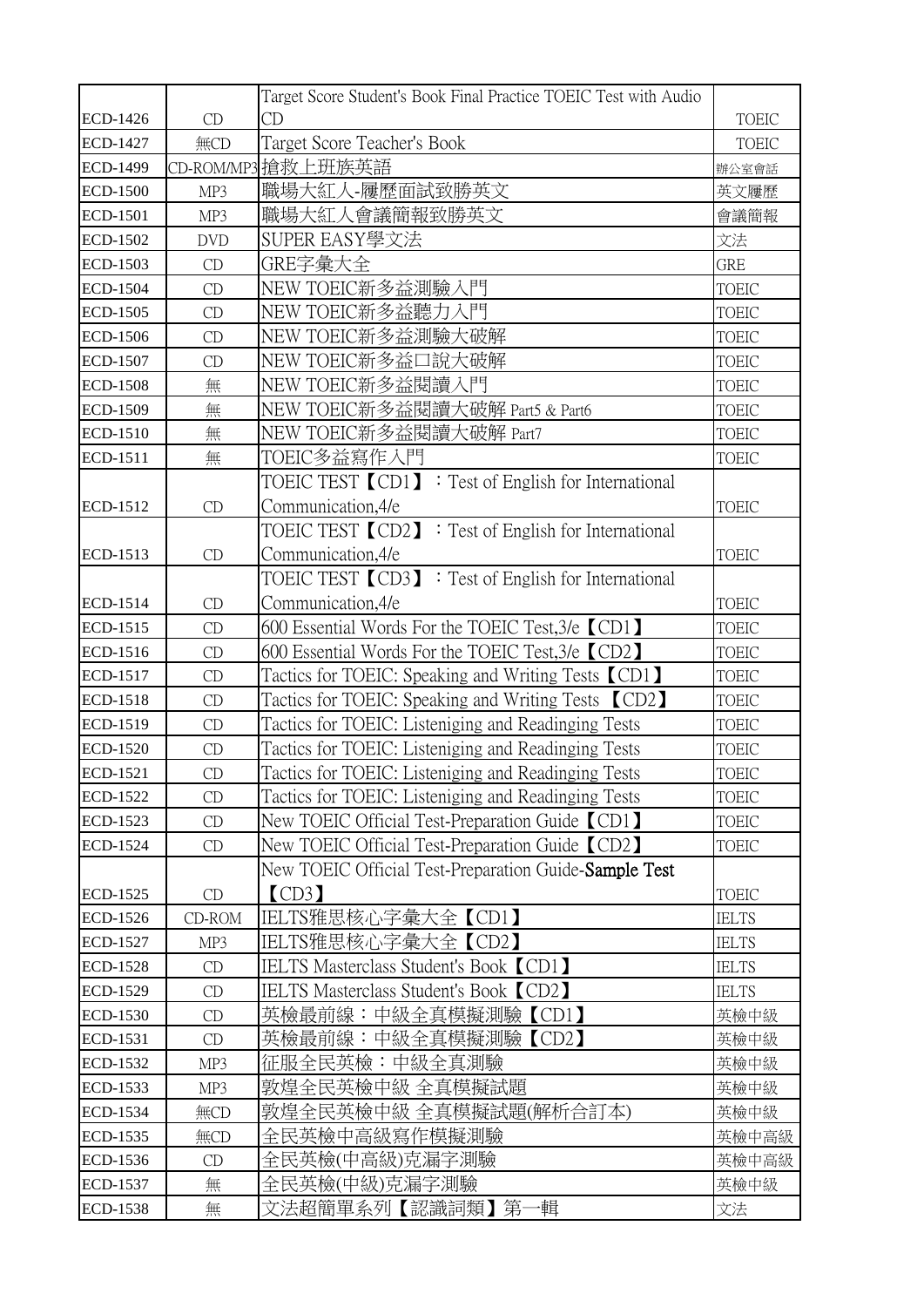| ECD-1539        | 無      | 文法超簡單系列【認識詞類】第二輯                                               | 文法      |
|-----------------|--------|----------------------------------------------------------------|---------|
| <b>ECD-1540</b> | 無      | 文法超簡單系列【句子、時態與標點】                                              | 文法      |
| <b>ECD-1541</b> | 無      | 文法超簡單系列【寫作的藝術】                                                 | 文法      |
| ECD-1542        | 無      | 全方位超強文法                                                        | 文法      |
| ECD-1543        | CD     | Scholastic ELT ReadersLevel2 : Jane Eyre 【CD1】                 | level 2 |
| <b>ECD-1544</b> | CD     | Scholastic ELT ReadersLevel2: Jane Eyre 【CD2】                  | level 2 |
| ECD-1545        | CD     | Scholastic ELT ReadersLevel2: Robin Hood                       | level 2 |
| ECD-1546        | CD     | Scholastic ELT ReadersLevel3: Amazing Grace                    | level 3 |
| <b>ECD-1547</b> | CD     | Scholastic ELT ReadersLevel3: Angela's Ashes (CD1)             | level 3 |
| <b>ECD-1548</b> | CD     | Scholastic ELT ReadersLevel3: Angela's Ashes (CD2)             | level 3 |
| ECD-1549        | CD     | Scholastic ELT ReadersLevel3: Catwoman                         | level 3 |
|                 |        | Scholastic ELT ReadersLevel3: Buffy the Vampires: I            |         |
| <b>ECD-1550</b> | CD     | Robot, You Jane                                                | level 3 |
| ECD-1551        | CD     | Scholastic ELT ReadersLevel3: Dream Girls 【CD1】                | level 3 |
| ECD-1552        | CD     | Scholastic ELT ReadersLevel3: Dream Girls (CD2)                | level 3 |
| ECD-1553        | CD     | Scholastic ELT ReadersLevel3: OC the Gamble                    | level 3 |
| ECD-1554        | CD     | Scholastic ELT ReadersLevel3: OC the Misfits                   | level 3 |
| <b>ECD-1555</b> | CD     | Scholastic ELT ReadersLevel3: Pride and Prejudice (CD1)        | level 3 |
| ECD-1556        | CD     | Scholastic ELT ReadersLevel3: Pride and Prejudice+D1624        | level 3 |
| ECD-1557        | CD     | Scholastic ELT ReadersLevel3: Spiderman 3                      | level 3 |
| <b>ECD-1558</b> | CD     | Scholastic ELT ReadersLevel3: Superman Returns                 | level 3 |
| ECD-1559        | CD     | Scholastic ELT ReadersLevel3: Touching the Void                | level 3 |
| ECD-1560        | CD     | Scholastic ELT ReadersLevel3: X-men 3                          | level 3 |
| ECD-1561        | 無CD    | Common Mistake at PET and How to Avoid Them                    | PET     |
| ECD-1562        | 無CD    | Common Mistakes at First Certificate and How to Avoid Them FCE |         |
|                 |        | Business Benchmark Pre-Intermediate to Intermediate            |         |
| ECD-1563        | CD-ROM | Student's Book                                                 | 商英      |
| ECD-1564        | CD     | Business Benchmark Pre-Intermediate to Intermediate CD1        | 商英      |
| ECD-1565        | CD     | Business Benchmark Pre-Intermediate to Intermediate CD2        | 商英      |
|                 |        | Business Benchmark Pre-Intermediate to Intermediate Personal   |         |
| ECD-1566        | 無CD    | <b>Study Book</b>                                              | 商英      |
| ECD-1567        | CD-ROM | Business Benchmark Upper Intermediate Student's Book           | 商英      |
| <b>ECD-1568</b> | CD     | Business Benchmark Upper Intermediate CD1                      | 商英      |
| ECD-1569        | CD     | Business Benchmark Upper Intermediate CD2                      | 商英      |
| ECD-1570        | 無CD    | Business Benchmark Upper Intermediate Personal Study Book      | 商英      |
|                 |        | Business Benchmark Advanced Student's Book with CD-ROM         |         |
| ECD-1571        | CD-ROM | <b>BULATS</b> Edtion                                           | 商英      |
| ECD-1572        | CD     | Business Benchmark Advanced CD1                                | 商英      |
| ECD-1573        | CD     | Business Benchmark Advanced CD2                                | 商英      |
| ECD-1574        | CD     | Business Benchmark Advanced CD3                                | 商英      |
| ECD-1575        | 無CD    | Business Benchmark Advanced Personal Study Book                | 商英      |
| ECD-1576        | CD-ROM | English Grammar in Use with Answers and CD-ROM                 | 文法      |
|                 |        | English Grammar in Use Supplementary Exercises with            |         |
| ECD-1577        | 無CD    | Answers                                                        | 文法      |
| ECD-1578        | CD-ROM | Advanced Grammar in Use with Answers and CD-ROM                | 文法      |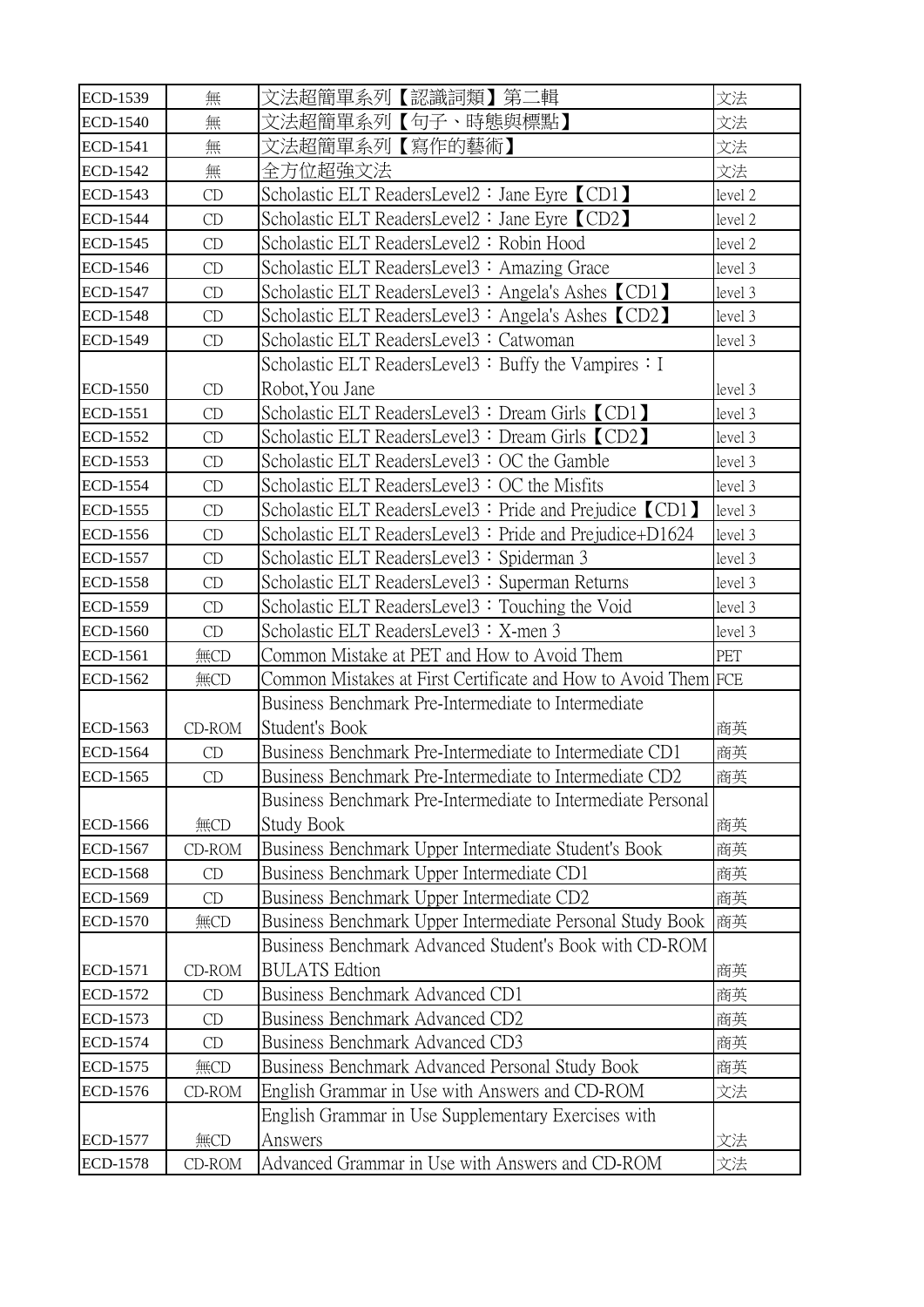|                 |        | Advanced Grammar in Use Supplementary Exercises with       |     |
|-----------------|--------|------------------------------------------------------------|-----|
| ECD-1579        | 無CD    | Answers                                                    | 文法  |
| <b>ECD-1580</b> | 無CD    | English Collocations in Use Intermediate with Answers      |     |
| ECD-1581        | 無CD    | English Collocations in Use: Advanced with Answers         |     |
| ECD-1582        | 無CD    | English Phrasal Verbs in Use Intermediate                  |     |
| ECD-1583        | 無CD    | English Phrasal Verbs in Use Advanced with Answers         |     |
| ECD-1584        | 無CD    | Academic Vocabulary in Use Edition with Answers            |     |
|                 |        | Cambridge First Certificate in English 1 for Updated Exam  |     |
| ECD-1585        | CD     | Self-study Pack CD1                                        | FCE |
|                 |        | Cambridge First Certificate in English 1 for Updated Exam  |     |
| ECD-1586        | CD     | Self-study Pack CD2                                        | FCE |
|                 |        | Cambridge First Certificate in English 2 for Updated Exam  |     |
| <b>ECD-1587</b> | CD     | Self - study PackCD1                                       | FCE |
|                 |        | Cambridge First Certificate in English 2 for Updated Exam  |     |
| ECD-1588        | CD     | Self - study PackCD2                                       | FCE |
| ECD-1589        | CD     | Cambridge Preliminary English Test 3 Self-study Pack CD1   | PET |
| ECD-1590        | CD     | Cambridge Preliminary English Test 3 Self-study Pack CD2   | PET |
| ECD-1591        | CD     | Cambridge Preliminary English Test 4 Self-study Pack CD1   | PET |
| ECD-1592        | CD     | Cambridge Preliminary English Test 4 Self-study Pack CD2   | PET |
| ECD-1593        | CD     | Cambridge Preliminary English Test 5 Self-study Pack CD1   | PET |
| ECD-1594        | CD     | Cambridge Preliminary English Test 5 Self-study Pack CD2   | PET |
| ECD-1595        | CD     | Complete First Certificate Student's Book Pack CD1         | FCE |
| ECD-1596        | CD     | Complete First Certificate Student's Book Pack CD2         | FCE |
| ECD-1597        | CD     | Complete First Certificate Student's Book Pack CD3         | FCE |
| ECD-1597.1      | CD-ROM | Complete First Certificate Student's Book Pack CD-ROM      | FCE |
|                 |        | Complete First Certificate Workbook with Answers and Audio |     |
| <b>ECD-1598</b> | CD     | CD                                                         | FCE |
| ECD-1599        | 無CD    | Complete First Certificate Teacher's Book                  | FCE |
|                 |        | Cambridge Vocabulary for PET Edition with Answers and      |     |
| ECD-1600        | CD     | Audio CD                                                   | PET |
| ECD-1601        | CD     | Cambridge Grammar for PET Book with Answers CD1            | PET |
| ECD-1602        | CD     | Cambridge Grammar for PET Book with Answers CD2            | PET |
|                 |        | Cambridge Vocabulary for First Certificate Edition with    |     |
| ECD-1603        | CD     | Answers and Audio CD                                       | FCE |
|                 |        | Cambridge Grammar for First Certificate with Answers and   |     |
| ECD-1604        | CD     | Audio CD                                                   | FCE |
| ECD-1605        | CD-ROM | Cambridge t Extra-PET with answers CD-ROM                  | PET |
| ECD-1606        | CD     | Cambridge t Extra-PET with answers CD1                     | PET |
| ECD-1607        | CD     | Cambridge t Extra-PET with answers CD2                     | PET |
| ECD-1608        | CD     | Insight into PET Student's Book with Answers CD1           | PET |
| ECD-1609        | CD     | Insight into PET Student's Book with Answers CD2           | PET |
| ECD-1610        | CD     | Instant PET CD 1                                           | PET |
| ECD-1611        | CD     | Instant PET CD 2                                           | PET |
| ECD-1612        | CD     | Cambridge English for Job-hunting CD1                      |     |
|                 |        |                                                            |     |
| ECD-1613        | CD     | Cambridge English for Job-hunting CD2                      |     |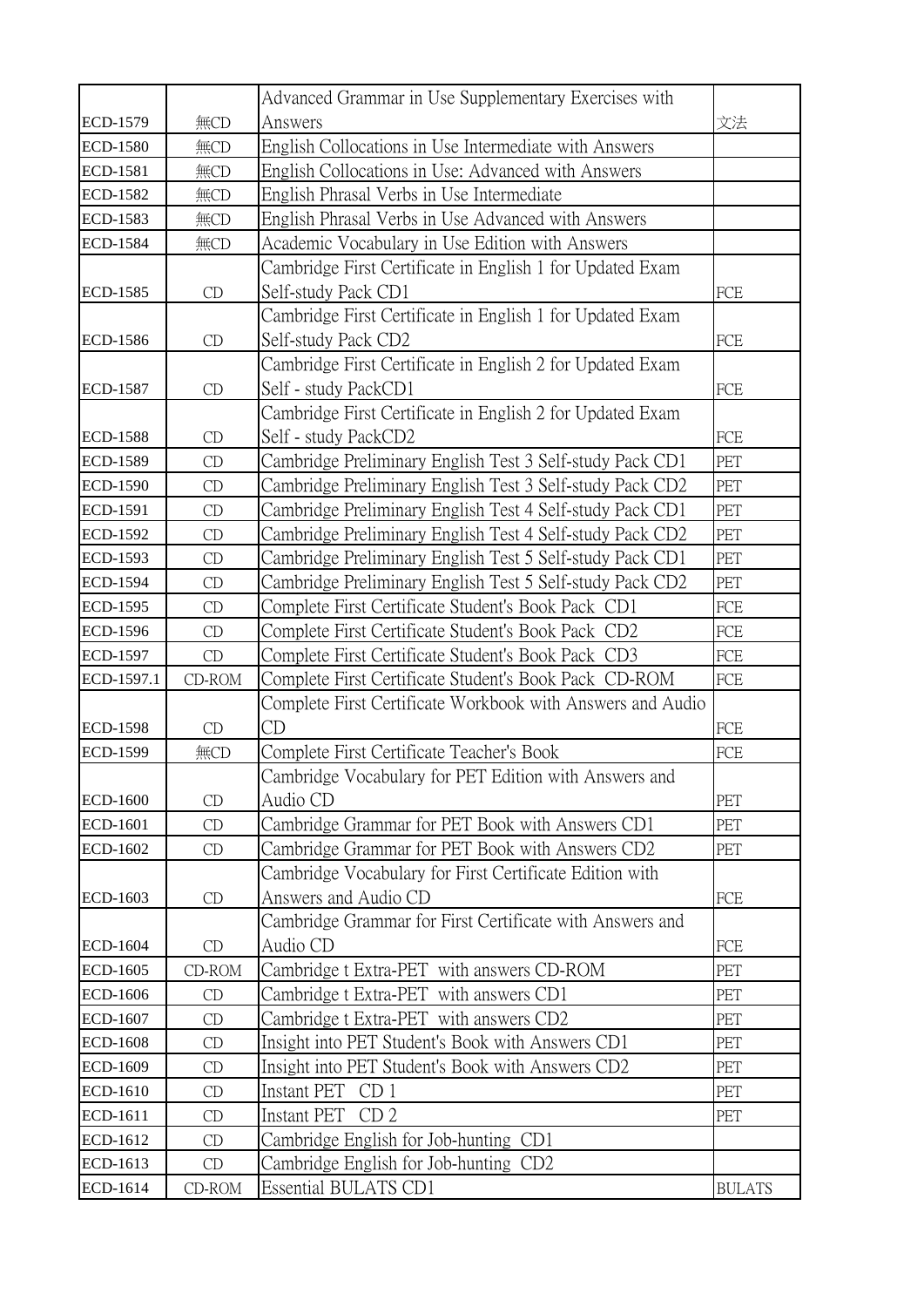| ECD-1615        | CD                     | Essential BULATS CD2                                     | <b>BULATS</b> |
|-----------------|------------------------|----------------------------------------------------------|---------------|
| ECD-1616        | CD-ROM                 | Cambridge Advanced Learner's Dictionary with CD-ROM      |               |
| ECD-1617        | CD-ROM                 | Cambridge Grammar of English with CD-ROM                 |               |
| ECD-1618        | 無CD                    | Cambridge Phrasal Verbs Dictionary                       |               |
| ECD-1619        | 無CD                    | Cambridge Idioms Dictionary                              |               |
| ECD-1620        | 無CD                    | 商務實戰英語書信實例                                               | 商英            |
| ECD-1621        |                        | CD-ROM/MP3 搶救上班族英語【辦公室會話篇】                               | 會話            |
| ECD-1622        |                        | CD-ROM/MP3 英語關鍵力【關鍵數字篇】                                  | 數字            |
| ECD-1623        |                        | CD-ROM/MP3 英語關鍵力【關鍵片語篇】                                  | 片語            |
| ECD-1624        |                        | CD-ROM/MP3 英語關鍵力【關鍵字彙篇】                                  | 字彙            |
| ECD-1625        | $CD$ -ROM              | Longman Preparation Course for the TOEFL Test : iBT      | <b>TOEFL</b>  |
| ECD-1626        | CD                     | 全民英檢-中級致勝秘笈                                              | <b>GEPT</b>   |
| ECD-1627        | CD                     | 全民英檢-中級字彙篇【聽力、閱讀】CD1                                     | <b>GEPT</b>   |
| ECD-1628        | CD                     | 全民英檢-中級字彙篇 【聽力、閱讀】 CD2                                   | <b>GEPT</b>   |
| ECD-1629        | CD                     | 全民英檢-中級複試口說篇 -CD1                                        | <b>GEPT</b>   |
| ECD-1630        | CD                     | 全民英檢-中級複試口說篇 -CD2                                        | <b>GEPT</b>   |
| ECD-1631        | 無CD                    | <b>IMPROVE YOUR IELTS: Reading Skills</b>                | <b>IELTS</b>  |
| ECD-1632        | 無CD                    | <b>IMPROVE YOUR IELTS: Writing Skills</b>                | <b>IELTS</b>  |
|                 |                        | IMPROVE YOUR IELTS: Listening and Speaking Skills        |               |
| ECD-1633        | CD                     | [CD1]                                                    | <b>IELTS</b>  |
|                 |                        | IMPROVE YOUR IELTS: Listening and Speaking Skills        |               |
| ECD-1634        | CD                     | [CD2]                                                    | <b>IELTS</b>  |
| ECD-1635        | CD                     | IELTS Foundation Study Skills -General Traioning Modules | <b>IELTS</b>  |
| ECD-1636        | CD                     | IELTS Foundation Study Skills - Academic Modules         | <b>IELTS</b>  |
| ECD-1637        | 無CD                    | <b>IELTS</b> Foundation Student's Book                   | <b>IELTS</b>  |
| ECD-1638        | CD                     | IELTS Graduation Study Skills - Academic Modules         | <b>IELTS</b>  |
| ECD-1639        | 無CD                    | IELTS Graduation Student's Book                          | <b>IELTS</b>  |
| ECD-1640        | CD                     | THE BODY IN LIBRARY <i>[CD1]</i>                         | level 4       |
| ECD-1641        | $\mathop{\mathrm{CD}}$ | THE BODY IN LIBRARY <i>[CD2]</i>                         | level 4       |
| ECD-1642        | CD                     | THE BODY IN LIBRARY (CD3)                                | level 4       |
| ECD-1643        | CD                     | THE BODY IN LIBRARY <i>[CD4]</i>                         | level 4       |
| ECD-1644        | CD                     | THE ODYSSEY (CD1)                                        | level 4       |
| ECD-1645        | CD                     | THE ODYSSEY <i>[CD2]</i>                                 | level 4       |
| ECD-1646        | CD                     | THE ODYSSEY (CD3)                                        | level 4       |
| ECD-1647        | CD                     | THE ODYSSEY <i>[CD4]</i>                                 | level 4       |
| ECD-1648        | CD                     | OLIVER TWIST <i>[CD1]</i>                                | level 4       |
| ECD-1649        | CD                     | OLIVER TWIST <i>[CD2]</i>                                | level 4       |
| ECD-1650        | CD                     | THE ADVENTURES OF HUCKLEBERRY FINN (CD1)                 | level 4       |
| ECD-1651        | CD                     | THE ADVENTURES OF HUCKLEBERRY FINN (CD2)                 | level 4       |
| ECD-1652        | CD-ROM                 | TITANIC (CD1)                                            | level 4       |
| ECD-1653        | CD                     | TITANIC <i>[CD2]</i>                                     | level 4       |
| ECD-1654        | CD                     | FRANKENSTEIN (CD1)                                       | level 4       |
| ECD-1655        | CD                     | FRANKENSTEIN (CD2)                                       | level 4       |
| ECD-1656        | CD                     | THE DOLL'S HOUSE AND OTHER STORIES [CD1]                 | level 4       |
| ECD-1657        | CD                     | THE DOLL'S HOUSE AND OTHER STORIES 【CD2】                 | level 4       |
| <b>ECD-1658</b> | CD                     | DETECTIVE WORK <i>[CD1]</i>                              | level 4       |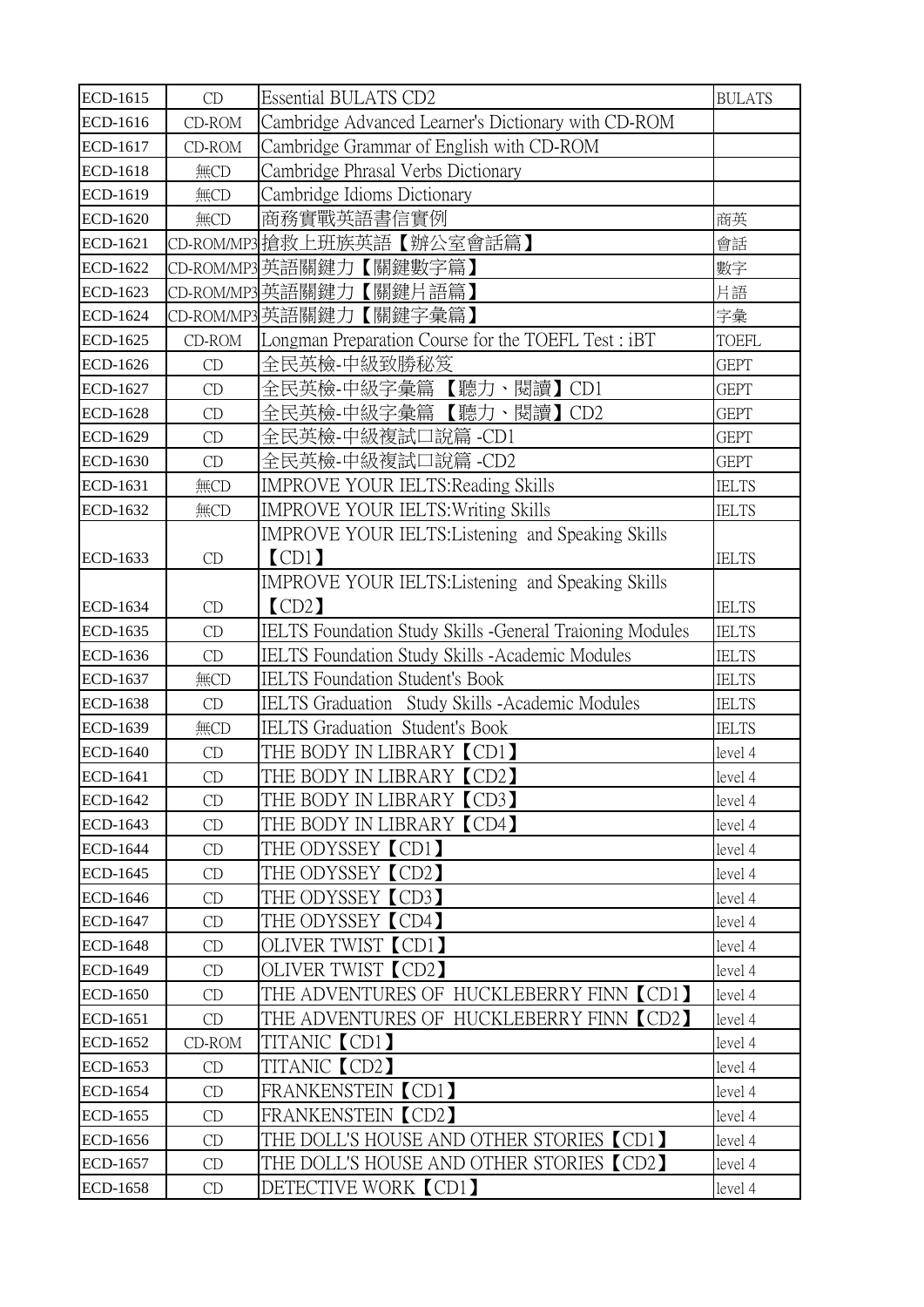| ECD-1659        | CD                     | DETECTIVE WORK <b>[CD2]</b>             | level 4 |
|-----------------|------------------------|-----------------------------------------|---------|
| ECD-1660        | CD                     | THE CLIENT <b>[CD1]</b>                 | level 4 |
| ECD-1661        | CD                     | THE CLIENT 【CD2】                        | level 4 |
| ECD-1662        | CD                     | EVENING CLASS 【CD1】                     | level 4 |
| ECD-1663        | CD                     | EVENING CLASS 【CD2】                     | level 4 |
| ECD-1664        | CD                     | EVENING CLASS 【CD3】                     | level 4 |
| ECD-1665        | CD                     | THE GO-BETWEEN (CD1)                    | level 4 |
| ECD-1666        | CD                     | THE GO-BETWEEN <i>[CD2]</i>             | level 4 |
| ECD-1667        | CD                     | THE GO-BETWEEN (CD3)                    | level 4 |
| ECD-1668        | CD                     | THE GO-BETWEEN <i>[CD4]</i>             | level 4 |
| ECD-1669        | CD                     | THE GO-BETWEEN (CD5)                    | level 4 |
| ECD-1670        | CD                     | DOCTOR FAUSTUS <i>[CD1]</i>             | level 4 |
| ECD-1671        | CD                     | DOCTOR FAUSTUS <i>[CD2]</i>             | level 4 |
| ECD-1672        | CD                     | THE MOSQUITO COAST [CD1]                | level 4 |
| ECD-1673        | CD                     | THE MOSQUITO COAST【CD2】                 | level 4 |
| ECD-1674        | CD                     | ON THE BEACH <b>[CD1]</b>               | level 4 |
| ECD-1675        | CD                     | ON THE BEACH <i>[CD2]</i>               | level 4 |
| ECD-1676        | CD                     | ON THE BEACH <b>[CD3]</b>               | level 4 |
| ECD-1677        | CD                     | ON THE BEACH <b>[CD4]</b>               | level 4 |
| ECD-1678        | CD                     | 1984 <b>[CD1]</b>                       | level 4 |
| ECD-1679        | CD                     | 1984 [CD2]                              | level 4 |
|                 |                        | THE CANTERVILLE GHOST AND OTHER STORIES |         |
| <b>ECD-1680</b> | CD                     | [CD1]                                   | level 4 |
|                 |                        | THE CANTERVILLE GHOST AND OTHER STORIES |         |
| ECD-1681        | CD                     | [CD2]                                   | level 4 |
| ECD-1682        | CD                     | ALEXANDER THE GREAT <i>[CD1]</i>        | level 4 |
| ECD-1683        |                        | ALEXANDER THE GREAT <i>[CD2]</i>        |         |
|                 | CD                     |                                         | level 4 |
| ECD-1684        | CD                     | CINDERELLA MAN <i>[CD1]</i>             | level 4 |
| ECD-1685        | CD                     | CINDERELLA MAN 【CD2】                    | level 4 |
| ECD-1686        | CD                     | CINDERELLA MAN (CD3)                    | level 4 |
| ECD-1687        | CD                     | EMMA CD1                                | level 4 |
| ECD-1688        | CD                     | EMMA (CD2)                              | level 4 |
| ECD-1689        | CD                     | THE DIARY YOUNG GIRL <i>[CD1]</i>       | level 4 |
| ECD-1690        | CD                     | THE DIARY YOUNG GIRL 【CD2】              | level 4 |
| ECD-1691        | CD                     | GONE WITH THE WIND PART1 (CD1)          | level 4 |
| ECD-1692        | CD                     | GONE WITH THE WIND PART1 (CD2)          | level 4 |
| ECD-1693        | CD                     | GONE WITH THE WIND PART2 <i>[CD1]</i>   | level 4 |
| ECD-1694        | CD                     | GONE WITH THE WIND PART2 (CD2)          | level 4 |
| ECD-1695        | CD                     | KING SOLOMONS MINE CD1                  | level 4 |
| ECD-1696        | CD                     | KING SOLOMONS MINE CD2                  | level 4 |
| ECD-1697        | CD                     | FAR FROM THE MADDENING CROWD [CD1]      | level 4 |
| ECD-1698        | CD                     | FAR FROM THE MADDENING CROWD 【CD2】      | level 4 |
| ECD-1699        | CD                     | THE HOUSE STAIRS <i>[CD1]</i>           | level 4 |
| <b>ECD-1700</b> | CD                     | THE HOUSE STAIRS CD2                    | level 4 |
| ECD-1701        | $\mathop{\mathrm{CD}}$ | INVENTIONS THAT CHANGED THE WORLD 【CD1】 | level 4 |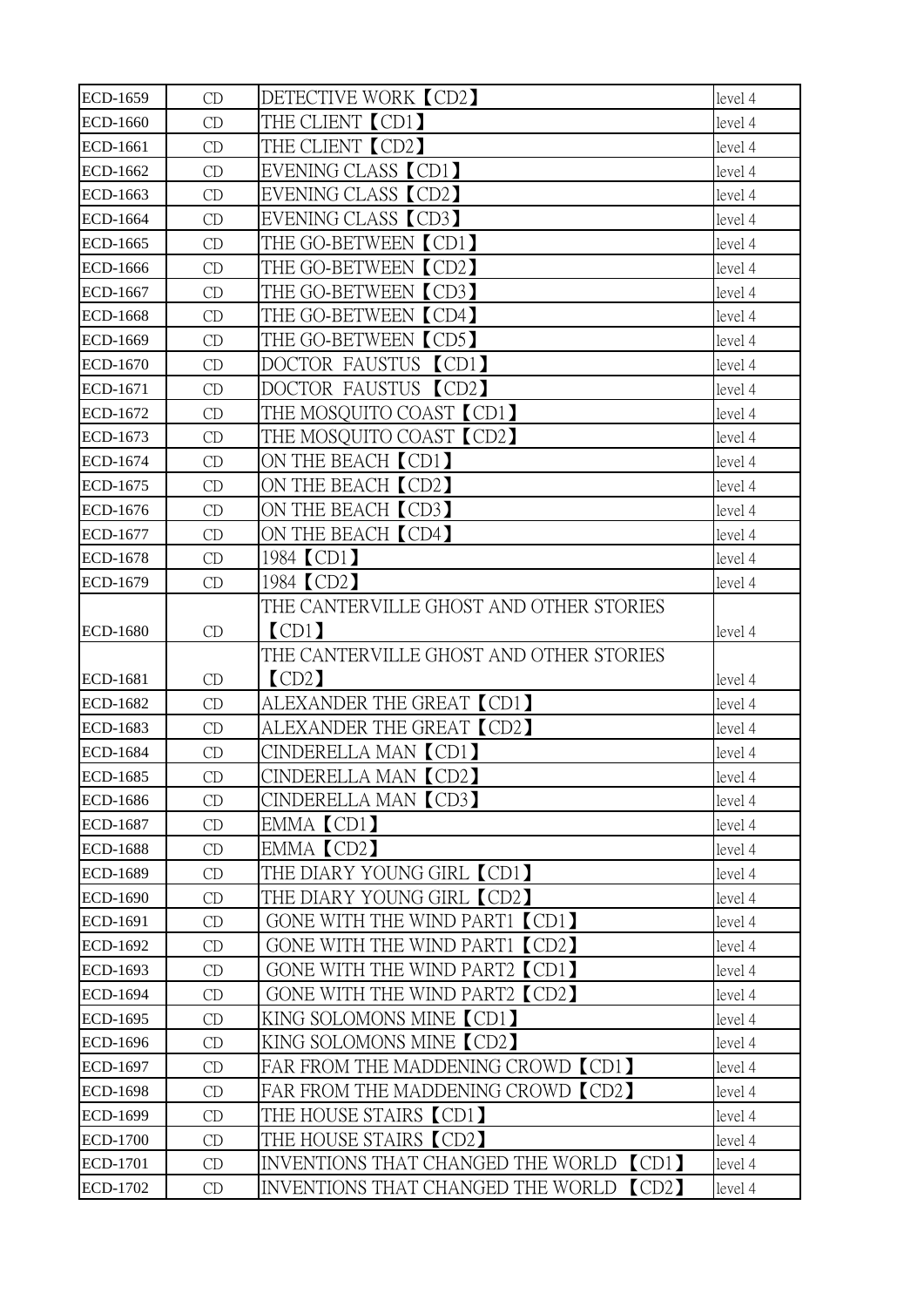| ECD-1703        | CD | LOVE ACTUALLY <i>[CD1]</i>                | level 4 |
|-----------------|----|-------------------------------------------|---------|
| ECD-1704        | CD | LOVE ACTUALLY <i>[CD2]</i>                | level 4 |
| <b>ECD-1705</b> | CD | SEVEN (CD1)                               | level 4 |
| ECD-1706        | CD | SEVEN <b>[CD2]</b>                        | level 4 |
| <b>ECD-1707</b> | CD | TEACHER MAN <i>[CD1]</i>                  | level 4 |
| <b>ECD-1708</b> | CD | TEACHER MAN (CD2)                         | level 4 |
| ECD-1709        | CD | TEACHER MAN (CD3)                         | level 4 |
| <b>ECD-1710</b> | CD | MACBETH <b>[CD1]</b>                      | level 4 |
| ECD-1711        | CD | MACBETH <b>[CD2]</b>                      | level 4 |
| ECD-1712        | CD | SHAKESPEARE <i>[CD1]</i>                  | level 4 |
| ECD-1713        | CD | SHAKESPEARE <i>[CD2]</i>                  | level 4 |
| ECD-1714        | CD | THREE ADVENT S HOLMES (CD1)               | level 4 |
| ECD-1715        | CD | THREE ADVENT S HOLMES 【CD2】               | level 4 |
| ECD-1762        | CD | 英文翻譯有救囉!!                                 | 中級      |
| ECD-1763        | CD | CNN新聞關鍵用語                                 | 中高級     |
| ECD-1764        | CD | 托福閱讀集錦 TOEFL-CBT                          | 庫藏      |
| ECD-1765        | CD | <b>MOTHER TERESA</b>                      | level 1 |
| ECD-1766        | CD | <b>DANIEL RADCLIFFE</b>                   | level 1 |
| <b>ECD-1767</b> | CD | <b>KYLIE MINOGUE</b>                      | level 1 |
| <b>ECD-1768</b> | CD | MICHAEL JORDAN                            | level 1 |
| ECD-1769        | CD | DAVID BECKHAM                             | level 1 |
| ECD-1770        | CD | <b>JENNIFER LOPEZ</b>                     | level 1 |
| ECD-1771        | CD | <b>DANTE'S PEAK</b>                       | level 2 |
| ECD-1772        | CD | THE BIRDS                                 | level 2 |
| ECD-1773        | CD | <b>GANDHI</b>                             | level 2 |
| <b>ECD-1774</b> | CD | THREE SHORT STORIES OF SHERLOCK HOLMES    | level 2 |
| ECD-1775        | CD | <b>AMERICAN LIFE</b>                      | level 2 |
| <b>ECD-1776</b> | CD | THE MUMMY RETURNS                         | level 2 |
|                 |    | PIRATES OF THR CARIBBEAN-THE CURSE OF THE |         |
| <b>ECD-1777</b> | CD | <b>BLACK PEARL</b>                        | level 2 |
| <b>ECD-1778</b> | CD | <b>AUDREY HEPBURN</b>                     | level 2 |
| ECD-1779        | CD | <b>EXTREME SPORTS</b>                     | level 2 |
| <b>ECD-1780</b> | CD | THE AMAZON RAIN FOREST                    | level 2 |
| ECD-1781        | CD | <b>NELSON MANDELA</b>                     | level 2 |
| <b>ECD-1782</b> | CD | THE MUMMY                                 | level 2 |
| ECD-1783        | CD | <b>FRECKLES</b>                           | level 2 |
| ECD-1784        | CD | WATER FOR LIFE                            | level 2 |
| ECD-1785        | CD | THE DARLING BUDS OF MAY 【CD1】             | level 3 |
| ECD-1786        | CD | THE DARLING BUDS OF MAY 【CD2】             | level 3 |
| <b>ECD-1787</b> | CD | THE RETURN OF SHERLOCK HOLMES (CD1)       | level 3 |
| <b>ECD-1788</b> | CD | THE RETURN OF SHERLOCK HOLMES 【CD2】       | level 3 |
| ECD-1789        | CD | PRINCESS DIANA <i>[CD1]</i>               | level 3 |
| <b>ECD-1790</b> | CD | PRINCESS DIANA <i>[CD2]</i>               | level 3 |
| ECD-1791        | CD | FORREST GUMP <i>[CD1]</i>                 | level 3 |
| <b>ECD-1792</b> | CD | FORREST GUMP 【CD2】                        | level 3 |
| ECD-1793        | CD | <b>BRITISH LIFE</b>                       | level 3 |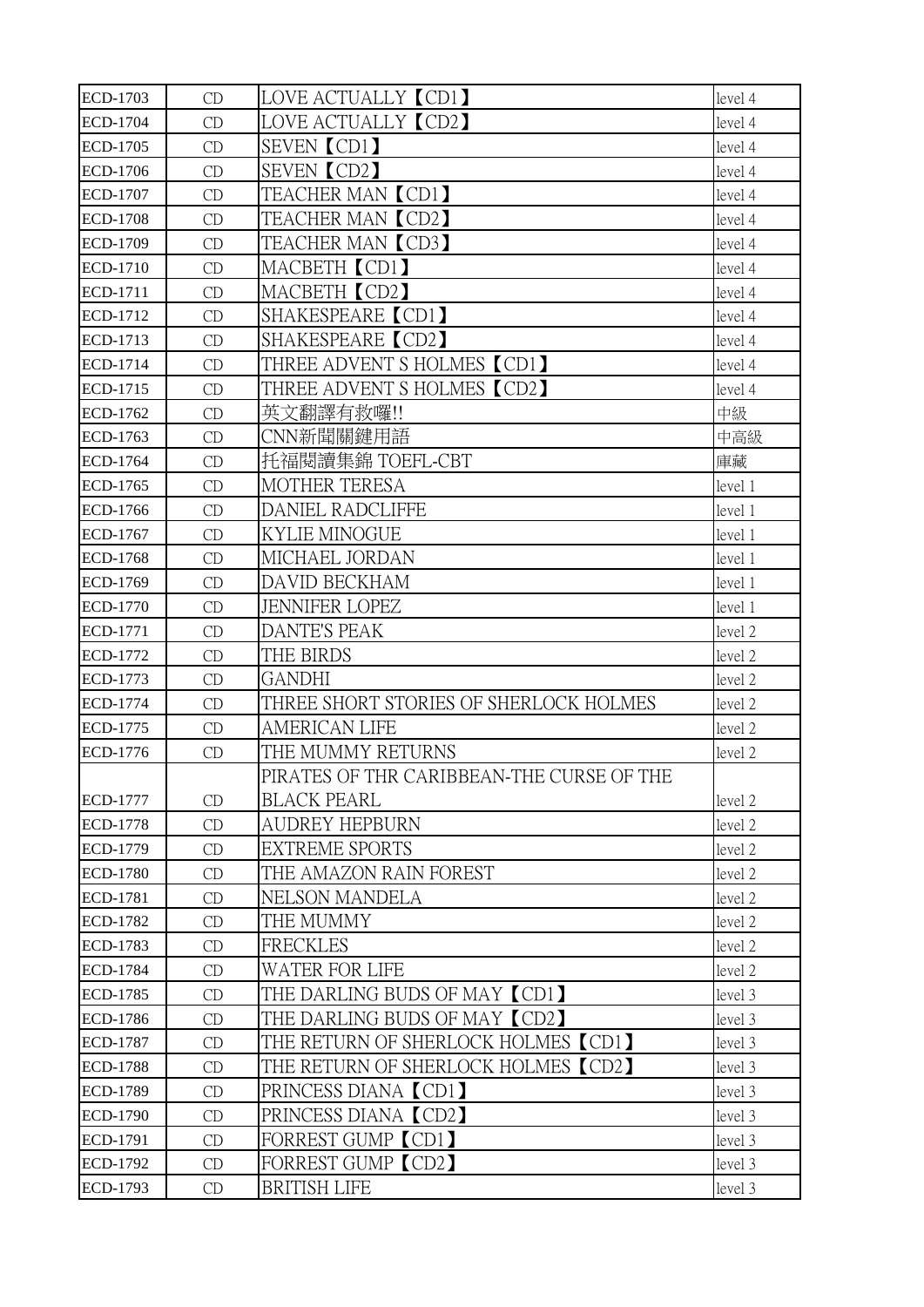|                 |    | SHERLOCK HOLMES AND THE MYSTERY OF        |         |
|-----------------|----|-------------------------------------------|---------|
| <b>ECD-1794</b> | CD | <b>BOSCOMBE POOL</b>                      | level 3 |
| <b>ECD-1795</b> | CD | AN IDEAL HUSBAND <i>[CD1]</i>             | level 3 |
| ECD-1796        | CD | AN IDEAL HUSBAND 【CD2】                    | level 3 |
| <b>ECD-1797</b> | CD | THE INTERPRETER (CD1)                     | level 3 |
| <b>ECD-1798</b> | CD | THE INTERPRETER (CD2)                     | level 3 |
| ECD-1799        | CD | MARTIN LUTHER KING CD1                    | level 3 |
| <b>ECD-1800</b> | CD | MARTIN LUTHER KING <i>[CD2]</i>           | level 3 |
| ECD-1801        | CD | THE BEATLES                               | level 3 |
| ECD-1802        | CD | THE CANTERBURY TALES <i>[CD1]</i>         | level 3 |
| ECD-1803        | CD | THE CANTERBURY TALES <i>[CD2]</i>         | level 3 |
| ECD-1804        | CD | NOTTING HILL CD1                          | level 3 |
| ECD-1805        | CD | NOTTING HILL <i>[CD2]</i>                 | level 3 |
| ECD-1806        | CD | HOW TO BE AN ALIEN                        | level 3 |
| <b>ECD-1807</b> | CD | NEW YORK <b>[CD1]</b>                     | level 3 |
| <b>ECD-1808</b> | CD | NEW YORK <i>[CD2]</i>                     | level 3 |
|                 |    | PIRATES OF THE CARIBBEAN-DEAD MAN'S CHEST |         |
| <b>ECD-1809</b> | CD | [CD1]                                     | level 3 |
|                 |    | PIRATES OF THE CARIBBEAN-DEAD MAN'S CHEST |         |
| <b>ECD-1810</b> | CD | [CD2]                                     | level 3 |
| ECD-1811        | CD | BECOMING JANE (CD1)                       | level 3 |
| ECD-1812        | CD | BECOMING JANE (CD2)                       | level 3 |
| ECD-1813        | CD | VANITY FAIR <i>[CD1]</i>                  | level 3 |
| ECD-1814        | CD | VANITY FAIR <i>[CD2]</i>                  | level 3 |
| ECD-1815        | CD | THE PRINCE OF EGYPT BROTHERS IN EGYPT     | level 3 |
| ECD-1816        | CD | A MIDSUMMER NIGHT'S DREAM (CD1)           | level 3 |
| ECD-1817        | CD | A MIDSUMMER NIGHT'S DREAM (CD2)           | level 3 |
| <b>ECD-1818</b> | CD | BILLY ELLIOT (CD1)                        | level 3 |
| ECD-1819        | CD | BILLY ELLIOT <i>[CD2]</i>                 | level 3 |
| <b>ECD-1820</b> | CD | MY FAIR LADY                              | level 3 |
| ECD-1821        | CD | THE TIME MACHINE <i>[CD1]</i>             | level 4 |
| ECD-1822        | CD | THE TIME MACHINE <i>[CD2]</i>             | level 4 |
| ECD-1823        | CD | THE TIME MACHINE 【CD3】                    | level 4 |
| <b>ECD-1824</b> | CD | THE PICTURE OF DORIAN DRAY 【CD1】          | level 4 |
| <b>ECD-1825</b> | CD | THE PICTURE OF DORIAN DRAY 【CD2】          | level 4 |
| ECD-1826        | CD | ABOUT A BOY <b>[CD1]</b>                  | level 4 |
| <b>ECD-1827</b> | CD | ABOUT A BOY CD2                           | level 4 |
| <b>ECD-1828</b> | CD | ABOUT A BOY <b>[CD3]</b>                  | level 4 |
| ECD-1829        | CD | STRANGERS ON THE TRAIN [CD1]              | level 4 |
| <b>ECD-1830</b> | CD | STRANGERS ON THE TRAIN (CD2)              | level 4 |
| ECD-1831        | CD | LORNA DOONE 【CD1】                         | level 4 |
| ECD-1832        | CD | LORNA DOONE CD2                           | level 4 |
| ECD-1833        | CD | TEARS OF GIRAFFE <i>[CD1]</i>             | level 4 |
| ECD-1834        | CD | TEARS OF GIRAFFE <i>[CD2]</i>             | level 4 |
| ECD-1835        | CD | TEARS OF GIRAFFE <i>[CD3]</i>             | level 4 |
| ECD-1836        | CD | WOMAN IN BUSINESS【CD1】                    | level 4 |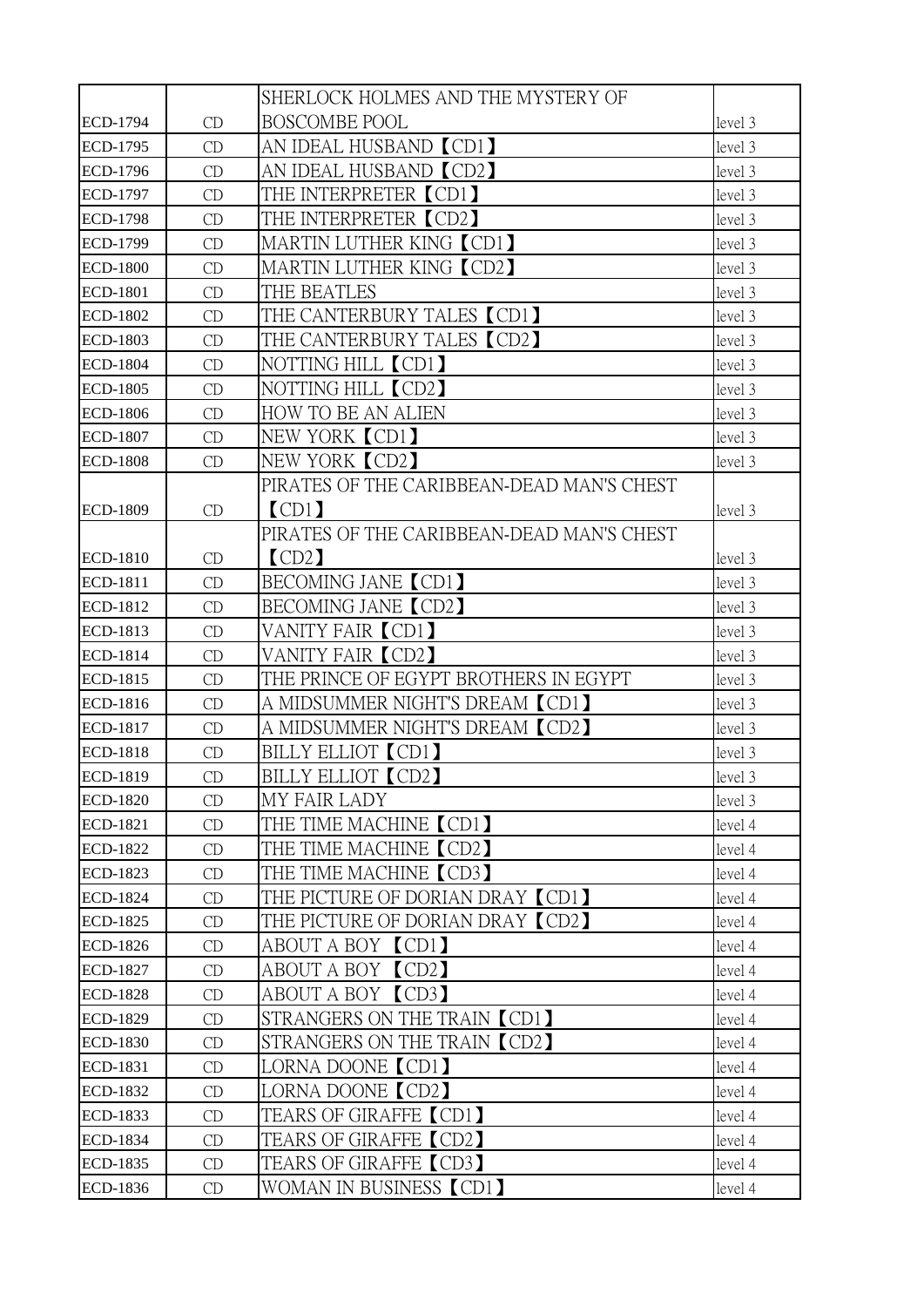| <b>ECD-1837</b> | CD | WOMAN IN BUSINESS <i>[CD2]</i>                | level 4 |
|-----------------|----|-----------------------------------------------|---------|
| <b>ECD-1838</b> | CD | STORIES OF DETECTION AND MYSTERY [CD1]        | level 5 |
| ECD-1839        | CD | STORIES OF DETECTION AND MYSTERY 【CD2】        | level 5 |
| <b>ECD-1840</b> | CD | STORIES OF DETECTION AND MYSTERY 【CD3】        | level 5 |
| ECD-1841        | CD | STORIES OF DETECTION AND MYSTERY <i>[CD4]</i> | level 5 |
| ECD-1841.1      | CD | STORIES OF DETECTION AND MYSTERY 【CD5】        | level 5 |
| ECD-1842        | CD | REBECCA (CD1)                                 | level 5 |
| ECD-1843        | CD | REBECCA <b>[CD2]</b>                          | level 5 |
| ECD-1844        | CD | REBECCA <b>[CD3]</b>                          | level 5 |
| ECD-1845        | CD | REBECCA <b>[CD4]</b>                          | level 5 |
| ECD-1846        | CD | SONS AND LOVERS <i>[CD1]</i>                  | level 5 |
| ECD-1847        | CD | SONS AND LOVERS 【CD2】                         | level 5 |
| <b>ECD-1848</b> | CD | SONS AND LOVERS <i>[CD3]</i>                  | level 5 |
| ECD-1849        | CD | THE INVISIBLE MAN <i>[CD1]</i>                | level 5 |
| <b>ECD-1850</b> | CD | THE INVISIBLE MAN【CD2】                        | level 5 |
| ECD-1851        | CD | THE GRAPES OF WRATH <i>[CD1]</i>              | level 5 |
| ECD-1852        | CD | THE GRAPES OF WRATH <i>[CD2]</i>              | level 5 |
| ECD-1853        | CD | THE GRAPES OF WRATH <i>[CD3]</i>              | level 5 |
| <b>ECD-1854</b> | CD | THE GRAPES OF WRATH <i>[CD4]</i>              | level 5 |
| ECD-1855        | CD | THE FIRM (CD1)                                | level 5 |
| ECD-1856        | CD | THE FIRM <b>[CD2]</b>                         | level 5 |
| <b>ECD-1857</b> | CD | THE FIRM (CD3)                                | level 5 |
| <b>ECD-1858</b> | CD | HEARTS OF DARKNESS <i>[CD1]</i>               | level 5 |
| ECD-1859        | CD | HEARTS OF DARKNESS <i>[CD2]</i>               | level 5 |
| <b>ECD-1860</b> | CD | HEARTS OF DARKNESS (CD3)                      | level 5 |
| ECD-1861        | CD | DEATH ON THE NILE <i>[CD1]</i>                | level 5 |
| ECD-1862        | CD | DEATH ON THE NILE CD2                         | level 5 |
| ECD-1863        | CD | DEATH ON THE NILE <i>[CD3]</i>                | level 5 |
| ECD-1864        | CD | DEATH ON THE NILE (CD4)                       | level 5 |
| ECD-1865        | CD | A TALE OF TWO CITIES 【CD1】                    | level 5 |
| ECD-1866        | CD | A TALE OF TWO CITIES <i>[CD2]</i>             | level 5 |
| ECD-1867        | CD | A TALE OF TWO CITIES 【CD3】                    | level 5 |
| <b>ECD-1868</b> | CD | A TALE OF TWO CITIES <i>[CD4]</i>             | level 5 |
| ECD-1869        | CD | A TALE OF TWO CITIES <i>[CD5]</i>             | level 5 |
| <b>ECD-1870</b> | CD | THE PHANTOM OF THE OPERA CD1                  | level 5 |
| <b>ECD-1871</b> | CD | THE PHANTOM OF THE OPERA <i>[CD2]</i>         | level 5 |
| <b>ECD-1872</b> | CD | THE PHANTOM OF THE OPERA <b>[CD3]</b>         | level 5 |
| ECD-1873        | CD | MORE TALES FROM SHAKESPEARE (CD1)             | level 5 |
| ECD-1874        | CD | MORE TALES FROM SHAKESPEARE 【CD2】             | level 5 |
| ECD-1875        | CD | MORE TALES FROM SHAKESPEARE ICD3              | level 5 |
| ECD-1876        | CD | JAMAICA INN CD1                               | level 5 |
| <b>ECD-1877</b> | CD | JAMAICA INN 【CD2】                             | level 5 |
| <b>ECD-1878</b> | CD | JAMAICA INN (CD3)                             | level 5 |
| <b>ECD-1879</b> | CD | JAMAICA INN 【CD4】                             | level 5 |
| <b>ECD-1880</b> | CD | JAMAICA INN CD5                               | level 5 |
| <b>ECD-1881</b> | CD | 2001: A SPACE ODYSSEY <i>[CD1]</i>            | level 5 |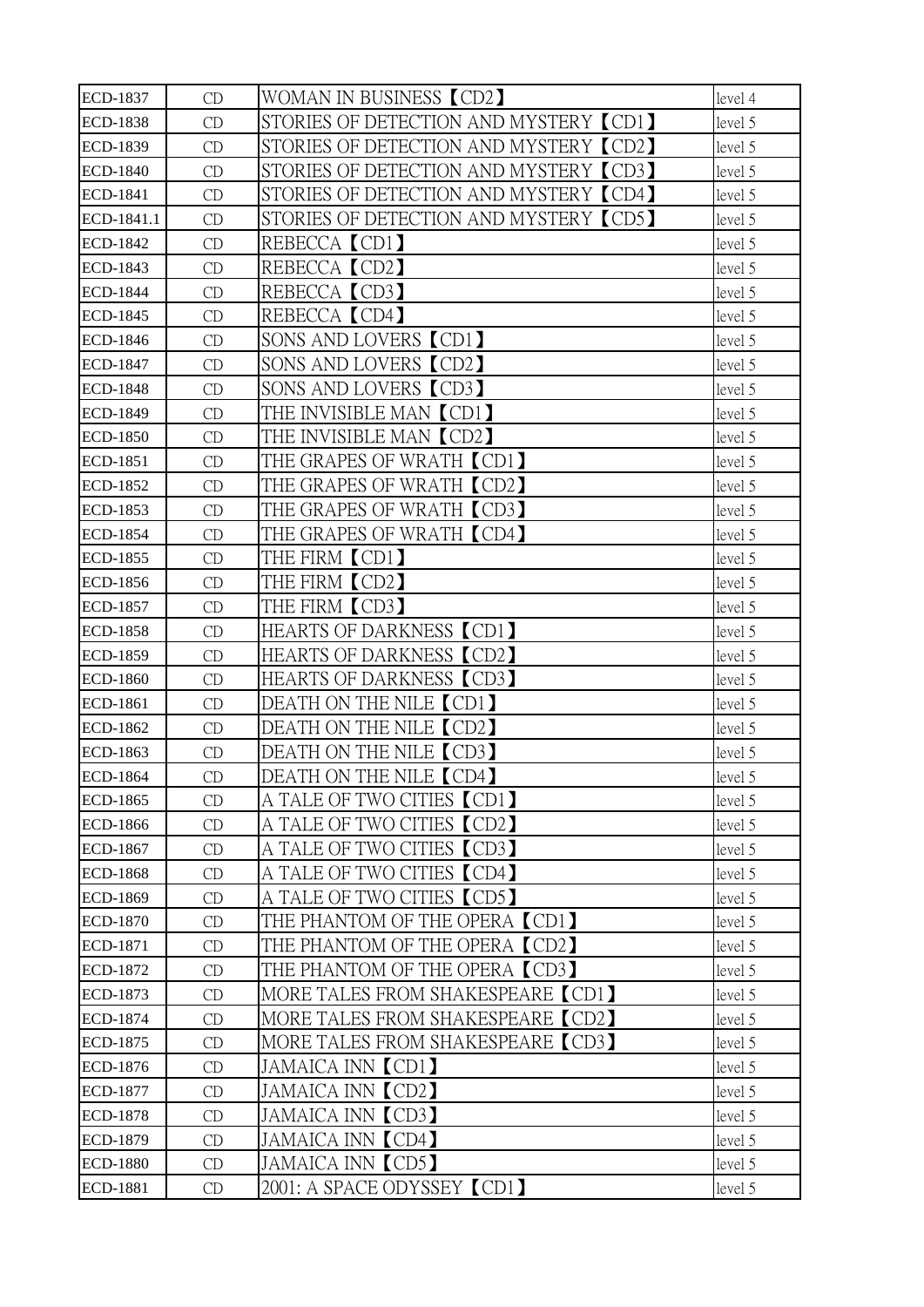| <b>ECD-1882</b> | CD | 2001: A SPACE ODYSSEY <i>[CD2]</i>     | level 5 |
|-----------------|----|----------------------------------------|---------|
| ECD-1883        | CD | 2001: A SPACE ODYSSEY 【CD3】            | level 5 |
| <b>ECD-1884</b> | CD | DR. ZHIRAGO【CD1】                       | level 5 |
| ECD-1885        | CD | DR. ZHIRAGO <b>[CD2]</b>               | level 5 |
| <b>ECD-1886</b> | CD | THE MAYOR OF CASTERBRIDGE 【CD1】        | level 5 |
| <b>ECD-1887</b> | CD | THE MAYOR OF CASTERBRIDGE 【CD2】        | level 5 |
| <b>ECD-1888</b> | CD | THE MAYOR OF CASTERBRIDGE 【CD3】        | level 5 |
| <b>ECD-1889</b> | CD | THE STORIES OF INTERNET 【CD1】          | level 5 |
| <b>ECD-1890</b> | CD | THE STORIES OF INTERNET 【CD2】          | level 5 |
| ECD-1891        | CD | THE RAINMAKER (CD1)                    | level 5 |
| ECD-1892        | CD | THE RAINMAKER 【CD2】                    | level 5 |
| ECD-1893        | CD | THE RAINMAKER【CD3】                     | level 5 |
| <b>ECD-1894</b> | CD | A TIME TO KILL 【CD1】                   | level 5 |
| <b>ECD-1895</b> | CD | A TIME TO KILL <i>[CD2]</i>            | level 5 |
| <b>ECD-1896</b> | CD | A TIME TO KILL 【CD3】                   | level 5 |
| <b>ECD-1897</b> | CD | TALES OF MTSTERY AND IMAGINATION 【CD1】 | level 5 |
| <b>ECD-1898</b> | CD | TALES OF MTSTERY AND IMAGINATION 【CD2】 | level 5 |
| ECD-1899        | CD | TALES OF MTSTERY AND IMAGINATION 【CD3】 | level 5 |
| <b>ECD-1900</b> | CD | SHERLOCK HOLMES SHORT STORIES (CD1)    | level 5 |
| ECD-1901        | CD | SHERLOCK HOLMES SHORT STORIES 【CD2】    | level 5 |
| <b>ECD-1902</b> | CD | SHERLOCK HOLMES SHORT STORIES (CD3)    | level 5 |
| ECD-1903        | CD | SHERLOCK HOLMES SHORT STORIES 【CD4】    | level 5 |
| <b>ECD-1904</b> | CD | SHERLOCK HOLMES SHORT STORIES 【CD5】    | level 5 |
| <b>ECD-1905</b> | CD | SHERLOCK HOLMES SHORT STORIES (CD6)    | level 5 |
| <b>ECD-1906</b> | CD | OUTSTANDING SHORT STORIES【CD1】         | level 5 |
| <b>ECD-1907</b> | CD | OUTSTANDING SHORT STORIES 【CD2】        | level 5 |
| <b>ECD-1908</b> | CD | OUTSTANDING SHORT STORIES 【CD3】        | level 5 |
| <b>ECD-1909</b> | CD | OUTSTANDING SHORT STORIES 【CD4】        | level 5 |
| ECD-1910        | CD | OUTSTANDING SHORT STORIES 【CD5】        | level 5 |
| ECD-1911        | CD | JANE EYRE 【CD1】                        | level 5 |
| ECD-1912        | CD | JANE EYRE 【CD2】                        | level 5 |
| ECD-1913        | CD | JANE EYRE 【CD3】                        | level 5 |
| ECD-1914        | CD | JANE EYRE <i>[CD4]</i>                 | level 5 |
| ECD-1915        | CD | JANE EYRE <i>[CD5]</i>                 | level 5 |
| ECD-1916        | CD | THE PELICAN BRIEF (CD1)                | level 5 |
| ECD-1917        | CD | THE PELICAN BRIEF (CD2)                | level 5 |
| <b>ECD-1918</b> | CD | THE PARTNER <i>[CD1]</i>               | level 5 |
| ECD-1919        | CD | THE PARTNER (CD2)                      | level 5 |
| <b>ECD-1920</b> | CD | THE PARTNER CD3                        | level 5 |
| <b>ECD-1921</b> | CD | THE TESTAMENT (CD1)                    | level 6 |
| ECD-1922        | CD | THE TESTAMENT <i>[CD2]</i>             | level 6 |
| ECD-1923        | CD | THE TESTAMENT <i>[CD3]</i>             | level 6 |
| <b>ECD-1924</b> | CD | ANNA KAREMINA (CD1)                    | level 6 |
| ECD-1925        | CD | ANNA KAREMINA 【CD2】                    | level 6 |
| ECD-1926        | CD | ANNA KAREMINA 【CD3】                    | level 6 |
| ECD-1927        | CD | THE BEACH <b>[CD1]</b>                 | level 6 |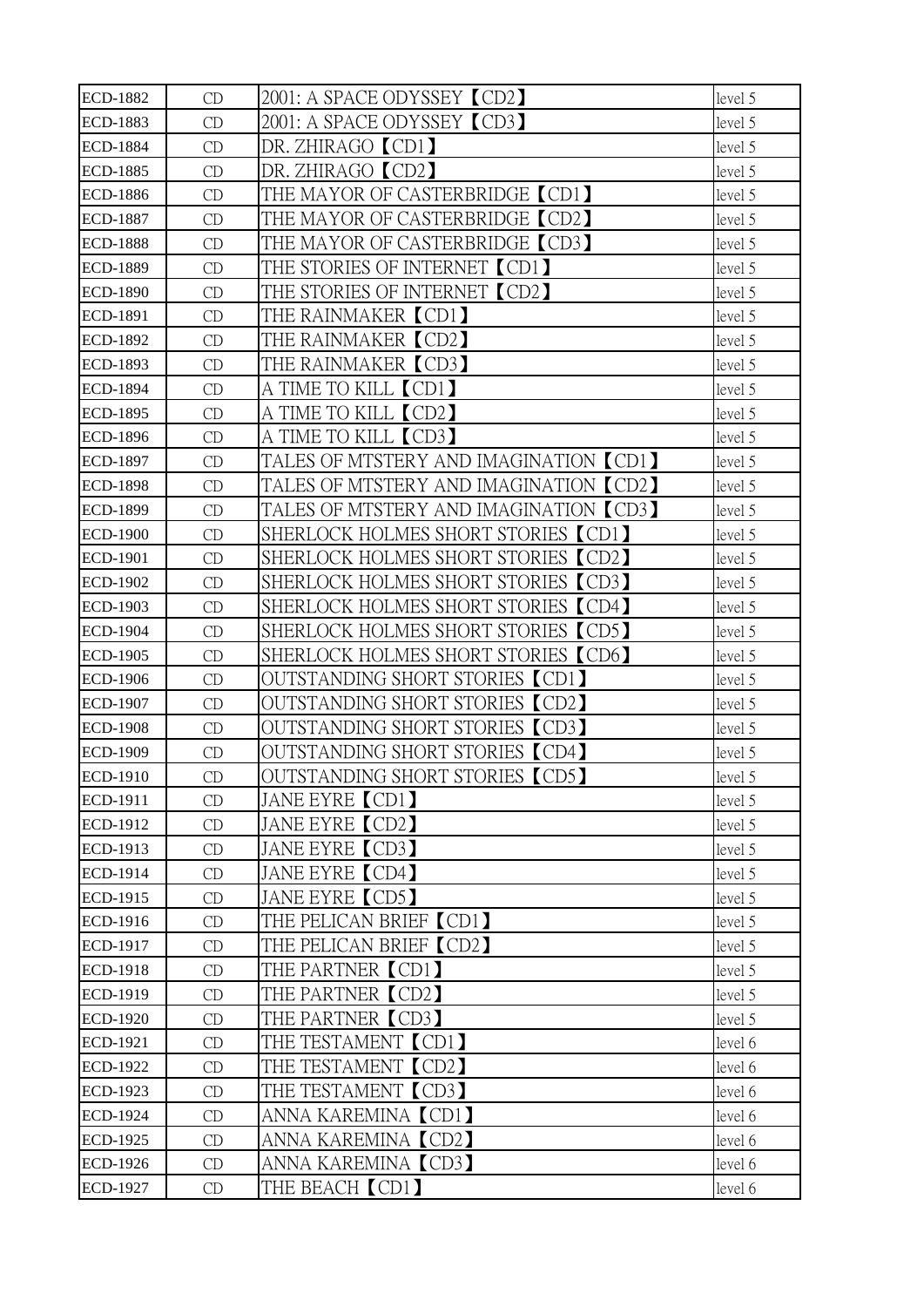| <b>ECD-1928</b> | CD | THE BEACH <i>[CD2]</i>                         | level 6 |
|-----------------|----|------------------------------------------------|---------|
| ECD-1929        | CD | THE BEACH (CD3)                                | level 6 |
| <b>ECD-1930</b> | CD | I KNOW WHY THE CAGED BIRDSINGS 【CD1】           | level 6 |
| ECD-1931        | CD | I KNOW WHY THE CAGED BIRDSINGS [CD2]           | level 6 |
| ECD-1932        | CD | I KNOW WHY THE CAGED BIRDSINGS<br>$\text{CD3}$ | level 6 |
| ECD-1933        | CD | I KNOW WHY THE CAGED BIRDSINGS<br>[CD4]        | level 6 |
| ECD-1934        | CD | THE DOUBLE HELIX (CD1)                         | level 6 |
| <b>ECD-1935</b> | CD | THE DOUBLE HELIX (CD2)                         | level 6 |
| ECD-1936        | CD | THE DOUBLE HELIX (CD3)                         | level 6 |
| <b>ECD-1937</b> | CD | CAPTAIN CORELLIS MANDOLIN【CD1】                 | level 6 |
| <b>ECD-1938</b> | CD | CAPTAIN CORELLIS MANDOLIN 【CD2】                | level 6 |
| ECD-1939        | CD | CAPTAIN CORELLIS MANDOLIN【CD3】                 | level 6 |
| <b>ECD-1940</b> | CD | EAST OF EDEN <b>[CD1]</b>                      | level 6 |
| ECD-1941        | CD | EAST OF EDEN <i>[CD2]</i>                      | level 6 |
| ECD-1942        | CD | EAST OF EDEN (CD3)                             | level 6 |
| ECD-1943        | CD | EAST OF EDEN <i>[CD4]</i>                      | level 6 |
| ECD-1944        | CD | NORTH AND SOUTH (CD1)                          | level 6 |
| ECD-1945        | CD | NORTH AND SOUTH <i>[CD2]</i>                   | level 6 |
| ECD-1946        | CD | NORTH AND SOUTH <i>[CD3]</i>                   | level 6 |
| <b>ECD-1947</b> | CD | NORTH AND SOUTH (CD4)                          | level 6 |
| <b>ECD-1948</b> | CD | THE MOONSTONE <i>[CD1]</i>                     | level 6 |
| ECD-1949        | CD | THE MOONSTONE (CD2)                            | level 6 |
| <b>ECD-1950</b> | CD | THE MOONSTONE 【CD3】                            | level 6 |
| ECD-1951        | CD | THE CHAMBER CD1)                               | level 6 |
| ECD-1952        | CD | THE CHAMBER (CD2)                              | level 6 |
| ECD-1953        | CD | THE CHAMBER <i>[CD3]</i>                       | level 6 |
| <b>ECD-1954</b> | CD | THE CHAMBER CD4                                | level 6 |
| <b>ECD-1955</b> | CD | THE CHAMBER <i>[CD5]</i>                       | level 6 |
| ECD-1956        | CD | A VHRISTMAS CAROL <i>[CD1]</i>                 | level 2 |
| <b>ECD-1957</b> | CD | A VHRISTMAS CAROL【CD2】                         | level 2 |
| <b>ECD-1958</b> | 無  | Friends 六人行 完全學習手冊 Vol.1                       | 第1冊     |
| ECD-1959        | 無  | Friends 六人行 完全學習手冊 Vol.2                       | 第2冊     |
| <b>ECD-1978</b> | CD | 名畫學英文                                          |         |
| <b>ECD-1979</b> | CD | 電影學英文                                          |         |
| <b>ECD-1980</b> | CD | 星座學英文                                          |         |
| <b>ECD-1981</b> | CD | 金錢學英文                                          |         |
| <b>ECD-1982</b> | CD | 宗教學英文                                          |         |
| ECD-1983        | CD | BBC新聞英語 解讀【CD1】                                |         |
| <b>ECD-1984</b> | CD | BBC新聞英語 解讀【CD2】                                |         |
| <b>ECD-1985</b> | CD | BBC新聞英語 突破【CD1】                                |         |
| <b>ECD-1986</b> | CD | BBC新聞英語 突破【CD2】                                |         |
| <b>ECD-1987</b> | CD | BBC新聞英語 精通【CD1】                                |         |
| <b>ECD-1988</b> | CD | BBC新聞英語 精通【CD2】                                |         |
| ECD-1989        | CD | BBC新聞英語 藝術與娛樂                                  |         |
| <b>ECD-1990</b> | CD | BBC新聞英語 文化與社會                                  |         |
| ECD-1991        | CD | BBC新聞英語 新聞與時事                                  |         |
|                 |    |                                                |         |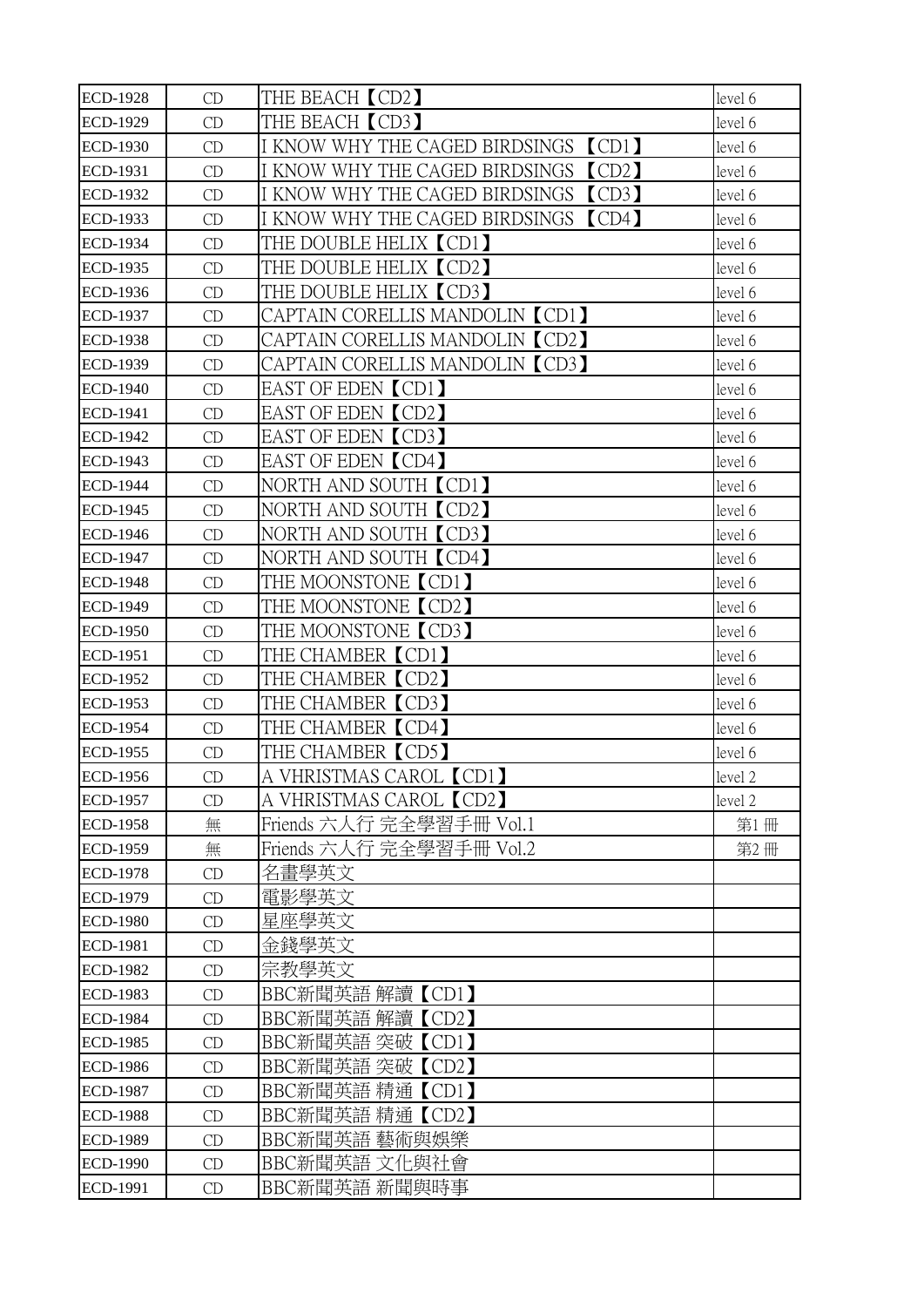| ECD-1992        | CD       | BBC新聞英語 商業與金融                                               |     |
|-----------------|----------|-------------------------------------------------------------|-----|
| ECD-1993        | CD       | BBC新聞英語 科學與環境                                               |     |
| <b>ECD-1994</b> | MP3      | Reading The News                                            |     |
| <b>ECD-1995</b> | 無        | KEY WORDS IN THE MEDIA柯林氏新聞英語                               |     |
|                 |          | ON THE RECORD -Mastering Reading and Language Skills        |     |
| <b>ECD-1996</b> | 無        | with the Newspaper                                          |     |
|                 |          | THE METROPOLITAN DAILY NEWS UNDERSTANDING                   |     |
| <b>ECD-1997</b> | 無        | AMERICAN NEWSPAPERS                                         |     |
| <b>ECD-1998</b> | 無        | Correct Writing 英文文法與寫作                                     |     |
|                 |          | THE Writing Process-A CONCISE RHETORIC, READER,             |     |
| ECD-1999        | 無        | <b>AND HANDBOOK</b>                                         |     |
| <b>ECD-2000</b> | 無        | The Writer's Response                                       |     |
| <b>ECD-2001</b> | Audio CD | Real English Grammar intermediate                           |     |
| <b>ECD-2002</b> | Audio CD | Real English Grammar pre-intermediate                       |     |
| <b>ECD-2003</b> | 無        | 英語的對與錯                                                      |     |
| <b>ECD-2004</b> | MP3      | The Sounds of American English                              |     |
|                 |          | The Least You Should Know about English - Writing Skills    |     |
| <b>ECD-2005</b> | 無        | Edition 10                                                  |     |
| <b>ECD-2006</b> | 無        | Fifty ways to improve your Presentation Skills in English   |     |
|                 |          | Fifty ways to improve your Telephoning and Teleconferencing |     |
| <b>ECD-2007</b> | Audio CD | Skills                                                      |     |
| <b>ECD-2008</b> | Audio CD | Intelligent Business Pre-Intermediate Workbook              | 初中級 |
| <b>ECD-2009</b> | CD-ROM   | Intelligent Business Pre-Intermediate Skills Book           | 初中級 |
| <b>ECD-2010</b> | CD       | Intelligent Business Pre-Intermediate Coursebook (CD1)      | 初中級 |
| <b>ECD-2011</b> | CD       | Intelligent Business Pre-Intermediate Coursebook (CD2)      | 初中級 |
| ECD-2012        | Audio CD | Intelligent Business Upper Intermediate Workbook            | 中高級 |
| ECD-2013        | CD-ROM   | Intelligent Business Upper Intermediate Skills Book         | 中高級 |
| ECD-2014        | CD       | Intelligent Business UpperIntermediate Coursebook [CD1]     | 中高級 |
| ECD-2015        | CD       | Intelligent Business UpperIntermediate Coursebook [CD2]     | 中高級 |
|                 |          | English for Science $&$ Technology From the Human           |     |
| ECD-2016        | CD       | Perspective                                                 |     |
| ECD-2017        | 無        | The Challenge of EFFECTIVE SPEAKING [Edition14]             |     |
|                 |          | Double Dealing PRE-INTERMEDIATE BUSINESS                    |     |
| <b>ECD-2018</b> | Audio CD | ENGLISH COURSE 【CD1】                                        |     |
|                 |          | Double Dealing PRE-INTERMEDIATE BUSINESS                    |     |
| ECD-2019        | Audio CD | ENGLISH COURSE 【CD2 Self Study】                             |     |
|                 |          | Double Dealing INTERMEDIATE BUSINESS ENGLISH                |     |
| <b>ECD-2020</b> | Audio CD | COURSE 【CD1】                                                |     |
|                 |          | Double Dealing INTERMEDIATE BUSINESS ENGLISH                |     |
| <b>ECD-2021</b> | Audio CD | COURSE CD2 Self Study J                                     |     |
|                 |          | Double Dealing ADVANCED BUSINESS ENGLISH                    |     |
| <b>ECD-2022</b> | Audio CD | COURSE <b>[CD1]</b>                                         |     |
|                 |          | Double Dealing ADVANCED BUSINESS ENGLISH                    |     |
| ECD-2023        | Audio CD | COURSE 【CD2 Self Study】                                     |     |
| <b>ECD-2024</b> | 無        | Azar/Hagen BASIC ENGLISH GRAMMAR                            |     |
| ECD-2025        | Audio CD | Azar/Hagen 英文文法系列(初級)【CD1】                                  | 初級  |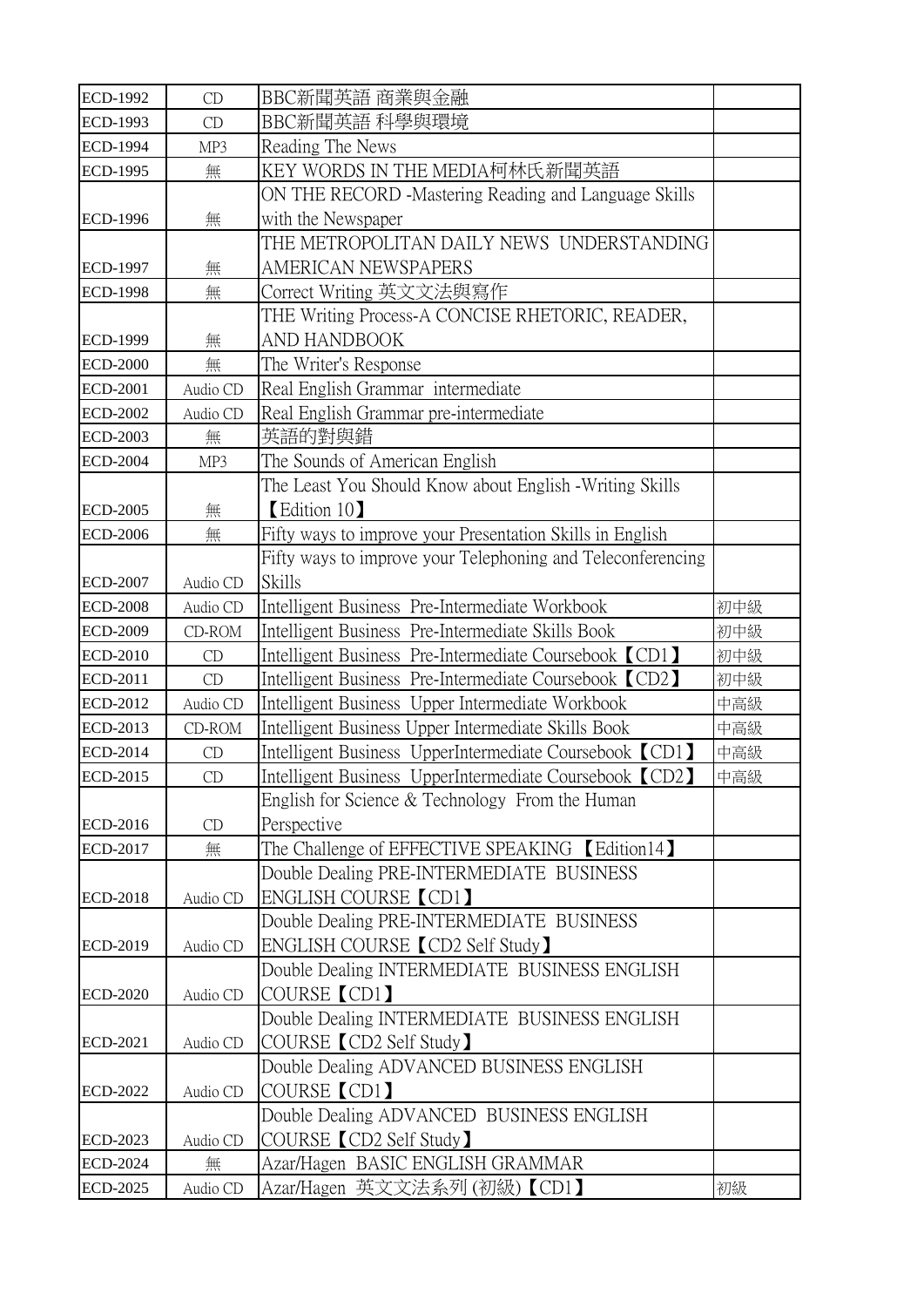| Azar/Hagen BASIC ENGLISH GRAMMAR ANSWER KEY<br><b>ECD-2027</b><br>無<br>Azar FUNDAMENTALS OF ENGLISH GRAMMAR<br>無<br><b>ECD-2028</b><br>無<br>Azar 英文文法系列(基礎)<br>ECD-2029<br>Azar FUNDAMENTALS OF ENGLISH GRAMMAR<br>WORKBOOK VOLUME A<br>無<br>Azar FUNDAMENTALS OF ENGLISH GRAMMAR<br>WORKBOOK VOLUME B<br>無<br>Azar FUNDAMENTALS OF ENGLISH GRAMMAR<br><b>ANSWER KEY</b><br><b>ECD-2032</b><br>無<br>Azar/Hagen UNDERSTANDING AND USING ENGLISH<br>GRAMMAR <i>[CD1]</i><br>ECD-2033<br>CD<br>Azar/Hagen UNDERSTANDING AND USING ENGLISH<br>GRAMMAR <i>[CD2]</i><br>CD<br><b>ECD-2034</b><br>Azar/Hagen 英文文法系列(進階)【CD1】<br>CD<br>ECD-2035<br>Azar/Hagen 英文文法系列(進階)【CD2】<br><b>ECD-2036</b><br>CD<br>Oxford Practice Grammar Basic<br>初級<br><b>ECD-2037</b><br>CD-ROM<br>Oxford Practice Grammar Intermediate<br>中級<br><b>ECD-2038</b><br>CD-ROM<br>Oxford Practice Grammar Advanced<br><b>ECD-2039</b><br>$CD$ -ROM<br>高級<br> 英語關鍵力-關鍵句型篇<br><b>ECD-2040</b><br>CD-ROM/MP3<br>Writing for Real World 1 AN INTRODUCTION TO<br><b>GENERAL WRITING</b><br><b>ECD-2041</b><br>無<br>Writing for Real World 2 AN INTRODUCTION TO<br><b>BUSINESS WRITING</b><br>ECD-2042<br>無<br>無<br><b>READY TO WRITE</b><br><b>ECD-2043</b><br>EFFECTIVE ACADEMIC WRITING -THE PARAGRAPH<br><b>ECD-2044</b><br>無<br>EFFECTIVE ACADEMIC WRITING -THE SHORT ESSAY<br>無<br>ECD-2045<br>EFFECTIVE ACADEMIC WRITING -THE ESSAY<br>ECD-2046<br>無<br>Reason To Write Strategies for Success in Academic Writing<br>Low Intermediate<br><b>ECD-2047</b><br>無<br>初中級<br>Reason To Write Strategies for Success in Academic Writing-<br>Intermediate<br>中級<br><b>ECD-2048</b><br>無<br>Reason To Write Strategies for Success in Academic Writing-<br>Advanced<br>高級<br>ECD-2049<br>無<br>Compositon Practice 3<br>無<br><b>ECD-2050</b><br>Compositon Practice 4<br>ECD-2051<br>無<br>English Wriring Workshop Imagine, explore, entertain<br>ECD-2052<br>無<br>English Wriring Workshop Persuade, argue, advise<br>ECD-2053<br>無<br>English Wriring Workshop Analyse, review, comment<br>無<br><b>ECD-2054</b><br>English Wriring Workshop Inform, explain, describe<br>ECD-2055<br>無<br>Academic Writing Course<br>ECD-2056<br>無<br>STEP INTO WRITING<br>無<br><b>ECD-2057</b><br>Great Sentence for Great Paragraphs<br><b>ECD-2058</b><br>無<br>Great Paragraphs<br>ECD-2059<br>無<br>From Great Paragraphs to Great Essays<br><b>ECD-2060</b><br>無 | <b>ECD-2026</b> | Audio CD | Azar/Hagen 英文文法系列(初級)【CD2】 | 初級 |
|-----------------------------------------------------------------------------------------------------------------------------------------------------------------------------------------------------------------------------------------------------------------------------------------------------------------------------------------------------------------------------------------------------------------------------------------------------------------------------------------------------------------------------------------------------------------------------------------------------------------------------------------------------------------------------------------------------------------------------------------------------------------------------------------------------------------------------------------------------------------------------------------------------------------------------------------------------------------------------------------------------------------------------------------------------------------------------------------------------------------------------------------------------------------------------------------------------------------------------------------------------------------------------------------------------------------------------------------------------------------------------------------------------------------------------------------------------------------------------------------------------------------------------------------------------------------------------------------------------------------------------------------------------------------------------------------------------------------------------------------------------------------------------------------------------------------------------------------------------------------------------------------------------------------------------------------------------------------------------------------------------------------------------------------------------------------------------------------------------------------------------------------------------------------------------------------------------------------------------------------------------------------------------------------------------------------------------------------------------------------------------------------------------------------|-----------------|----------|----------------------------|----|
|                                                                                                                                                                                                                                                                                                                                                                                                                                                                                                                                                                                                                                                                                                                                                                                                                                                                                                                                                                                                                                                                                                                                                                                                                                                                                                                                                                                                                                                                                                                                                                                                                                                                                                                                                                                                                                                                                                                                                                                                                                                                                                                                                                                                                                                                                                                                                                                                                 |                 |          |                            |    |
|                                                                                                                                                                                                                                                                                                                                                                                                                                                                                                                                                                                                                                                                                                                                                                                                                                                                                                                                                                                                                                                                                                                                                                                                                                                                                                                                                                                                                                                                                                                                                                                                                                                                                                                                                                                                                                                                                                                                                                                                                                                                                                                                                                                                                                                                                                                                                                                                                 |                 |          |                            |    |
|                                                                                                                                                                                                                                                                                                                                                                                                                                                                                                                                                                                                                                                                                                                                                                                                                                                                                                                                                                                                                                                                                                                                                                                                                                                                                                                                                                                                                                                                                                                                                                                                                                                                                                                                                                                                                                                                                                                                                                                                                                                                                                                                                                                                                                                                                                                                                                                                                 |                 |          |                            |    |
|                                                                                                                                                                                                                                                                                                                                                                                                                                                                                                                                                                                                                                                                                                                                                                                                                                                                                                                                                                                                                                                                                                                                                                                                                                                                                                                                                                                                                                                                                                                                                                                                                                                                                                                                                                                                                                                                                                                                                                                                                                                                                                                                                                                                                                                                                                                                                                                                                 |                 |          |                            |    |
|                                                                                                                                                                                                                                                                                                                                                                                                                                                                                                                                                                                                                                                                                                                                                                                                                                                                                                                                                                                                                                                                                                                                                                                                                                                                                                                                                                                                                                                                                                                                                                                                                                                                                                                                                                                                                                                                                                                                                                                                                                                                                                                                                                                                                                                                                                                                                                                                                 | <b>ECD-2030</b> |          |                            |    |
|                                                                                                                                                                                                                                                                                                                                                                                                                                                                                                                                                                                                                                                                                                                                                                                                                                                                                                                                                                                                                                                                                                                                                                                                                                                                                                                                                                                                                                                                                                                                                                                                                                                                                                                                                                                                                                                                                                                                                                                                                                                                                                                                                                                                                                                                                                                                                                                                                 |                 |          |                            |    |
|                                                                                                                                                                                                                                                                                                                                                                                                                                                                                                                                                                                                                                                                                                                                                                                                                                                                                                                                                                                                                                                                                                                                                                                                                                                                                                                                                                                                                                                                                                                                                                                                                                                                                                                                                                                                                                                                                                                                                                                                                                                                                                                                                                                                                                                                                                                                                                                                                 | <b>ECD-2031</b> |          |                            |    |
|                                                                                                                                                                                                                                                                                                                                                                                                                                                                                                                                                                                                                                                                                                                                                                                                                                                                                                                                                                                                                                                                                                                                                                                                                                                                                                                                                                                                                                                                                                                                                                                                                                                                                                                                                                                                                                                                                                                                                                                                                                                                                                                                                                                                                                                                                                                                                                                                                 |                 |          |                            |    |
|                                                                                                                                                                                                                                                                                                                                                                                                                                                                                                                                                                                                                                                                                                                                                                                                                                                                                                                                                                                                                                                                                                                                                                                                                                                                                                                                                                                                                                                                                                                                                                                                                                                                                                                                                                                                                                                                                                                                                                                                                                                                                                                                                                                                                                                                                                                                                                                                                 |                 |          |                            |    |
|                                                                                                                                                                                                                                                                                                                                                                                                                                                                                                                                                                                                                                                                                                                                                                                                                                                                                                                                                                                                                                                                                                                                                                                                                                                                                                                                                                                                                                                                                                                                                                                                                                                                                                                                                                                                                                                                                                                                                                                                                                                                                                                                                                                                                                                                                                                                                                                                                 |                 |          |                            |    |
|                                                                                                                                                                                                                                                                                                                                                                                                                                                                                                                                                                                                                                                                                                                                                                                                                                                                                                                                                                                                                                                                                                                                                                                                                                                                                                                                                                                                                                                                                                                                                                                                                                                                                                                                                                                                                                                                                                                                                                                                                                                                                                                                                                                                                                                                                                                                                                                                                 |                 |          |                            |    |
|                                                                                                                                                                                                                                                                                                                                                                                                                                                                                                                                                                                                                                                                                                                                                                                                                                                                                                                                                                                                                                                                                                                                                                                                                                                                                                                                                                                                                                                                                                                                                                                                                                                                                                                                                                                                                                                                                                                                                                                                                                                                                                                                                                                                                                                                                                                                                                                                                 |                 |          |                            |    |
|                                                                                                                                                                                                                                                                                                                                                                                                                                                                                                                                                                                                                                                                                                                                                                                                                                                                                                                                                                                                                                                                                                                                                                                                                                                                                                                                                                                                                                                                                                                                                                                                                                                                                                                                                                                                                                                                                                                                                                                                                                                                                                                                                                                                                                                                                                                                                                                                                 |                 |          |                            |    |
|                                                                                                                                                                                                                                                                                                                                                                                                                                                                                                                                                                                                                                                                                                                                                                                                                                                                                                                                                                                                                                                                                                                                                                                                                                                                                                                                                                                                                                                                                                                                                                                                                                                                                                                                                                                                                                                                                                                                                                                                                                                                                                                                                                                                                                                                                                                                                                                                                 |                 |          |                            |    |
|                                                                                                                                                                                                                                                                                                                                                                                                                                                                                                                                                                                                                                                                                                                                                                                                                                                                                                                                                                                                                                                                                                                                                                                                                                                                                                                                                                                                                                                                                                                                                                                                                                                                                                                                                                                                                                                                                                                                                                                                                                                                                                                                                                                                                                                                                                                                                                                                                 |                 |          |                            |    |
|                                                                                                                                                                                                                                                                                                                                                                                                                                                                                                                                                                                                                                                                                                                                                                                                                                                                                                                                                                                                                                                                                                                                                                                                                                                                                                                                                                                                                                                                                                                                                                                                                                                                                                                                                                                                                                                                                                                                                                                                                                                                                                                                                                                                                                                                                                                                                                                                                 |                 |          |                            |    |
|                                                                                                                                                                                                                                                                                                                                                                                                                                                                                                                                                                                                                                                                                                                                                                                                                                                                                                                                                                                                                                                                                                                                                                                                                                                                                                                                                                                                                                                                                                                                                                                                                                                                                                                                                                                                                                                                                                                                                                                                                                                                                                                                                                                                                                                                                                                                                                                                                 |                 |          |                            |    |
|                                                                                                                                                                                                                                                                                                                                                                                                                                                                                                                                                                                                                                                                                                                                                                                                                                                                                                                                                                                                                                                                                                                                                                                                                                                                                                                                                                                                                                                                                                                                                                                                                                                                                                                                                                                                                                                                                                                                                                                                                                                                                                                                                                                                                                                                                                                                                                                                                 |                 |          |                            |    |
|                                                                                                                                                                                                                                                                                                                                                                                                                                                                                                                                                                                                                                                                                                                                                                                                                                                                                                                                                                                                                                                                                                                                                                                                                                                                                                                                                                                                                                                                                                                                                                                                                                                                                                                                                                                                                                                                                                                                                                                                                                                                                                                                                                                                                                                                                                                                                                                                                 |                 |          |                            |    |
|                                                                                                                                                                                                                                                                                                                                                                                                                                                                                                                                                                                                                                                                                                                                                                                                                                                                                                                                                                                                                                                                                                                                                                                                                                                                                                                                                                                                                                                                                                                                                                                                                                                                                                                                                                                                                                                                                                                                                                                                                                                                                                                                                                                                                                                                                                                                                                                                                 |                 |          |                            |    |
|                                                                                                                                                                                                                                                                                                                                                                                                                                                                                                                                                                                                                                                                                                                                                                                                                                                                                                                                                                                                                                                                                                                                                                                                                                                                                                                                                                                                                                                                                                                                                                                                                                                                                                                                                                                                                                                                                                                                                                                                                                                                                                                                                                                                                                                                                                                                                                                                                 |                 |          |                            |    |
|                                                                                                                                                                                                                                                                                                                                                                                                                                                                                                                                                                                                                                                                                                                                                                                                                                                                                                                                                                                                                                                                                                                                                                                                                                                                                                                                                                                                                                                                                                                                                                                                                                                                                                                                                                                                                                                                                                                                                                                                                                                                                                                                                                                                                                                                                                                                                                                                                 |                 |          |                            |    |
|                                                                                                                                                                                                                                                                                                                                                                                                                                                                                                                                                                                                                                                                                                                                                                                                                                                                                                                                                                                                                                                                                                                                                                                                                                                                                                                                                                                                                                                                                                                                                                                                                                                                                                                                                                                                                                                                                                                                                                                                                                                                                                                                                                                                                                                                                                                                                                                                                 |                 |          |                            |    |
|                                                                                                                                                                                                                                                                                                                                                                                                                                                                                                                                                                                                                                                                                                                                                                                                                                                                                                                                                                                                                                                                                                                                                                                                                                                                                                                                                                                                                                                                                                                                                                                                                                                                                                                                                                                                                                                                                                                                                                                                                                                                                                                                                                                                                                                                                                                                                                                                                 |                 |          |                            |    |
|                                                                                                                                                                                                                                                                                                                                                                                                                                                                                                                                                                                                                                                                                                                                                                                                                                                                                                                                                                                                                                                                                                                                                                                                                                                                                                                                                                                                                                                                                                                                                                                                                                                                                                                                                                                                                                                                                                                                                                                                                                                                                                                                                                                                                                                                                                                                                                                                                 |                 |          |                            |    |
|                                                                                                                                                                                                                                                                                                                                                                                                                                                                                                                                                                                                                                                                                                                                                                                                                                                                                                                                                                                                                                                                                                                                                                                                                                                                                                                                                                                                                                                                                                                                                                                                                                                                                                                                                                                                                                                                                                                                                                                                                                                                                                                                                                                                                                                                                                                                                                                                                 |                 |          |                            |    |
|                                                                                                                                                                                                                                                                                                                                                                                                                                                                                                                                                                                                                                                                                                                                                                                                                                                                                                                                                                                                                                                                                                                                                                                                                                                                                                                                                                                                                                                                                                                                                                                                                                                                                                                                                                                                                                                                                                                                                                                                                                                                                                                                                                                                                                                                                                                                                                                                                 |                 |          |                            |    |
|                                                                                                                                                                                                                                                                                                                                                                                                                                                                                                                                                                                                                                                                                                                                                                                                                                                                                                                                                                                                                                                                                                                                                                                                                                                                                                                                                                                                                                                                                                                                                                                                                                                                                                                                                                                                                                                                                                                                                                                                                                                                                                                                                                                                                                                                                                                                                                                                                 |                 |          |                            |    |
|                                                                                                                                                                                                                                                                                                                                                                                                                                                                                                                                                                                                                                                                                                                                                                                                                                                                                                                                                                                                                                                                                                                                                                                                                                                                                                                                                                                                                                                                                                                                                                                                                                                                                                                                                                                                                                                                                                                                                                                                                                                                                                                                                                                                                                                                                                                                                                                                                 |                 |          |                            |    |
|                                                                                                                                                                                                                                                                                                                                                                                                                                                                                                                                                                                                                                                                                                                                                                                                                                                                                                                                                                                                                                                                                                                                                                                                                                                                                                                                                                                                                                                                                                                                                                                                                                                                                                                                                                                                                                                                                                                                                                                                                                                                                                                                                                                                                                                                                                                                                                                                                 |                 |          |                            |    |
|                                                                                                                                                                                                                                                                                                                                                                                                                                                                                                                                                                                                                                                                                                                                                                                                                                                                                                                                                                                                                                                                                                                                                                                                                                                                                                                                                                                                                                                                                                                                                                                                                                                                                                                                                                                                                                                                                                                                                                                                                                                                                                                                                                                                                                                                                                                                                                                                                 |                 |          |                            |    |
|                                                                                                                                                                                                                                                                                                                                                                                                                                                                                                                                                                                                                                                                                                                                                                                                                                                                                                                                                                                                                                                                                                                                                                                                                                                                                                                                                                                                                                                                                                                                                                                                                                                                                                                                                                                                                                                                                                                                                                                                                                                                                                                                                                                                                                                                                                                                                                                                                 |                 |          |                            |    |
|                                                                                                                                                                                                                                                                                                                                                                                                                                                                                                                                                                                                                                                                                                                                                                                                                                                                                                                                                                                                                                                                                                                                                                                                                                                                                                                                                                                                                                                                                                                                                                                                                                                                                                                                                                                                                                                                                                                                                                                                                                                                                                                                                                                                                                                                                                                                                                                                                 |                 |          |                            |    |
|                                                                                                                                                                                                                                                                                                                                                                                                                                                                                                                                                                                                                                                                                                                                                                                                                                                                                                                                                                                                                                                                                                                                                                                                                                                                                                                                                                                                                                                                                                                                                                                                                                                                                                                                                                                                                                                                                                                                                                                                                                                                                                                                                                                                                                                                                                                                                                                                                 |                 |          |                            |    |
|                                                                                                                                                                                                                                                                                                                                                                                                                                                                                                                                                                                                                                                                                                                                                                                                                                                                                                                                                                                                                                                                                                                                                                                                                                                                                                                                                                                                                                                                                                                                                                                                                                                                                                                                                                                                                                                                                                                                                                                                                                                                                                                                                                                                                                                                                                                                                                                                                 |                 |          |                            |    |
|                                                                                                                                                                                                                                                                                                                                                                                                                                                                                                                                                                                                                                                                                                                                                                                                                                                                                                                                                                                                                                                                                                                                                                                                                                                                                                                                                                                                                                                                                                                                                                                                                                                                                                                                                                                                                                                                                                                                                                                                                                                                                                                                                                                                                                                                                                                                                                                                                 |                 |          |                            |    |
|                                                                                                                                                                                                                                                                                                                                                                                                                                                                                                                                                                                                                                                                                                                                                                                                                                                                                                                                                                                                                                                                                                                                                                                                                                                                                                                                                                                                                                                                                                                                                                                                                                                                                                                                                                                                                                                                                                                                                                                                                                                                                                                                                                                                                                                                                                                                                                                                                 |                 |          |                            |    |
|                                                                                                                                                                                                                                                                                                                                                                                                                                                                                                                                                                                                                                                                                                                                                                                                                                                                                                                                                                                                                                                                                                                                                                                                                                                                                                                                                                                                                                                                                                                                                                                                                                                                                                                                                                                                                                                                                                                                                                                                                                                                                                                                                                                                                                                                                                                                                                                                                 |                 |          |                            |    |
|                                                                                                                                                                                                                                                                                                                                                                                                                                                                                                                                                                                                                                                                                                                                                                                                                                                                                                                                                                                                                                                                                                                                                                                                                                                                                                                                                                                                                                                                                                                                                                                                                                                                                                                                                                                                                                                                                                                                                                                                                                                                                                                                                                                                                                                                                                                                                                                                                 |                 |          |                            |    |
|                                                                                                                                                                                                                                                                                                                                                                                                                                                                                                                                                                                                                                                                                                                                                                                                                                                                                                                                                                                                                                                                                                                                                                                                                                                                                                                                                                                                                                                                                                                                                                                                                                                                                                                                                                                                                                                                                                                                                                                                                                                                                                                                                                                                                                                                                                                                                                                                                 |                 |          |                            |    |
|                                                                                                                                                                                                                                                                                                                                                                                                                                                                                                                                                                                                                                                                                                                                                                                                                                                                                                                                                                                                                                                                                                                                                                                                                                                                                                                                                                                                                                                                                                                                                                                                                                                                                                                                                                                                                                                                                                                                                                                                                                                                                                                                                                                                                                                                                                                                                                                                                 |                 |          |                            |    |
|                                                                                                                                                                                                                                                                                                                                                                                                                                                                                                                                                                                                                                                                                                                                                                                                                                                                                                                                                                                                                                                                                                                                                                                                                                                                                                                                                                                                                                                                                                                                                                                                                                                                                                                                                                                                                                                                                                                                                                                                                                                                                                                                                                                                                                                                                                                                                                                                                 |                 |          |                            |    |
|                                                                                                                                                                                                                                                                                                                                                                                                                                                                                                                                                                                                                                                                                                                                                                                                                                                                                                                                                                                                                                                                                                                                                                                                                                                                                                                                                                                                                                                                                                                                                                                                                                                                                                                                                                                                                                                                                                                                                                                                                                                                                                                                                                                                                                                                                                                                                                                                                 |                 |          |                            |    |
|                                                                                                                                                                                                                                                                                                                                                                                                                                                                                                                                                                                                                                                                                                                                                                                                                                                                                                                                                                                                                                                                                                                                                                                                                                                                                                                                                                                                                                                                                                                                                                                                                                                                                                                                                                                                                                                                                                                                                                                                                                                                                                                                                                                                                                                                                                                                                                                                                 |                 |          |                            |    |
| ECD-2061<br>無<br>Great Essays                                                                                                                                                                                                                                                                                                                                                                                                                                                                                                                                                                                                                                                                                                                                                                                                                                                                                                                                                                                                                                                                                                                                                                                                                                                                                                                                                                                                                                                                                                                                                                                                                                                                                                                                                                                                                                                                                                                                                                                                                                                                                                                                                                                                                                                                                                                                                                                   |                 |          |                            |    |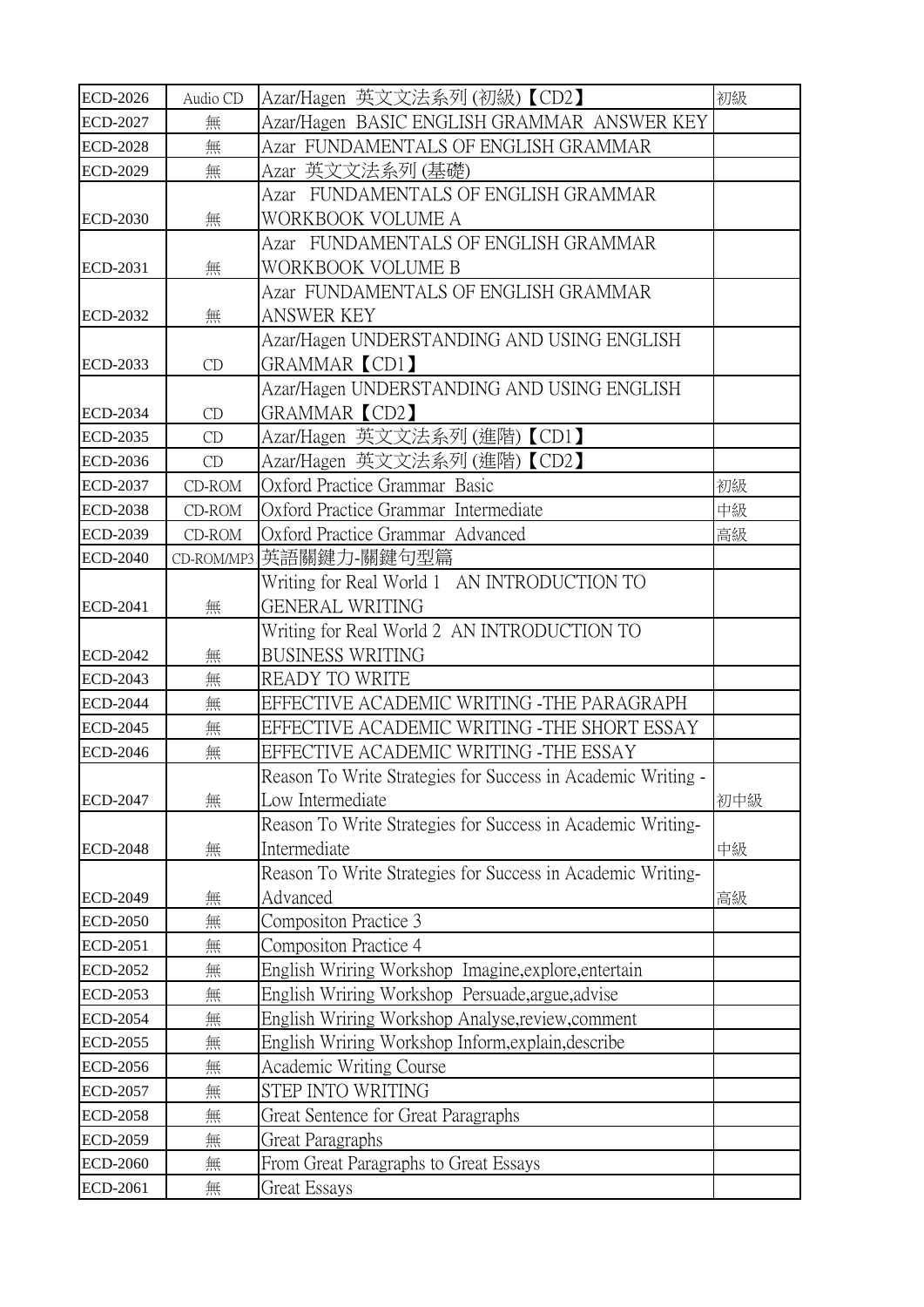| <b>ECD-2062</b> | 無                      | <b>Greater Essays</b>                                 |              |
|-----------------|------------------------|-------------------------------------------------------|--------------|
| ECD-2063        | CD(class)              | ENGLISH PRONUNCIATION Made Simple (CD1)               |              |
| <b>ECD-2064</b> | CD(class)              | ENGLISH PRONUNCIATION Made Simple (CD2)               |              |
| ECD-2065        | CD(class)              | ENGLISH PRONUNCIATION Made Simple (CD3)               |              |
| ECD-2066        | CD(class)              | ENGLISH PRONUNCIATION Made Simple (CD4)               |              |
| <b>ECD-2067</b> | CD(student)            | ENGLISH PRONUNCIATION Made Simple (CD1)               |              |
| <b>ECD-2068</b> | CD(student)            | ENGLISH PRONUNCIATION Made Simple (CD2)               |              |
| ECD-2069        | CD                     | Get the Point 全民英檢中級寫作 1                              | 英檢中級         |
| <b>ECD-2070</b> | 無                      | Get the Point 全民英檢中級寫作 1 教師資源手冊                       | 英檢中級         |
| ECD-2071        | CD                     | Get the Point 全民英檢中級寫作 2                              | 英檢中級         |
| <b>ECD-2072</b> | 無                      | Get the Point 全民英檢中級寫作 2  教師資源手冊                      | 英檢中級         |
| ECD-2073        | 無                      | Test it Fix it Vocabulary Pre-intermediate            | FCE          |
| <b>ECD-2074</b> | 無                      | Test it Fix it Grammar Pre-intermediate               | FCE          |
| ECD-2075        | 無                      | Test it Fix it Verbs and Tenses Pre-intermediate      | FCE          |
| ECD-2076        | 無                      | Test it Fix it Verbs and Tenses Intermediate          | FCE          |
| <b>ECD-2077</b> | 無                      | Test it Fix it Grammar Intermediate                   | FCE          |
| <b>ECD-2078</b> | 無                      | Test it Fix it Vocabulary Intermediate                | FCE          |
| <b>ECD-2079</b> | 無                      | Test it Fix it Business Vocabulary Intermediate       | FCE          |
| <b>ECD-2080</b> | 無                      | Test it Fix it Business Grammar Intermediate          | FCE          |
| <b>ECD-2081</b> | 無                      | Test it Fix it Grammar for FCE Upper-intermediate     | FCE          |
| <b>ECD-2082</b> | 無                      | Test it Fix it FCE: Use of English Upper-intermediate | FCE          |
| ECD-2083        | MP3                    | IELTS 聽力測驗                                            | <b>IELTS</b> |
| <b>ECD-2084</b> | 無                      | IELTS 閱讀測驗                                            | <b>IELTS</b> |
| <b>ECD-2085</b> | MP3                    | IELTS 口說測驗                                            | <b>IELTS</b> |
| <b>ECD-2086</b> | 無                      | IELTS 寫作測驗                                            | <b>IELTS</b> |
| <b>ECD-2087</b> | MP3                    | IELTS 核心單字                                            | <b>IELTS</b> |
| <b>ECD-2088</b> | CD                     | Achieve IELTS <b>[CD1]</b> --Student's Book           | <b>IELTS</b> |
| <b>ECD-2089</b> | CD                     | Achieve IELTS <b>[CD2]</b> --Student's Book           | <b>IELTS</b> |
| <b>ECD-2090</b> | $\mathop{\mathrm{CD}}$ | Achieve IELTS 【 1CD 】--Workbook                       | <b>IELTS</b> |
| <b>ECD-2091</b> | CD                     | Achieve IELTS 2 <b>[CD1]</b> --Student's Book         | <b>IELTS</b> |
| <b>ECD-2092</b> | CD                     | Achieve IELTS 2 [CD2] --Student's Book                | <b>IELTS</b> |
| ECD-2093        | CD                     | Achieve IELTS 2 [CD3] --Student's Book                | <b>IELTS</b> |
| <b>ECD-2094</b> | CD                     | Achieve IELTS 2 [1CD] --Workbook                      | <b>IELTS</b> |
| ECD-2095        | CD-ROM                 | The Official Guide to the TOEFL Test [1CD] 3th        | <b>TOEFL</b> |
| <b>ECD-2096</b> | 無                      | 托福應考勝經--閱讀測驗                                          | <b>TOEFL</b> |
| <b>ECD-2097</b> | MP3                    | 托福應考勝經--口說測驗                                          | <b>TOEFL</b> |
| <b>ECD-2098</b> | 無                      | 全民英檢-閱讀破關-中級                                          | GEPT/中       |
| <b>ECD-2099</b> | CD                     | 全民英檢-口說破關-中級【CD1】                                     | GEPT/中       |
| <b>ECD-2100</b> | CD                     | 全民英檢-口說破關-中級【CD2】                                     | GEPT/中       |
| ECD-2101        | CD                     | 全民英檢-口說破關-中級【CD3】                                     | GEPT/中       |
| ECD-2102        | CD                     | 全民英檢-模擬測驗-中級【CD1】                                     | GEPT/中       |
| ECD-2103        | CD                     | 全民英檢-模擬測驗-中級【CD2】                                     | GEPT/中       |
| ECD-2104        | CD                     | 全民英檢-模擬測驗-中高級【CD1】                                    | GEPT/中高      |
| ECD-2105        | CD                     | 全民英檢-模擬測驗-中高級【CD2】                                    | GEPT/中高      |
| ECD-2106        | CD                     | 捷進英檢字彙 I-中級【CD1】                                      | GEPT/中       |
| ECD-2107        | CD                     | 捷進英檢字彙 I-中級【CD2】                                      | GEPT/中       |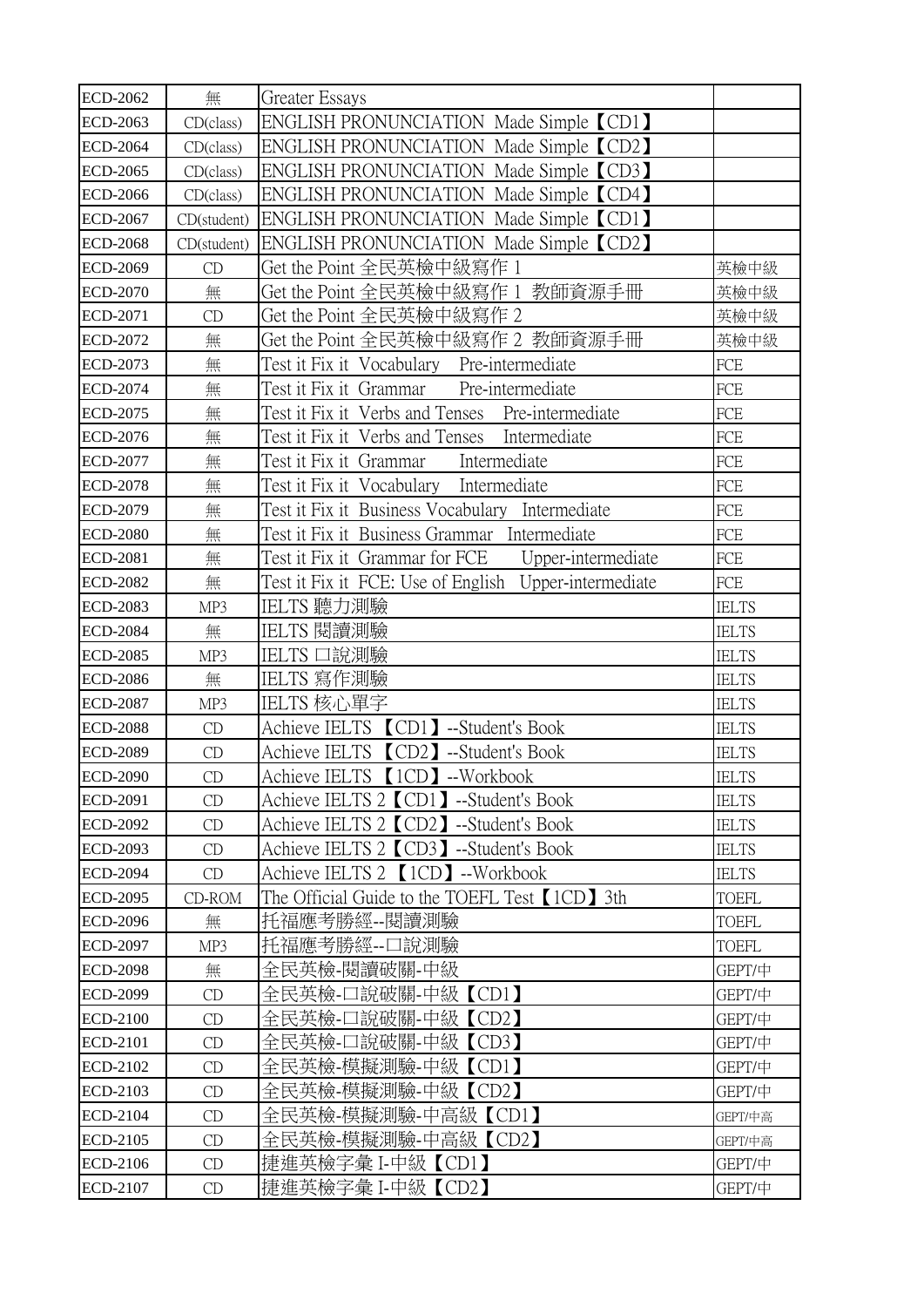| ECD-2108 | CD     | 捷進英檢字彙 II -中級【CD1】                                                   | GEPT/中       |
|----------|--------|----------------------------------------------------------------------|--------------|
| ECD-2109 | CD     | 捷進英檢字彙Ⅱ-中級【CD2】                                                      | GEPT/中       |
| ECD-2110 | CD     | 捷進英檢字彙-中高級【CD1】                                                      | GEPT/中       |
| ECD-2111 | CD     | 捷進英檢字彙-中高級【CD2】                                                      | GEPT/中       |
| ECD-2112 | CD     | 全民英檢中級教室-聽力&口說【CD1】                                                  | GEPT/中       |
| ECD-2113 | CD     | 全民英檢中級教室-聽力&口說【CD2】                                                  | GEPT/中       |
| ECD-2114 | CD     | 全民英檢中級教室-聽力&口說【CD3】                                                  | GEPT/中       |
| ECD-2115 | CD     | 全民英檢中級教室-聽力&口說【CD4】                                                  | GEPT/中       |
| ECD-2116 | 無      | 全民英檢中級教室-閱讀&寫作                                                       | GEPT/中       |
| ECD-2117 | MP3    | 朗文全民英檢必備寶典--單字與片語 /中級                                                | GEPT/中       |
| ECD-2118 | 無      | 朗文全民英檢必備寶典--文法與練習/中級                                                 | GEPT/中       |
| ECD-2119 | MP3    | 朗文全民英檢必備寶典--單字與片語/中高級                                                | GEPT/中       |
| ECD-2120 | 無      | 朗文全民英檢必備寶典--文法與練習/中高級                                                | GEPT/中高      |
| ECD-2121 | CD-ROM | 全民英檢--克漏字測驗/中高級                                                      | GEPT/中高      |
| ECD-2122 | MP3    | 全民英檢--實戰測驗/中高級                                                       | GEPT/中高      |
| ECD-2123 | MP3    | 全民英檢快易通--中級全真模擬試題【CD1】                                               | GEPT/中       |
| ECD-2124 | CD     | 全民英檢快易通--中級全真模擬試題【CD2】□說                                             | GEPT/中       |
| ECD-2125 | MP3    | 全民英檢快易通--中級聽力測驗                                                      | GEPT/中       |
| ECD-2126 | CD     | 朗文全民英檢/中級/聽力測驗【CD1】                                                  | GEPT/中       |
| ECD-2127 | CD     | 朗文全民英檢/中級/聽力測驗【CD2】                                                  | GEPT/中       |
| ECD-2128 | CD     | 朗文全民英檢/中級/聽力測驗【CD3】                                                  | GEPT/中       |
| ECD-2129 | CD     | 朗文全民英檢/中級/聽力測驗【CD4】                                                  | GEPT/中       |
| ECD-2130 | 無      | 朗文全民英檢/中級/閱讀測驗                                                       | GEPT/中       |
| ECD-2131 | CD     | 朗文全民英檢/中級/口說測驗【CD1】                                                  | GEPT/中       |
| ECD-2132 | CD     | 朗文全民英檢/中級/口說測驗<br>$\overline{CD2}$                                   | GEPT/中       |
| ECD-2133 | CD     | 朗文全民英檢/中級/口說測驗【CD3】                                                  | GEPT/中       |
| ECD-2134 | CD     | 朗文全民英檢/中級/口說測驗<br>$\text{CD4}$                                       | GEPT/中       |
| ECD-2135 | 無      | 朗文全民英檢/中級/寫作測驗                                                       | GEPT/中       |
| ECD-2136 | CD     | 全民英檢中級教室--聽說讀寫全測驗【CD1】 含解析本                                          | GEPT/中       |
| ECD-2137 | CD     | 全民英檢中級教室--聽說讀寫全測驗【CD2】<br>含解析本                                       | GEPT/中       |
| ECD-2138 | CD     | 全民英檢中級教室--聽說讀寫全測驗【CD3】<br>含解析本                                       | GEPT/中       |
| ECD-2139 | CD     | 全民英檢中級教室--聽說讀寫全測驗<br>$\text{CD4}$<br>含解析本                            | GEPT/中       |
| ECD-2140 | CD     | 全民英檢中高級教室--聽說讀寫全測驗【CD1】<br>含解析                                       | GEPT/中高      |
| ECD-2141 | CD     | 全民英檢中高級教室--聽說讀寫全測驗【CD2】<br>含解析                                       | GEPT/中高      |
| ECD-2142 | CD     | 全民英檢中高級教室--聽說讀寫全測驗<br>$\text{CD3}$<br>含解析                            | GEPT/中高      |
| ECD-2143 | CD     | 全民英檢中高級教室--聽說讀寫全測驗【CD4】<br>含解析                                       | GEPT/中高      |
| ECD-2144 | CD     | GEPT SUCCESS 1:Introductory (CD1) Unit 1~5                           | <b>GEPT</b>  |
| ECD-2145 | CD     | GEPT SUCCESS 1:Introductory CCD2 Unit 6~10                           | <b>GEPT</b>  |
| ECD-2146 | CD     | GEPT SUCCESS 2: Elementary CCD1 J Unit 1~5                           | <b>GEPT</b>  |
| ECD-2147 | CD     | <b>GEPT SUCCESS 2: Elementary</b><br>$\text{CD2}$ Unit $6\text{-}10$ | <b>GEPT</b>  |
| ECD-2148 | MP3    | 朗文新多益教戰手冊--聽力測驗篇                                                     | <b>TOEIC</b> |
| ECD-2149 | 無      | 朗文新多益教戰手冊--閱讀測驗篇                                                     | <b>TOEIC</b> |
| ECD-2150 | MP3    | 朗文新多益教戰手冊--口說測驗篇                                                     | <b>TOEIC</b> |
| ECD-2151 | MP3    | 朗文新多益教戰手冊--寫作測驗篇                                                     | <b>TOEIC</b> |
| ECD-2152 | MP3    | 新多益快易通:全真模擬題庫                                                        | <b>TOEIC</b> |
| ECD-2153 | MP3    | 新多益測驗大破解(含解題本)                                                       | <b>TOEIC</b> |
|          |        |                                                                      |              |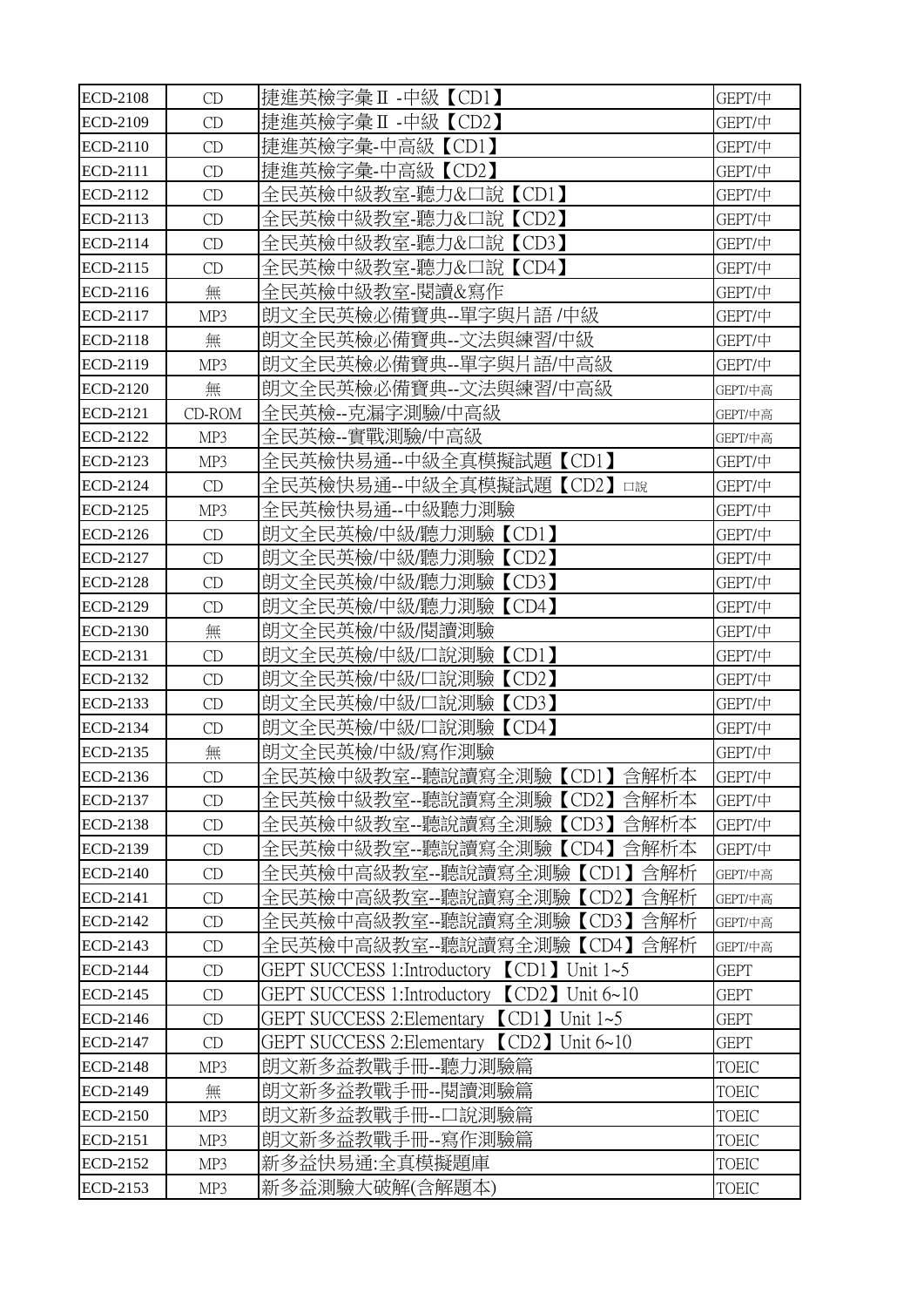| ECD-2154        | MP3        | 新多益核心字彙全集                                                | <b>TOEIC</b> |
|-----------------|------------|----------------------------------------------------------|--------------|
| ECD-2155        | MP3        | 新多益必考字彙&片語                                               | <b>TOEIC</b> |
| ECD-2156        | MP3        | 新多益精選模擬試題【CD1】                                           | <b>TOEIC</b> |
| ECD-2157        | CD-ROM     | 新多益精選模擬試題【CD2】題庫                                         | <b>TOEIC</b> |
| ECD-2158        | CD         | 新多益題型解析與應考技巧                                             | <b>TOEIC</b> |
| ECD-2159        | MP3        | 新多益高分單字&片語                                               | <b>TOEIC</b> |
| ECD-2160        | MP3        | TOEIC新多益題型透析本領書(含解析本)                                    | <b>TOEIC</b> |
| ECD-2161        | MP3        | 五大考試單字速記手冊                                               | 考試用書         |
| ECD-2162        | MP3        | 研究所高分字彙                                                  | 考試用書         |
| ECD-2163        | 無          | 學好英文 沒有捷徑 (李家同)                                          |              |
| ECD-2164        | CD         | 專門替中國人寫的英文課本/中級/上冊【CD1】(李家同)                             | 中級           |
| ECD-2165        | CD-ROM     | 專門替中國人寫的英文課本/中級/上冊<br>$\text{CD2}$<br>(李家同)              | 中級           |
| ECD-2166        | CD         | 專門替中國<br>人寫的英文課本/中級/<br>[CD1]<br>(李家同)<br>下冊             | 中級           |
| ECD-2167        | CD-ROM     | (李家同)<br>專門替中國<br>、寫的英文課本/中級/<br>下冊<br>$\text{CD2}$      | 中級           |
| ECD-2168        | CD         | 專門替中國<br>人寫的英文課本/高級/上冊<br>[CD1]<br>(李家同)                 | 高級           |
| ECD-2169        | CD-ROM     | 專門替中國<br>.寫的英文課本/高級/上冊<br>(李家同)<br>$\text{CD2}$          | 高級           |
| ECD-2170        | CD         | (李家同)<br>專門替中國<br>.寫的英文課本/高級/下冊<br>[CD1]                 | 高級           |
| ECD-2171        | CD-ROM     | 專門替中國人寫的英文課本/高級/下冊<br>$\text{CD2}$<br>(李家同)              | 高級           |
| ECD-2172        | CD         | 標準圖解英語發音                                                 | 發音           |
| ECD-2173        | MP3        | CSEPT大學院校英語能力測驗:第1級模擬試題                                  | 考試用書         |
| ECD-2174        | CD         | Speaking Extra                                           | 口說           |
| ECD-2175        | CD         | Join in $\text{CD1}$                                     | 口說           |
| ECD-2176        | CD         | Join in 【CD2】                                            | 口說           |
| ECD-2177        | CD         | Join in 【CD3】                                            | 口說           |
| ECD-2178        | CD         | Let's Talk 2<br>$\text{CD}1$                             | 口說           |
| ECD-2179        | CD         | Let's Talk 2<br>$\overline{CD2}$                         | 口說           |
| ECD-2180        | CD         | $\text{CD3}$<br>Let's Talk 2                             | 口說           |
| ECD-2181        | CD         | Let's Talk 2<br>$\text{CD4}$                             | 口說           |
| ECD-2182        | CD         | English Pronunciation in Use [CD1]                       | 發音           |
| ECD-2183        | CD         | English Pronunciation in Use [CD2]                       | 發音           |
| ECD-2184        | CD         | English Pronunciation in Use (CD3)                       | 發音           |
| ECD-2185        | CD         | English Pronunciation in Use [CD4]                       | 發音           |
| ECD-2186        | CD         | English Pronunciation in Use [CD5]                       | 發音           |
| ECD-2187        | <b>DVD</b> | Living English --Amazing Homes We Choose To Live In      | Level 1      |
| <b>ECD-2188</b> | <b>DVD</b> | Living English --The Greatest Creatures on Earth         | Level 1      |
| ECD-2189        | <b>DVD</b> | Living English --True Adventures and Exciting Sports     | Level 2      |
| ECD-2190        | <b>DVD</b> | Living English -- Living Legends                         | Level 2      |
| ECD-2191        | <b>DVD</b> | Living English -- Discovering Special Cultures           | Level 3      |
| ECD-2192        | <b>DVD</b> | Living English -- Who Are the Real Winners?              | Level 3      |
| ECD-2193        | <b>DVD</b> | Living English -- Creativity in Environmental Protection | Level 4      |
| ECD-2194        | <b>DVD</b> | Living English -- Changing Climates and Natural Habitats | Level 4      |
| ECD-2195        | 無          | Stones into Schools                                      | 故事           |
| ECD-2196        | 無          | Three Cups of Tea                                        | 故事           |
| ECD-2197        | CD-ROM     | 3招聽懂英語                                                   | 聽力           |
| <b>ECD-2198</b> | <b>DVD</b> | 社交哈啦英語通                                                  | 會話           |
| ECD-2199        | 無CD        | Driven to Distraction                                    |              |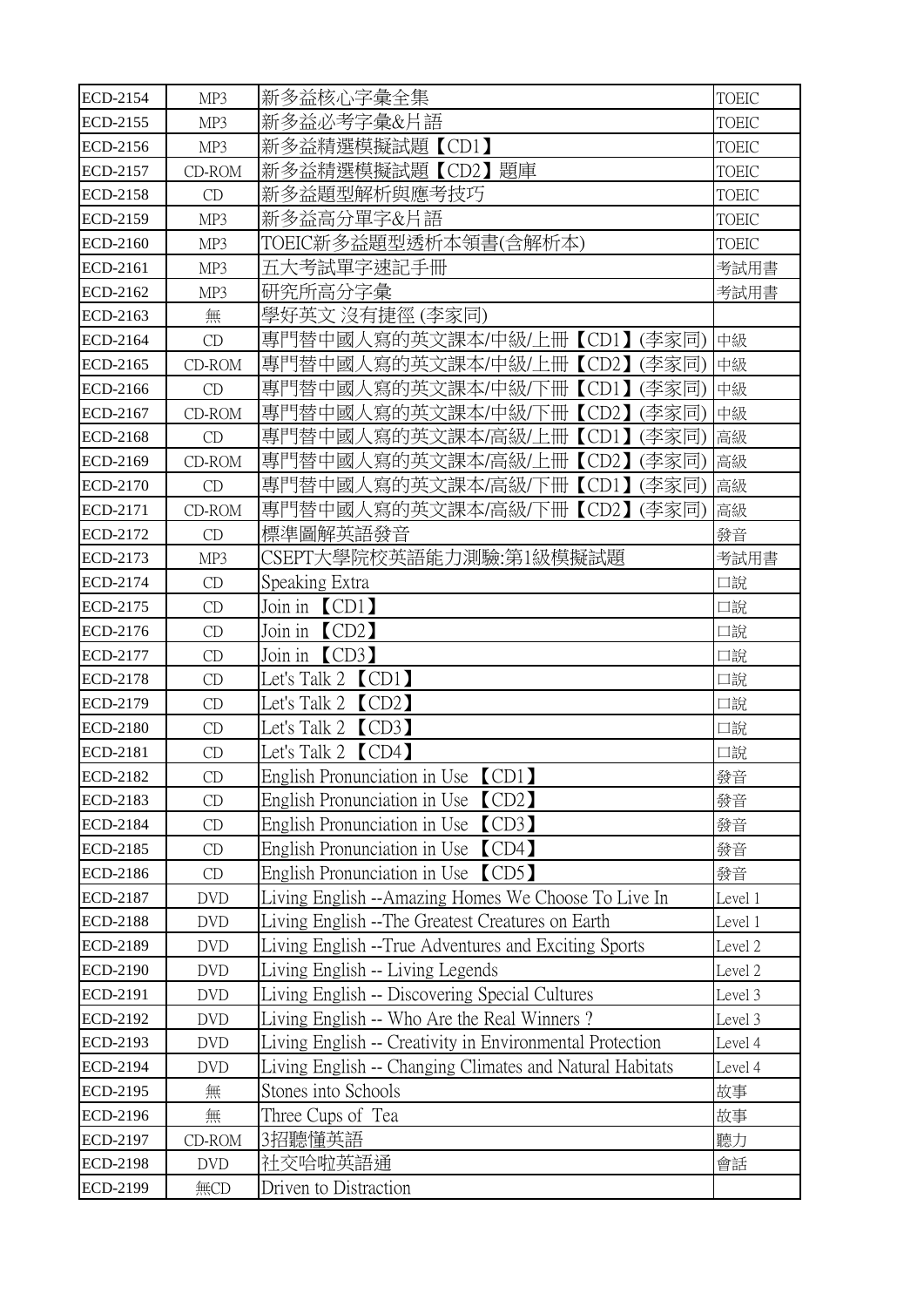| <b>ECD-2200</b> | 無CD        | 英文寫作12大關鍵能力                                                       | 寫作            |
|-----------------|------------|-------------------------------------------------------------------|---------------|
| ECD-2201        | CD-ROM     | CNN名人專訪【CD1】                                                      | 新聞英文          |
| <b>ECD-2202</b> | CD-ROM     | CNN名人專訪【CD2】                                                      | 新聞英文          |
|                 |            | 這句話英文怎麼寫?                                                         |               |
| ECD-2203        | CD-ROM/MP3 | 英文email大抄本                                                        | 商英            |
| <b>ECD-2204</b> | CD         | Get the Point 全民英檢中級聽說【CD1】                                       | GEPT/中        |
| <b>ECD-2205</b> | CD         | Get the Point 全民英檢中級聽說【CD2】                                       | GEPT/中        |
| <b>ECD-2206</b> | CD         | Get the Point 全民英檢中級閱讀                                            | GEPT/中        |
| <b>ECD-2207</b> | MP3        | 新全民英檢中級教室--寫作&口說 (含學習本、解析本)                                       | GEPT/中        |
| <b>ECD-2208</b> | MP3        | 新全民英檢中級教室--聽力&閱讀 (含學習本、解析本)                                       | GEPT/中        |
| ECD-2209        | CD         | 朗文全民英檢贏家策略中級聽力測驗【CD1】                                             | GEPT/中        |
| ECD-2210        | CD         | 朗文全民英檢贏家策略中級聽力測驗【CD2】                                             | GEPT/中        |
| ECD-2211        | CD         | 朗文全民英檢贏家策略中級口說測驗【CD1】                                             | GEPT/中        |
| ECD-2212        | CD         | 朗文全民英檢贏家策略中級口說測驗【CD2】                                             | GEPT/中        |
| ECD-2213        | 無CD        | 朗文全民英檢贏家策略中級閱讀測驗                                                  | GEPT/中        |
| ECD-2214        | 無CD        | 朗文全民英檢贏家策略中級寫作測驗                                                  | GEPT/中        |
| ECD-2215        | CD-ROM     | Ready for IELTS-coursebook CD-ROM                                 | <b>IELTS</b>  |
| ECD-2216        | CD         | Ready for IELTS-workbook CD1) units 1-8                           | <b>IELTS</b>  |
| ECD-2217        | CD         | Ready for IELTS-workbook <b>[CD2]</b> units 9-14                  | <b>IELTS</b>  |
| ECD-2218        | CD         | Ready for IELTS-teacher's book [CD1] units 1-7                    | <b>IELTS</b>  |
| ECD-2219        | CD         | Ready for IELTS-teacher's book (CD2) units 8-14                   | <b>IELTS</b>  |
| <b>ECD-2220</b> | CD         | Ready for IELTS-teacher's book (CD3) tests                        | <b>IELTS</b>  |
| ECD-2221        | CD         | IELTS EXAMINATION PAPERS with answers [CD1]                       | <b>IELTS</b>  |
| <b>ECD-2222</b> | CD         | IELTS EXAMINATION PAPERS with answers [CD2]                       | <b>IELTS</b>  |
| ECD-2223        | CD         | IELTS TRAINER CD1 ltest12                                         | <b>IELTS</b>  |
| <b>ECD-2224</b> | CD         | IELTS TRAINER <b>[CD2]</b> test34                                 | <b>IELTS</b>  |
| <b>ECD-2225</b> | CD         | IELTS TRAINER 【CD3】 test56                                        | <b>IELTS</b>  |
| ECD-2226        | MP3        | New Toeic Test 金色證書 模擬測驗 1                                        | <b>TOEIC</b>  |
| ECD-2227        | MP3        | New Toeic Test 金色證書 模擬測驗 2 (含解答本)                                 | <b>TOEIC</b>  |
| <b>ECD-2228</b> | MP3        | New Toeic Test 金色證書 模擬測驗 3                                        | <b>TOEIC</b>  |
| <b>ECD-2229</b> | MP3        | 多益命題寶典--精選聽力                                                      | <b>TOEIC</b>  |
| <b>ECD-2230</b> | 無CD        | 多益命題寶典--精選閱讀                                                      | <b>TOEIC</b>  |
| ECD-2231        | MP3        | New TOEIC990新多益閱讀攻略(含解答本)                                         | <b>TOEIC</b>  |
|                 |            | OXFORD preparation course for the TOEIC test $\blacksquare$ audio |               |
| ECD-2232        | CD         | $CD1$ )                                                           | <b>TOEIC</b>  |
|                 |            | OXFORD preparation course for the TOEIC test $\blacksquare$ audio |               |
| ECD-2233        | CD         | CD2                                                               | <b>TOEIC</b>  |
| ECD-2234        | CD         | OXFORD preparation course for the TOEIC test TEST 1               | <b>TOEIC</b>  |
| ECD-2235        | CD         | OXFORD preparation course for the TOEIC test TEST 2)              | <b>TOEIC</b>  |
| ECD-2236        | CD         | Building Skills for the New TOEIC Test [CD1]                      | <b>TOEIC</b>  |
| ECD-2237        | CD         | Building Skills for the New TOEIC Test [CD2]                      | <b>TOEIC</b>  |
| <b>ECD-2238</b> | CD         | SUCCESS WITH BULATS (CD1)                                         | <b>BULATS</b> |
| ECD-2239        | CD         | SUCCESS WITH BULATS <i>[CD2]</i>                                  | <b>BULATS</b> |
| ECD-2240        | CD         | Oxford preparation course for the TOEFL iBT Exam (CD1)            | <b>TOEFL</b>  |
| ECD-2241        | CD         | Oxford preparation course for the TOEFL iBT Exam (CD2)            | <b>TOEFL</b>  |
| ECD-2242        | CD         | Oxford preparation course for the TOEFL iBT Exam (CD3)            | <b>TOEFL</b>  |